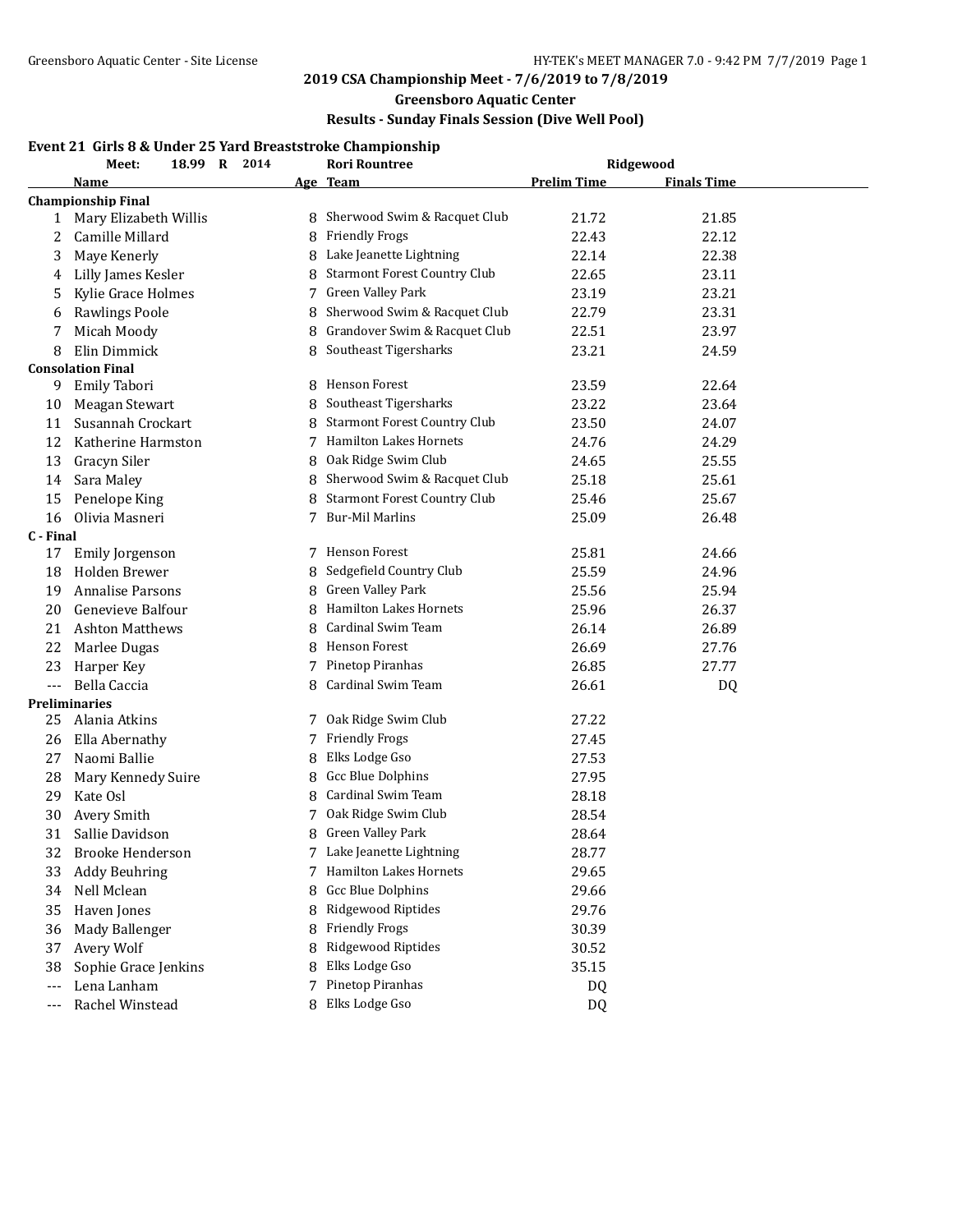## **Greensboro Aquatic Center**

## **Results - Sunday Finals Session (Dive Well Pool)**

### **Event 22 Boys 8 & Under 25 Yard Breaststroke Championship**

|           | 18.91 R 1988<br>Meet:     |    | <b>David Cober</b>                  |                    | <b>Guilford Hills</b> |  |
|-----------|---------------------------|----|-------------------------------------|--------------------|-----------------------|--|
|           | Name                      |    | Age Team                            | <b>Prelim Time</b> | <b>Finals Time</b>    |  |
|           | <b>Championship Final</b> |    |                                     |                    |                       |  |
|           | 1 Bo Nunn                 |    | 8 Lawndale Lizards                  | 19.34              | 19.19                 |  |
| 2         | <b>Tripp Hinkle</b>       | Զ  | <b>Hamilton Lakes Hornets</b>       | 22.23              | 21.83                 |  |
| 3         | Levi Golinski             |    | Adams Farm Swim Team                | 23.42              | 22.00                 |  |
| 4         | Wes Crutchfield           |    | <b>Hamilton Lakes Hornets</b>       | 24.82              | 24.33                 |  |
| 5         | Max Borden                | 8  | <b>Henson Forest</b>                | 24.24              | 24.60                 |  |
| 6         | <b>Alexander Preston</b>  | 8  | Ridgewood Riptides                  | 24.37              | 24.62                 |  |
| 7         | Will Searls               | 8  | Hamilton Lakes Hornets              | 24.91              | 24.77                 |  |
| 8         | <b>Connor Mungas</b>      | 7  | Oak Ridge Swim Club                 | 24.41              | 25.14                 |  |
|           | <b>Consolation Final</b>  |    |                                     |                    |                       |  |
| 9         | Landon Lennon             | 8  | <b>YMCA Bears</b>                   | 26.01              | 24.08                 |  |
| 10        | Jack Strasser             | 8  | <b>Henson Forest</b>                | 25.29              | 24.23                 |  |
| 11        | Brian He                  | 8  | Green Valley Park                   | 25.27              | 24.28                 |  |
| 12        | Ramsey Hampton            | 8  | <b>Bur-Mil Marlins</b>              | 25.09              | 24.79                 |  |
| 13        | Gavin Hartman             | 8  | Oak Ridge Swim Club                 | 25.45              | 25.45                 |  |
| 14        | Camden McCluskey          | 8  | Green Valley Park                   | 26.64              | 26.18                 |  |
| 15        | <b>Briggs Simmons</b>     | 7. | Lake Jeanette Lightning             | 27.21              | 27.75                 |  |
| 16        | Jack Barnett              | 8  | Sherwood Swim & Racquet Club        | 26.60              | 27.86                 |  |
| C - Final |                           |    |                                     |                    |                       |  |
| 17        | <b>Tommy Testa</b>        |    | 7 Friendly Frogs                    | 27.26              | 24.88                 |  |
| 18        | Charlie Heinzelmann       | 8  | Sherwood Swim & Racquet Club        | 31.57              | 27.53                 |  |
| 19        | Ansh Shah                 | 8  | <b>Henson Forest</b>                | 29.45              | 28.20                 |  |
| 20        | Jack Jenkins              |    | Ridgewood Riptides                  | 31.30              | 31.86                 |  |
| 21        | <b>Weston Borden</b>      | 7  | Elks Lodge Gso                      | 42.08              | 43.75                 |  |
| $---$     | Jake Damore               |    | Pinetop Piranhas                    | 29.86              | DQ                    |  |
|           | <b>Preliminaries</b>      |    |                                     |                    |                       |  |
| $---$     | Clayton Wilhelm           | 8  | <b>High Point Elks</b>              | DQ                 |                       |  |
| $---$     | Morgan Wiswall            | 7. | Gcc Blue Dolphins                   | DQ.                |                       |  |
| $---$     | William Adams             | 8  | <b>Starmont Forest Country Club</b> | DQ                 |                       |  |
| $---$     | Nick Miller               | 8  | Oak Ridge Swim Club                 | DQ                 |                       |  |
| $---$     | <b>Fletcher Gatling</b>   | 8  | Lake Jeanette Lightning             | DQ                 |                       |  |
| $---$     | <b>Conner Reid</b>        | 6  | Pinetop Piranhas                    | DQ                 |                       |  |
| $---$     | Noah Moran                |    | Sedgefield Country Club             | <b>NS</b>          |                       |  |
| $---$     | Nathan Whitworth          | 8  | Green Valley Park                   | <b>NS</b>          |                       |  |

### **Event 23 Girls 9-10 50 Yard Breaststroke Championship**

|       | Meet:                     | R<br>34.66 | 2016 | <b>Rori Rountree</b>            |                    | <b>RIDGEWOOD</b>   |  |
|-------|---------------------------|------------|------|---------------------------------|--------------------|--------------------|--|
|       | <b>Name</b>               |            |      | Age Team                        | <b>Prelim Time</b> | <b>Finals Time</b> |  |
|       | <b>Championship Final</b> |            |      |                                 |                    |                    |  |
|       | Sadie Vest                |            |      | 10 Green Valley Park            | 41.41              | 39.36              |  |
| 2     | Brooke Jorgenson          |            |      | 10 Henson Forest                | 41.35              | 39.62              |  |
| 3     | Morgs Bales               |            |      | 10 Lake Jeanette Lightning      | 41.70              | 40.06              |  |
| 4     | Eloise Jones              |            |      | 10 Sherwood Swim & Racquet Club | 42.45              | 40.98              |  |
| 5     | Allyn Cassell             |            | 10   | Elks Lodge Gso                  | 42.94              | 42.03              |  |
| 6     | Katherine Stevens         |            | 9    | Bur-Mil Marlins                 | 44.27              | 42.79              |  |
|       | Ava Copple                |            |      | 9 Oak Ridge Swim Club           | 43.06              | 43.83              |  |
| $---$ | Isley Ortmann             |            |      | 10 Gcc Blue Dolphins            | 42.91              | DQ                 |  |
|       | <b>Consolation Final</b>  |            |      |                                 |                    |                    |  |
| 9     | Reese Jordan              |            | 10.  | Ridgewood Riptides              | 44.56              | 44.33              |  |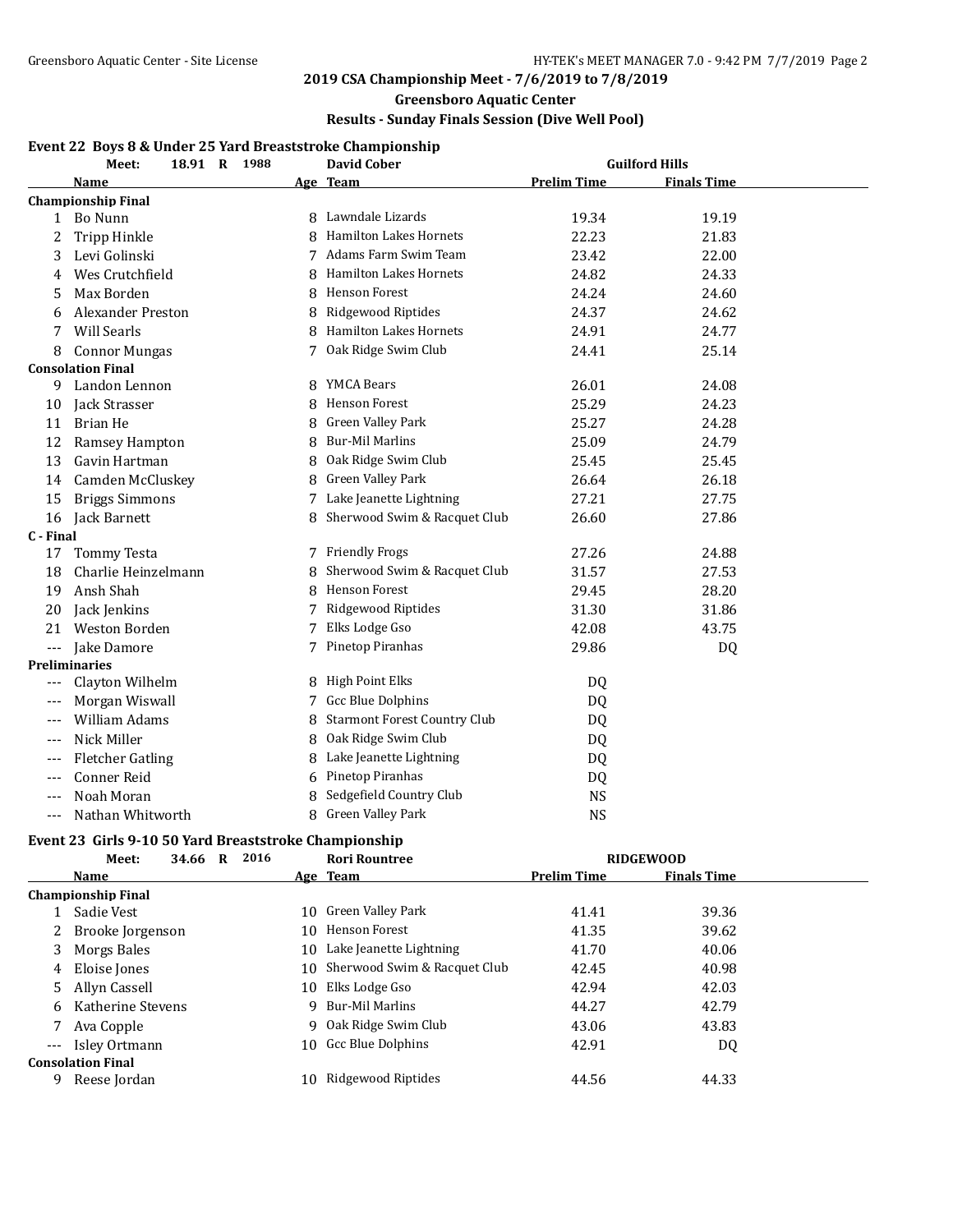**Greensboro Aquatic Center**

## **Results - Sunday Finals Session (Dive Well Pool)**

## **Consolation Final ... (Event 23 Girls 9-10 50 Yard Breaststroke Championship)**

|           | <b>Name</b>             |    | Age Team                            | <b>Prelim Time</b> | <b>Finals Time</b> |  |
|-----------|-------------------------|----|-------------------------------------|--------------------|--------------------|--|
| 10        | Claudia Brewer          |    | 10 Sedgefield Country Club          | 45.27              | 44.44              |  |
| 11        | Cassidy Fridinger       |    | 10 Cardinal Swim Team               | 45.05              | 44.68              |  |
| 12        | London Coley            |    | 10 Gcc Blue Dolphins                | 45.56              | 45.53              |  |
| 13        | Valerie Sakalouskaya    |    | 9 Henson Forest                     | 46.08              | 45.83              |  |
| 14        | Maddie Testa            |    | 10 Friendly Frogs                   | 46.23              | 45.92              |  |
| 15        | Anna Dimmick            |    | 10 Southeast Tigersharks            | 45.75              | 45.98              |  |
| 16        | Aliza Holmes            |    | 10 Green Valley Park                | 46.06              | 46.78              |  |
| C - Final |                         |    |                                     |                    |                    |  |
| 17        | Eleanor Leubuscher      |    | 10 Hamilton Lakes Hornets           | 46.61              | 46.10              |  |
| 18        | Sadie Copeland          |    | 9 Hamilton Lakes Hornets            | 47.68              | 46.74              |  |
| 19        | <b>Brileigh Donahue</b> | 9  | Ridgewood Riptides                  | 46.70              | 47.26              |  |
| 20        | Poppy Manning           |    | 10 Starmont Forest Country Club     | 47.91              | 47.41              |  |
| 21        | Brittyn Schicker        |    | 10 Southeast Tigersharks            | 46.46              | 47.97              |  |
| 22        | Cora Carter             |    | 10 Lawndale Lizards                 | 48.23              | 48.01              |  |
| 23        | Maddie Jane Fariole     |    | 10 Adams Farm Swim Team             | 48.70              | 48.29              |  |
| 24        | Kezia Sitepu            |    | 10 Henson Forest                    | 47.95              | 49.94              |  |
|           | <b>Preliminaries</b>    |    |                                     |                    |                    |  |
| 25        | Sophie Wang             |    | 9 Bur-Mil Marlins                   | 48.96              |                    |  |
| 26        | Paige Ivey              |    | 10 Lawndale Lizards                 | 49.23              |                    |  |
| 27        | Ella Michael            |    | 10 Pinetop Piranhas                 | 49.51              |                    |  |
| 28        | Cynthia Wang            |    | 10 Bur-Mil Marlins                  | 50.45              |                    |  |
| 29        | Lily Reynolds           |    | 10 Green Valley Park                | 50.77              |                    |  |
| 30        | Millie Stuckert         |    | 10 Sherwood Swim & Racquet Club     | 51.41              |                    |  |
| 31        | Sophia Dubon            |    | 10 Pinetop Piranhas                 | 51.72              |                    |  |
| 32        | Samantha Maley          |    | 10 Sherwood Swim & Racquet Club     | 51.99              |                    |  |
| 33        | Katie Auer              |    | 9 Pinetop Piranhas                  | 52.62              |                    |  |
| 34        | Madeline Angel          |    | 10 Ridgewood Riptides               | 52.72              |                    |  |
| 35        | Maddie Jean Henning     |    | 10 Grandover Swim & Racquet Club    | 53.26              |                    |  |
| 36        | Anya Dawson             |    | 9 Southeast Tigersharks             | 53.64              |                    |  |
| 37        | Sidney Sydell           | 9  | <b>Starmont Forest Country Club</b> | 54.09              |                    |  |
| 38        | Jacquelyn Shaner        |    | 10 Grandover Swim & Racquet Club    | 55.08              |                    |  |
| 39        | Jenna Clements          |    | 10 Oak Ridge Swim Club              | 55.22              |                    |  |
| 40        | <b>Marion Neff</b>      |    | 10 Elks Lodge Gso                   | 55.89              |                    |  |
| 41        | Paige Bassett           | 9  | Elks Lodge Gso                      | 56.36              |                    |  |
| 42        | <b>Brynley Swinteck</b> |    | 9 Hamilton Lakes Hornets            | 56.90              |                    |  |
| 43        | Gracie Johnson          |    | 10 High Point Elks                  | 56.97              |                    |  |
| 44        | Shelby Dell             |    | 9 Cardinal Swim Team                | 1:02.93            |                    |  |
| 45        | Molly Holbrook          | 10 | High Point Elks                     | 1:10.50            |                    |  |
| $---$     | Lila Rose Tennyson      |    | 9 High Point Elks                   | DQ                 |                    |  |
| $---$     | <b>Charlotte Bruton</b> |    | 10 Cardinal Swim Team               | DQ                 |                    |  |
|           | <b>Emery Sorrell</b>    |    | 10 Friendly Frogs                   | NS                 |                    |  |
| $---$     | Isabelle Snyder         |    | 9 Lawndale Lizards                  | NS                 |                    |  |

# **Event 24 Boys 9-10 50 Yard Breaststroke Championship**<br>Magting 25.21 B 2016 David Masney

|   | Meet:              | 35.21 R | 2016 |    | David Masneri                   | <b>BurMil</b>      |                    |  |
|---|--------------------|---------|------|----|---------------------------------|--------------------|--------------------|--|
|   | Name               |         |      |    | Age Team                        | <b>Prelim Time</b> | <b>Finals Time</b> |  |
|   | Championship Final |         |      |    |                                 |                    |                    |  |
|   | Nicholas Brooks    |         |      |    | 10 Bur-Mil Marlins              | 37.50              | 36.38              |  |
| 2 | Grant Duggins      |         |      |    | 9 Gcc Blue Dolphins             | 38.20              | 37.29              |  |
|   | Hunter Lowe        |         |      |    | 10 Sherwood Swim & Racquet Club | 41.20              | 39.31              |  |
| 4 | Collin Auer        |         |      | 10 | Pinetop Piranhas                | 40.11              | 40.54              |  |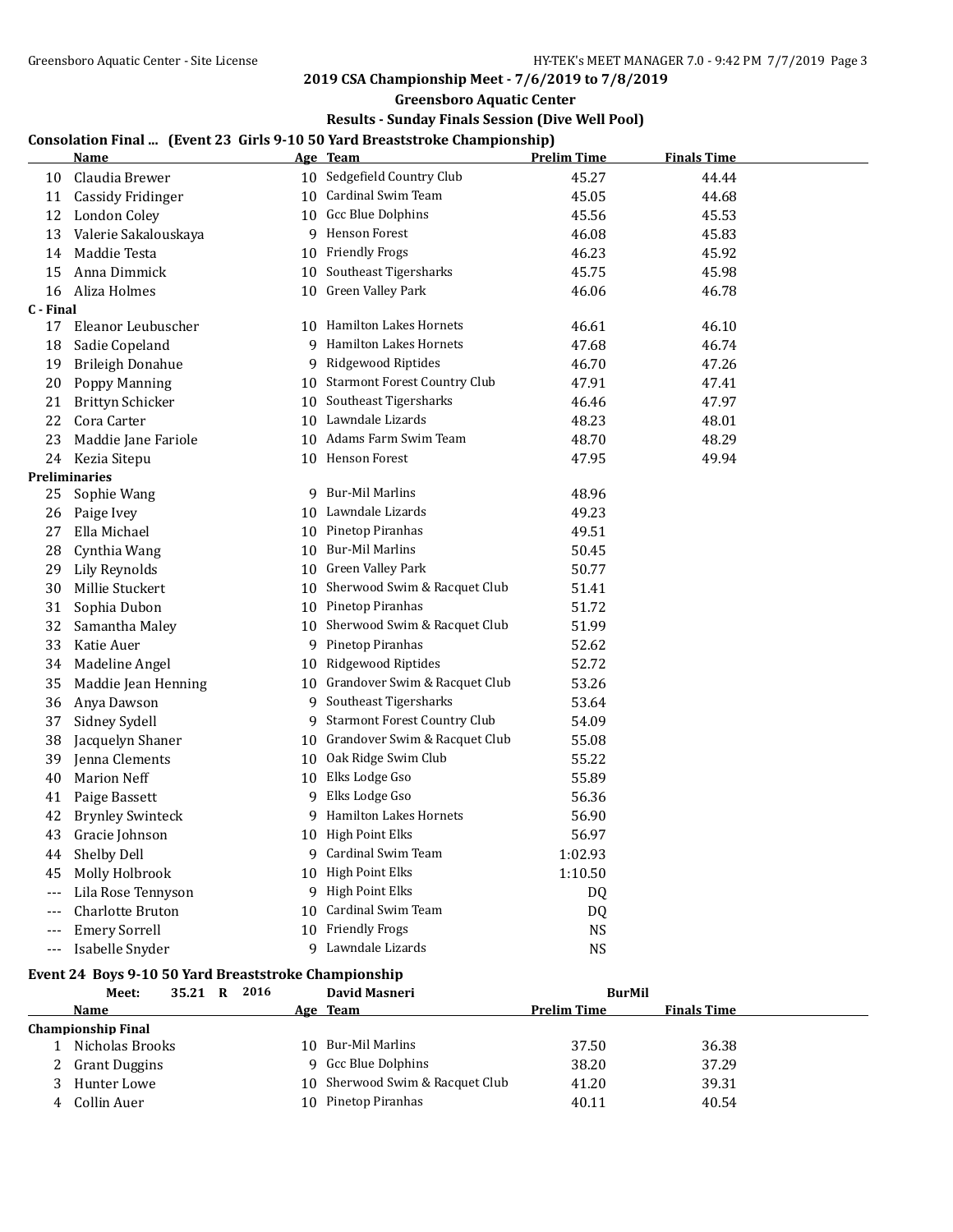**Greensboro Aquatic Center**

## **Results - Sunday Finals Session (Dive Well Pool)**

# **Championship Final ... (Event 24 Boys 9-10 50 Yard Breaststroke Championship)**

|           | <u>Name</u>              |    | Age Team                                         | <b>Prelim Time</b> | <b>Finals Time</b> |
|-----------|--------------------------|----|--------------------------------------------------|--------------------|--------------------|
| 5         | <b>Scott Ramsey</b>      |    | 10 Gcc Blue Dolphins                             | 42.28              | 42.41              |
| 6         | Leo Cooper               |    | 9 Hamilton Lakes Hornets                         | 43.92              | 42.86              |
| 7         | Owen Justice             |    | 10 Grandover Swim & Racquet Club                 | 43.74              | 43.24              |
| 8         | Reid Herring             |    | 9 Grandover Swim & Racquet Club                  | 45.21              | 45.10              |
|           | <b>Consolation Final</b> |    |                                                  |                    |                    |
| 9         | J.W. Poole               |    | 9 Sherwood Swim & Racquet Club                   | 46.21              | 44.35              |
| 10        | Jonathan Osl             | 10 | Cardinal Swim Team                               | 45.71              | 44.42              |
| 11        | Hudson Sharpe            |    | 9 Lake Jeanette Lightning                        | 45.95              | 44.72              |
| 12        | <b>William Preston</b>   | 10 | Ridgewood Riptides                               | 46.34              | 45.45              |
| 13        | <b>Bryson Gaines</b>     |    | 10 Henson Forest                                 | 45.27              | 45.82              |
| 14        | Cheche Zhang             | 9  | <b>Bur-Mil Marlins</b>                           | 46.43              | 46.46              |
| 15        | <b>Charles Disney</b>    | 10 | <b>Starmont Forest Country Club</b>              | 46.17              | 46.88              |
| 16        | <b>Braden Schwenke</b>   |    | 10 High Point Elks                               | 46.24              | 48.05              |
| C - Final |                          |    |                                                  |                    |                    |
| 17        | Eli Whitworth            |    | 10 Green Valley Park                             | 46.91              | 45.60              |
| 18        | <b>Adam Takacs</b>       | 9  | <b>Hamilton Lakes Hornets</b>                    | 48.75              | 46.11              |
| 19        | Hart Adams               |    | 10 Grandover Swim & Racquet Club                 | 47.07              | 46.83              |
| 20        | Shelton Knox             |    | 9 Cardinal Swim Team                             | 47.71              | 48.20              |
| 21        | James Lewis              |    | 10 YMCA Bears                                    | 48.41              | 48.39              |
| 22        | Henry Cooper             |    | 10 Lawndale Lizards                              | 48.57              | 48.48              |
| 23        | Fin Millard              |    | 10 Friendly Frogs                                | 47.98              | 48.62              |
| 24        | Wells Wickline           | 10 | Lake Jeanette Lightning                          | 48.37              | 49.18              |
|           | <b>Preliminaries</b>     |    |                                                  |                    |                    |
| 25        | Avery Mitcham            | 9. | Southeast Tigersharks<br>Gcc Blue Dolphins       | 48.81              |                    |
| 26        | Cale Coker               | 9  |                                                  | 49.13              |                    |
| 27        | Holt Miller              | 9  | Ridgewood Riptides                               | 49.29              |                    |
| 28        | Jake Mungas              | 10 | Oak Ridge Swim Club<br><b>Cardinal Swim Team</b> | 49.52              |                    |
| 29        | Kyle Haslam              | 9  |                                                  | 49.60              |                    |
| 30        | Logan Welch              | 10 | Pinetop Piranhas                                 | 49.95              |                    |
| 31        | Christian Harmston       |    | 10 Hamilton Lakes Hornets                        | 50.01              |                    |
| 32        | Wyatt Meck               | 9  | Southeast Tigersharks                            | 50.18              |                    |
| 33        | Hank Ingram              | 9  | <b>Friendly Frogs</b>                            | 50.36              |                    |
| 34        | Hann Zheng               | 10 | <b>Friendly Frogs</b>                            | 50.42              |                    |
| 35        | Gavin Crews              | 10 | High Point Elks                                  | 51.07              |                    |
| 36        | PJ Mandala               | 9  | Elks Lodge Gso                                   | 51.08              |                    |
| 37        | <b>Tristan Atkins</b>    | 9  | Oak Ridge Swim Club                              | 53.00              |                    |
| 38        | Cade Draves              | 9  | Green Valley Park                                | 54.29              |                    |
| 39        | Eli Gramberg             | 9  | Ridgewood Riptides                               | 54.47              |                    |
| 40        | Jaxen Grubb              | 10 | Green Valley Park                                | 54.59              |                    |
| 41        | Miller Hagie             | 10 | Henson Forest                                    | 54.90              |                    |
| 42        | Joey Nguyen              | 10 | Oak Ridge Swim Club                              | 58.52              |                    |
| 43        | Cam Morris               | 9  | Henson Forest                                    | 1:02.48            |                    |
| 44        | Sam Berney               | 9  | Lawndale Lizards                                 | 1:06.17            |                    |
| 45        | <b>Bryce Bassett</b>     | 9  | Elks Lodge Gso                                   | 1:06.43            |                    |
| 46        | Ashton Perryman          | 9  | <b>High Point Elks</b>                           | 1:11.65            |                    |
| $---$     | <b>Tarin Rinker</b>      |    | 9 Pinetop Piranhas                               | DQ                 |                    |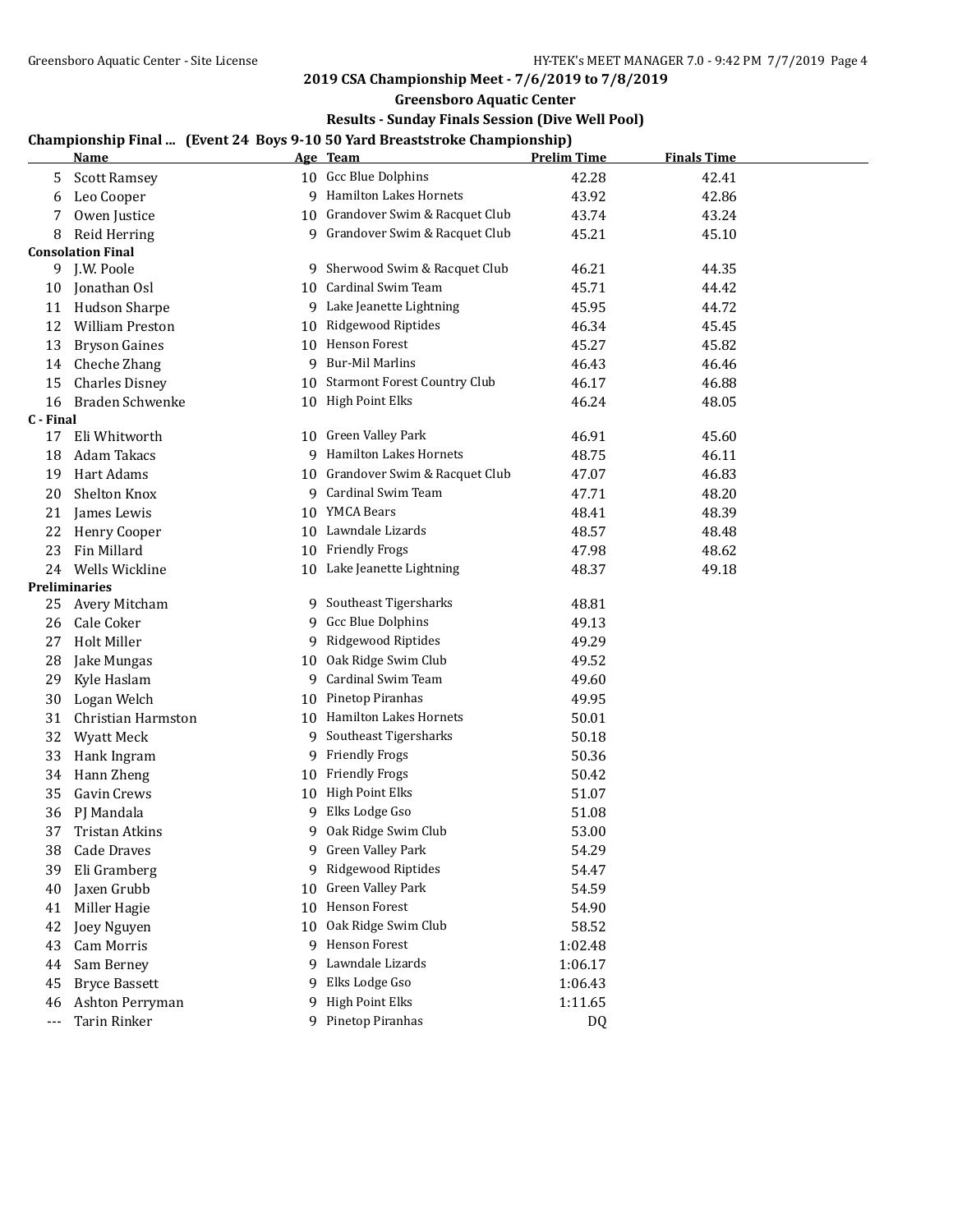## **Greensboro Aquatic Center**

## **Results - Sunday Finals Session (Dive Well Pool)**

## **Event 25 Girls 11-12 50 Yard Breaststroke Championship**

|           | 31.60 R 2014<br>Meet:     |    | <b>McKenzie Campbell</b>        |                    | Lake Jeannette     |  |
|-----------|---------------------------|----|---------------------------------|--------------------|--------------------|--|
|           | <u>Name</u>               |    | <u>Age Team</u>                 | <b>Prelim Time</b> | <b>Finals Time</b> |  |
|           | <b>Championship Final</b> |    |                                 |                    |                    |  |
| 1         | Naomi Wehe                |    | 12 Friendly Frogs               | 35.72              | 35.40              |  |
| 2         | Lexi Coker                | 12 | Gcc Blue Dolphins               | 36.22              | 36.33              |  |
| 3         | Mirabella Grubb           | 11 | Green Valley Park               | 36.75              | 36.41              |  |
| 4         | Daisy Small               | 12 | <b>Friendly Frogs</b>           | 37.37              | 36.77              |  |
| 5         | Macy Bolyard              | 12 | <b>Henson Forest</b>            | 37.00              | 37.14              |  |
| 6         | Hayden Lowe               | 12 | Sherwood Swim & Racquet Club    | 38.08              | 38.41              |  |
| 7         | Millie Hartwick           |    | 11 Sherwood Swim & Racquet Club | 38.48              | 39.05              |  |
| 8         | Meribel Tars              |    | 11 Adams Farm Swim Team         | 39.30              | 39.15              |  |
|           | <b>Consolation Final</b>  |    |                                 |                    |                    |  |
| 9         | Ayden Walsh               | 12 | Green Valley Park               | 40.39              | 39.15              |  |
| 10        | Anna Grace Reynolds       | 12 | Green Valley Park               | 40.26              | 39.73              |  |
| 11        | Lila Mae Holcomb          | 12 | <b>Friendly Frogs</b>           | 40.92              | 39.93              |  |
| 12        | Harleigh Scott            | 11 | Southeast Tigersharks           | 40.52              | 40.17              |  |
| 13        | Allie Nelson              |    | 11 Hamilton Lakes Hornets       | 40.51              | 40.30              |  |
| 14        | Disa Fortin               | 11 | Elks Lodge Gso                  | 40.82              | 41.42              |  |
| 15        | Morgan Strasser           | 11 | Henson Forest                   | 42.41              | 42.03              |  |
| 16        | Ellie Kwon                | 11 | <b>Bur-Mil Marlins</b>          | 42.16              | 42.75              |  |
| C - Final |                           |    |                                 |                    |                    |  |
| 17        | Anna Barnett              |    | 12 Sherwood Swim & Racquet Club | 42.68              | 41.82              |  |
| 18        | Megan Haslam              | 11 | Cardinal Swim Team              | 42.97              | 42.04              |  |
| 19        | Jossalyn Perkins          | 12 | <b>Bur-Mil Marlins</b>          | 42.89              | 42.26              |  |
| 20        | Jillian Pettie            | 12 | <b>High Point Elks</b>          | 43.55              | 42.42              |  |
| 21        | Maddie Herrick            | 12 | Lake Jeanette Lightning         | 43.91              | 43.09              |  |
| 22        | Megan Steele              | 12 | Oak Ridge Swim Club             | 43.01              | 44.23              |  |
| 23        | Paige Money               | 11 | <b>Hamilton Lakes Hornets</b>   | 44.29              | 44.26              |  |
| 24        | Mary Gaylord              | 11 | Ridgewood Riptides              | 45.37              | 44.85              |  |
|           | <b>Preliminaries</b>      |    |                                 |                    |                    |  |
| 25        | Ellie Thoma               | 12 | Oak Ridge Swim Club             | 45.47              |                    |  |
| 26        | <b>Addison Farris</b>     | 12 | Lake Jeanette Lightning         | 45.59              |                    |  |
| 27        | Olivia Cox                | 12 | Cardinal Swim Team              | 45.61              |                    |  |
| 28        | <b>Emily Fisher</b>       | 11 | Grandover Swim & Racquet Club   | 45.67              |                    |  |
| 29        | <b>Rylee Duke</b>         | 12 | Ridgewood Riptides              | 46.10              |                    |  |
| 30        | Emma Herring              | 11 | Grandover Swim & Racquet Club   | 46.12              |                    |  |
| 31        | Reagan Law                |    | 12 Oak Ridge Swim Club          | 46.34              |                    |  |
| 32        | Lily Messer               |    | Ridgewood Riptides              | 46.52              |                    |  |
| 33        | <b>Tinsley Grove</b>      | 11 | Elks Lodge Gso                  | 47.73              |                    |  |
| $*34$     | Anna Amidon               | 12 | <b>Hamilton Lakes Hornets</b>   | 47.84              |                    |  |
| $*34$     | Sayra Ray                 | 12 | Elks Lodge Gso                  | 47.84              |                    |  |
| 36        | <b>Riley Singer</b>       | 12 | Lawndale Lizards                | 50.29              |                    |  |
| 37        | <b>Madison Salthouse</b>  | 12 | Grandover Swim & Racquet Club   | 50.99              |                    |  |
| 38        | Lauren Showers            | 11 | Adams Farm Swim Team            | 51.03              |                    |  |
| 39        | Tienna Phillips           | 12 | Lawndale Lizards                | 51.84              |                    |  |
| 40        | Ashley Smith              | 11 | Sedgefield Country Club         | 53.52              |                    |  |
| 41        | Magnolia Hamilton         | 12 | Cardinal Swim Team              | 57.31              |                    |  |
| 42        | Melea Lynch               | 12 | Pinetop Piranhas                | 57.61              |                    |  |
| $---$     | <b>Gracie Cates</b>       | 12 | Sedgefield Country Club         | DQ                 |                    |  |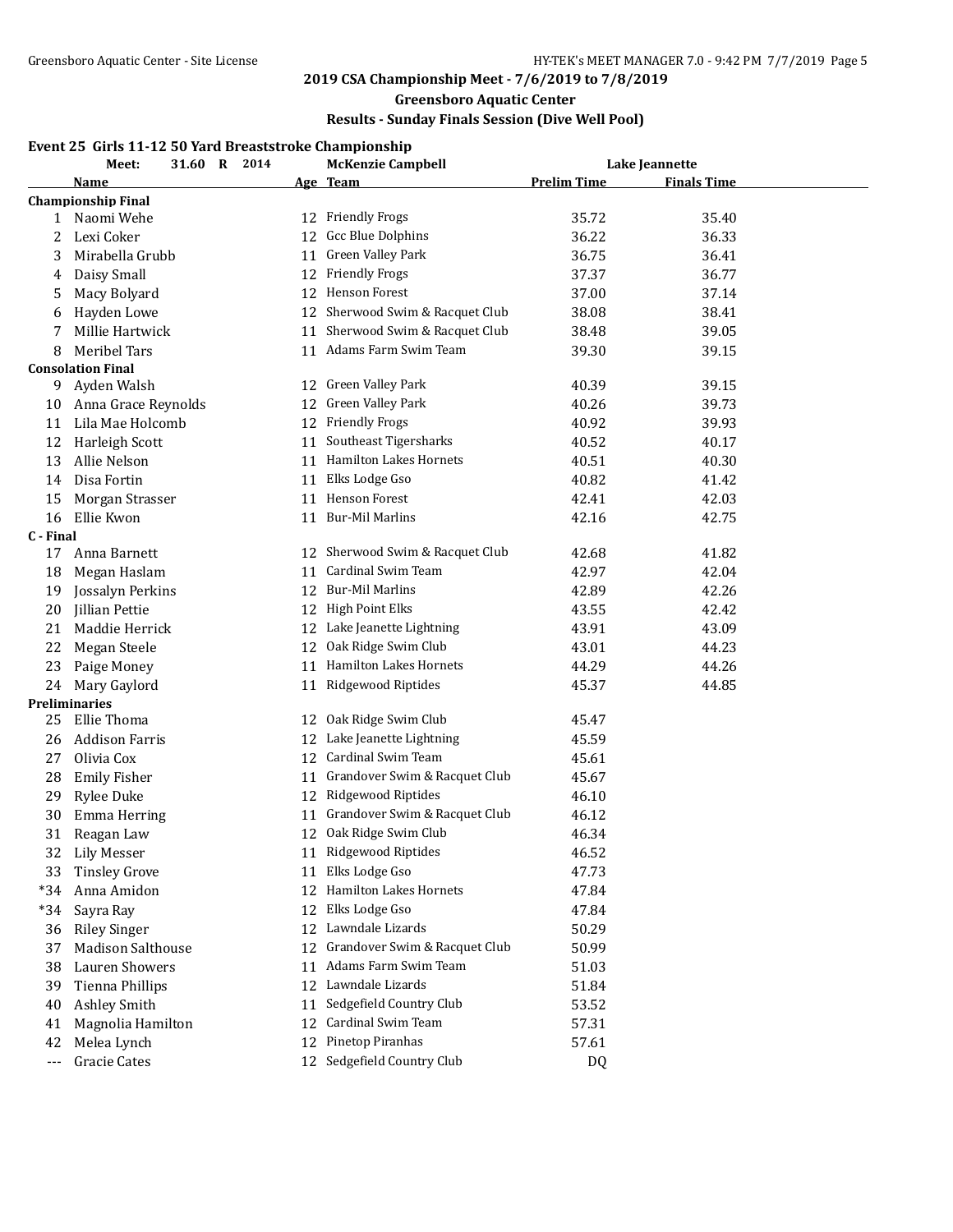# **Greensboro Aquatic Center**

# **Results - Sunday Finals Session (Dive Well Pool)**

## **Event 26 Boys 11-12 50 Yard Breaststroke Championship**

| <b>Prelim Time</b><br>Name<br>Age Team<br><b>Finals Time</b><br><b>Championship Final</b><br>12 Sherwood Swim & Racquet Club<br>30.40<br>29.02R<br>1 Griffin Jones<br>12 Hamilton Lakes Hornets<br>Walker Lin<br>32.62<br>31.93<br>2<br>12 Elks Lodge Gso<br>Peyton Splawski<br>35.25<br>33.97<br>3<br>12 Lake Jeanette Lightning<br>36.23<br>34.17<br>Alex Magrini<br>4<br>12 Henson Forest<br><b>Brandt Conklin</b><br>36.13<br>34.53<br>5<br>11 Bur-Mil Marlins<br>35.96<br>35.89<br>*6<br>Ryan Masneri<br>Harris Abernathy<br>11 Friendly Frogs<br>35.87<br>35.89<br>$*6$<br>11 Lake Jeanette Lightning<br>Anderson Cathey<br>38.20<br>8<br>37.88<br><b>Consolation Final</b><br>12 Hamilton Lakes Hornets<br>38.62<br>William Kerrigan<br>38.30<br>9<br>Oak Ridge Swim Club<br>39.78<br>38.72<br>10<br>Matt Mungas<br>11<br>12 Friendly Frogs<br>40.32<br>39.61<br>11<br>Sawyer Lester<br>Hamilton Lakes Hornets<br>Hudson Cooper<br>39.77<br>39.84<br>12<br>11<br>12 Cardinal Swim Team<br>13<br>Cameron Caccia<br>41.34<br>39.85<br>11 Green Valley Park<br>40.35<br>40.39<br>14<br><b>Bryce McDonald</b><br>Oak Ridge Swim Club<br>15<br>Sam Lavinder<br>40.57<br>40.49<br>11<br>12 Grandover Swim & Racquet Club<br><b>Barrett Thurman</b><br>41.56<br>16<br>41.39<br>C - Final<br>11 Bur-Mil Marlins<br>17<br>Indy Lord<br>43.00<br>40.37<br>12 Southeast Tigersharks<br>Joss Garrett<br>42.68<br>41.44<br>18<br>Will Rainwater<br>12 Green Valley Park<br>42.85<br>19<br>41.49<br>11 Henson Forest<br>20<br>Wesley Teoh<br>43.29<br>42.20<br>12 Cardinal Swim Team<br>21<br>Michael Hassler<br>44.04<br>43.15<br>12 Lawndale Lizards<br>43.29<br>22<br>Luke Hall<br>43.83<br><b>Friendly Frogs</b><br>23<br>Alex Powell<br>43.76<br>43.97<br>11<br>12 Ridgewood Riptides<br>42.14<br>Sam Key<br>DQ<br>$---$<br><b>Preliminaries</b><br>12 Southeast Tigersharks<br>Keegan Briers<br>44.31<br>25<br>12 Ridgewood Riptides<br>Charlie Thomas<br>44.43<br>26<br>Ryan Farrelly<br>11 Green Valley Park<br>45.34<br>27<br>11 Lawndale Lizards<br>Christopher Harahan<br>45.42<br>28<br>11 Grandover Swim & Racquet Club<br>Arthur Neighbors<br>45.69<br>29<br>Sal Strafaci<br>11 Elks Lodge Gso<br>30<br>45.77<br>11 Southeast Tigersharks<br>31<br>Pearson Schicker<br>46.08<br>11 Sherwood Swim & Racquet Club<br>32<br>Samuel Binder<br>46.58<br>11 Ridgewood Riptides<br>Bruno Rivas<br>48.56<br>33<br>11 Lawndale Lizards<br>51.10<br>Oliver Omohundro<br>34<br>11 Pinetop Piranhas<br>54.70<br>$*35$<br>Jake Russo<br>$*35$<br>11 Bur-Mil Marlins<br>54.70<br><b>Ryan Rios</b><br>11 Cardinal Swim Team<br>55.33<br>37<br>Bryan Caccia<br>Jones Barber<br>12 Grandover Swim & Racquet Club<br>DQ<br>$\scriptstyle\cdots$<br>12 Elks Lodge Gso<br><b>Riley Cassell</b><br><b>DQ</b><br>$\scriptstyle\cdots$<br>Event 27 Girls 13-14 50 Yard Breaststroke Championship<br>30.63 R 2016<br><b>McKenzie Campbell</b><br>Meet:<br>Lightning<br><b>Prelim Time</b><br>Age Team<br><b>Finals Time</b><br>Name<br><b>Championship Final</b><br>13 Ridgewood Riptides<br>1 Rori Rountree | Meet: | 2018<br>29.86 R | <b>David Masneri</b> | <b>BurMil</b> |       |  |
|---------------------------------------------------------------------------------------------------------------------------------------------------------------------------------------------------------------------------------------------------------------------------------------------------------------------------------------------------------------------------------------------------------------------------------------------------------------------------------------------------------------------------------------------------------------------------------------------------------------------------------------------------------------------------------------------------------------------------------------------------------------------------------------------------------------------------------------------------------------------------------------------------------------------------------------------------------------------------------------------------------------------------------------------------------------------------------------------------------------------------------------------------------------------------------------------------------------------------------------------------------------------------------------------------------------------------------------------------------------------------------------------------------------------------------------------------------------------------------------------------------------------------------------------------------------------------------------------------------------------------------------------------------------------------------------------------------------------------------------------------------------------------------------------------------------------------------------------------------------------------------------------------------------------------------------------------------------------------------------------------------------------------------------------------------------------------------------------------------------------------------------------------------------------------------------------------------------------------------------------------------------------------------------------------------------------------------------------------------------------------------------------------------------------------------------------------------------------------------------------------------------------------------------------------------------------------------------------------------------------------------------------------------------------------------------------------------------------------------------------------------------------------------------------------------------------------------------------------------------------------------------------------------------------------------------------------------------------------------------------------------------------------------------------------------------------------------------------|-------|-----------------|----------------------|---------------|-------|--|
|                                                                                                                                                                                                                                                                                                                                                                                                                                                                                                                                                                                                                                                                                                                                                                                                                                                                                                                                                                                                                                                                                                                                                                                                                                                                                                                                                                                                                                                                                                                                                                                                                                                                                                                                                                                                                                                                                                                                                                                                                                                                                                                                                                                                                                                                                                                                                                                                                                                                                                                                                                                                                                                                                                                                                                                                                                                                                                                                                                                                                                                                                             |       |                 |                      |               |       |  |
|                                                                                                                                                                                                                                                                                                                                                                                                                                                                                                                                                                                                                                                                                                                                                                                                                                                                                                                                                                                                                                                                                                                                                                                                                                                                                                                                                                                                                                                                                                                                                                                                                                                                                                                                                                                                                                                                                                                                                                                                                                                                                                                                                                                                                                                                                                                                                                                                                                                                                                                                                                                                                                                                                                                                                                                                                                                                                                                                                                                                                                                                                             |       |                 |                      |               |       |  |
|                                                                                                                                                                                                                                                                                                                                                                                                                                                                                                                                                                                                                                                                                                                                                                                                                                                                                                                                                                                                                                                                                                                                                                                                                                                                                                                                                                                                                                                                                                                                                                                                                                                                                                                                                                                                                                                                                                                                                                                                                                                                                                                                                                                                                                                                                                                                                                                                                                                                                                                                                                                                                                                                                                                                                                                                                                                                                                                                                                                                                                                                                             |       |                 |                      |               |       |  |
|                                                                                                                                                                                                                                                                                                                                                                                                                                                                                                                                                                                                                                                                                                                                                                                                                                                                                                                                                                                                                                                                                                                                                                                                                                                                                                                                                                                                                                                                                                                                                                                                                                                                                                                                                                                                                                                                                                                                                                                                                                                                                                                                                                                                                                                                                                                                                                                                                                                                                                                                                                                                                                                                                                                                                                                                                                                                                                                                                                                                                                                                                             |       |                 |                      |               |       |  |
|                                                                                                                                                                                                                                                                                                                                                                                                                                                                                                                                                                                                                                                                                                                                                                                                                                                                                                                                                                                                                                                                                                                                                                                                                                                                                                                                                                                                                                                                                                                                                                                                                                                                                                                                                                                                                                                                                                                                                                                                                                                                                                                                                                                                                                                                                                                                                                                                                                                                                                                                                                                                                                                                                                                                                                                                                                                                                                                                                                                                                                                                                             |       |                 |                      |               |       |  |
|                                                                                                                                                                                                                                                                                                                                                                                                                                                                                                                                                                                                                                                                                                                                                                                                                                                                                                                                                                                                                                                                                                                                                                                                                                                                                                                                                                                                                                                                                                                                                                                                                                                                                                                                                                                                                                                                                                                                                                                                                                                                                                                                                                                                                                                                                                                                                                                                                                                                                                                                                                                                                                                                                                                                                                                                                                                                                                                                                                                                                                                                                             |       |                 |                      |               |       |  |
|                                                                                                                                                                                                                                                                                                                                                                                                                                                                                                                                                                                                                                                                                                                                                                                                                                                                                                                                                                                                                                                                                                                                                                                                                                                                                                                                                                                                                                                                                                                                                                                                                                                                                                                                                                                                                                                                                                                                                                                                                                                                                                                                                                                                                                                                                                                                                                                                                                                                                                                                                                                                                                                                                                                                                                                                                                                                                                                                                                                                                                                                                             |       |                 |                      |               |       |  |
|                                                                                                                                                                                                                                                                                                                                                                                                                                                                                                                                                                                                                                                                                                                                                                                                                                                                                                                                                                                                                                                                                                                                                                                                                                                                                                                                                                                                                                                                                                                                                                                                                                                                                                                                                                                                                                                                                                                                                                                                                                                                                                                                                                                                                                                                                                                                                                                                                                                                                                                                                                                                                                                                                                                                                                                                                                                                                                                                                                                                                                                                                             |       |                 |                      |               |       |  |
|                                                                                                                                                                                                                                                                                                                                                                                                                                                                                                                                                                                                                                                                                                                                                                                                                                                                                                                                                                                                                                                                                                                                                                                                                                                                                                                                                                                                                                                                                                                                                                                                                                                                                                                                                                                                                                                                                                                                                                                                                                                                                                                                                                                                                                                                                                                                                                                                                                                                                                                                                                                                                                                                                                                                                                                                                                                                                                                                                                                                                                                                                             |       |                 |                      |               |       |  |
|                                                                                                                                                                                                                                                                                                                                                                                                                                                                                                                                                                                                                                                                                                                                                                                                                                                                                                                                                                                                                                                                                                                                                                                                                                                                                                                                                                                                                                                                                                                                                                                                                                                                                                                                                                                                                                                                                                                                                                                                                                                                                                                                                                                                                                                                                                                                                                                                                                                                                                                                                                                                                                                                                                                                                                                                                                                                                                                                                                                                                                                                                             |       |                 |                      |               |       |  |
|                                                                                                                                                                                                                                                                                                                                                                                                                                                                                                                                                                                                                                                                                                                                                                                                                                                                                                                                                                                                                                                                                                                                                                                                                                                                                                                                                                                                                                                                                                                                                                                                                                                                                                                                                                                                                                                                                                                                                                                                                                                                                                                                                                                                                                                                                                                                                                                                                                                                                                                                                                                                                                                                                                                                                                                                                                                                                                                                                                                                                                                                                             |       |                 |                      |               |       |  |
|                                                                                                                                                                                                                                                                                                                                                                                                                                                                                                                                                                                                                                                                                                                                                                                                                                                                                                                                                                                                                                                                                                                                                                                                                                                                                                                                                                                                                                                                                                                                                                                                                                                                                                                                                                                                                                                                                                                                                                                                                                                                                                                                                                                                                                                                                                                                                                                                                                                                                                                                                                                                                                                                                                                                                                                                                                                                                                                                                                                                                                                                                             |       |                 |                      |               |       |  |
|                                                                                                                                                                                                                                                                                                                                                                                                                                                                                                                                                                                                                                                                                                                                                                                                                                                                                                                                                                                                                                                                                                                                                                                                                                                                                                                                                                                                                                                                                                                                                                                                                                                                                                                                                                                                                                                                                                                                                                                                                                                                                                                                                                                                                                                                                                                                                                                                                                                                                                                                                                                                                                                                                                                                                                                                                                                                                                                                                                                                                                                                                             |       |                 |                      |               |       |  |
|                                                                                                                                                                                                                                                                                                                                                                                                                                                                                                                                                                                                                                                                                                                                                                                                                                                                                                                                                                                                                                                                                                                                                                                                                                                                                                                                                                                                                                                                                                                                                                                                                                                                                                                                                                                                                                                                                                                                                                                                                                                                                                                                                                                                                                                                                                                                                                                                                                                                                                                                                                                                                                                                                                                                                                                                                                                                                                                                                                                                                                                                                             |       |                 |                      |               |       |  |
|                                                                                                                                                                                                                                                                                                                                                                                                                                                                                                                                                                                                                                                                                                                                                                                                                                                                                                                                                                                                                                                                                                                                                                                                                                                                                                                                                                                                                                                                                                                                                                                                                                                                                                                                                                                                                                                                                                                                                                                                                                                                                                                                                                                                                                                                                                                                                                                                                                                                                                                                                                                                                                                                                                                                                                                                                                                                                                                                                                                                                                                                                             |       |                 |                      |               |       |  |
|                                                                                                                                                                                                                                                                                                                                                                                                                                                                                                                                                                                                                                                                                                                                                                                                                                                                                                                                                                                                                                                                                                                                                                                                                                                                                                                                                                                                                                                                                                                                                                                                                                                                                                                                                                                                                                                                                                                                                                                                                                                                                                                                                                                                                                                                                                                                                                                                                                                                                                                                                                                                                                                                                                                                                                                                                                                                                                                                                                                                                                                                                             |       |                 |                      |               |       |  |
|                                                                                                                                                                                                                                                                                                                                                                                                                                                                                                                                                                                                                                                                                                                                                                                                                                                                                                                                                                                                                                                                                                                                                                                                                                                                                                                                                                                                                                                                                                                                                                                                                                                                                                                                                                                                                                                                                                                                                                                                                                                                                                                                                                                                                                                                                                                                                                                                                                                                                                                                                                                                                                                                                                                                                                                                                                                                                                                                                                                                                                                                                             |       |                 |                      |               |       |  |
|                                                                                                                                                                                                                                                                                                                                                                                                                                                                                                                                                                                                                                                                                                                                                                                                                                                                                                                                                                                                                                                                                                                                                                                                                                                                                                                                                                                                                                                                                                                                                                                                                                                                                                                                                                                                                                                                                                                                                                                                                                                                                                                                                                                                                                                                                                                                                                                                                                                                                                                                                                                                                                                                                                                                                                                                                                                                                                                                                                                                                                                                                             |       |                 |                      |               |       |  |
|                                                                                                                                                                                                                                                                                                                                                                                                                                                                                                                                                                                                                                                                                                                                                                                                                                                                                                                                                                                                                                                                                                                                                                                                                                                                                                                                                                                                                                                                                                                                                                                                                                                                                                                                                                                                                                                                                                                                                                                                                                                                                                                                                                                                                                                                                                                                                                                                                                                                                                                                                                                                                                                                                                                                                                                                                                                                                                                                                                                                                                                                                             |       |                 |                      |               |       |  |
|                                                                                                                                                                                                                                                                                                                                                                                                                                                                                                                                                                                                                                                                                                                                                                                                                                                                                                                                                                                                                                                                                                                                                                                                                                                                                                                                                                                                                                                                                                                                                                                                                                                                                                                                                                                                                                                                                                                                                                                                                                                                                                                                                                                                                                                                                                                                                                                                                                                                                                                                                                                                                                                                                                                                                                                                                                                                                                                                                                                                                                                                                             |       |                 |                      |               |       |  |
|                                                                                                                                                                                                                                                                                                                                                                                                                                                                                                                                                                                                                                                                                                                                                                                                                                                                                                                                                                                                                                                                                                                                                                                                                                                                                                                                                                                                                                                                                                                                                                                                                                                                                                                                                                                                                                                                                                                                                                                                                                                                                                                                                                                                                                                                                                                                                                                                                                                                                                                                                                                                                                                                                                                                                                                                                                                                                                                                                                                                                                                                                             |       |                 |                      |               |       |  |
|                                                                                                                                                                                                                                                                                                                                                                                                                                                                                                                                                                                                                                                                                                                                                                                                                                                                                                                                                                                                                                                                                                                                                                                                                                                                                                                                                                                                                                                                                                                                                                                                                                                                                                                                                                                                                                                                                                                                                                                                                                                                                                                                                                                                                                                                                                                                                                                                                                                                                                                                                                                                                                                                                                                                                                                                                                                                                                                                                                                                                                                                                             |       |                 |                      |               |       |  |
|                                                                                                                                                                                                                                                                                                                                                                                                                                                                                                                                                                                                                                                                                                                                                                                                                                                                                                                                                                                                                                                                                                                                                                                                                                                                                                                                                                                                                                                                                                                                                                                                                                                                                                                                                                                                                                                                                                                                                                                                                                                                                                                                                                                                                                                                                                                                                                                                                                                                                                                                                                                                                                                                                                                                                                                                                                                                                                                                                                                                                                                                                             |       |                 |                      |               |       |  |
|                                                                                                                                                                                                                                                                                                                                                                                                                                                                                                                                                                                                                                                                                                                                                                                                                                                                                                                                                                                                                                                                                                                                                                                                                                                                                                                                                                                                                                                                                                                                                                                                                                                                                                                                                                                                                                                                                                                                                                                                                                                                                                                                                                                                                                                                                                                                                                                                                                                                                                                                                                                                                                                                                                                                                                                                                                                                                                                                                                                                                                                                                             |       |                 |                      |               |       |  |
|                                                                                                                                                                                                                                                                                                                                                                                                                                                                                                                                                                                                                                                                                                                                                                                                                                                                                                                                                                                                                                                                                                                                                                                                                                                                                                                                                                                                                                                                                                                                                                                                                                                                                                                                                                                                                                                                                                                                                                                                                                                                                                                                                                                                                                                                                                                                                                                                                                                                                                                                                                                                                                                                                                                                                                                                                                                                                                                                                                                                                                                                                             |       |                 |                      |               |       |  |
|                                                                                                                                                                                                                                                                                                                                                                                                                                                                                                                                                                                                                                                                                                                                                                                                                                                                                                                                                                                                                                                                                                                                                                                                                                                                                                                                                                                                                                                                                                                                                                                                                                                                                                                                                                                                                                                                                                                                                                                                                                                                                                                                                                                                                                                                                                                                                                                                                                                                                                                                                                                                                                                                                                                                                                                                                                                                                                                                                                                                                                                                                             |       |                 |                      |               |       |  |
|                                                                                                                                                                                                                                                                                                                                                                                                                                                                                                                                                                                                                                                                                                                                                                                                                                                                                                                                                                                                                                                                                                                                                                                                                                                                                                                                                                                                                                                                                                                                                                                                                                                                                                                                                                                                                                                                                                                                                                                                                                                                                                                                                                                                                                                                                                                                                                                                                                                                                                                                                                                                                                                                                                                                                                                                                                                                                                                                                                                                                                                                                             |       |                 |                      |               |       |  |
|                                                                                                                                                                                                                                                                                                                                                                                                                                                                                                                                                                                                                                                                                                                                                                                                                                                                                                                                                                                                                                                                                                                                                                                                                                                                                                                                                                                                                                                                                                                                                                                                                                                                                                                                                                                                                                                                                                                                                                                                                                                                                                                                                                                                                                                                                                                                                                                                                                                                                                                                                                                                                                                                                                                                                                                                                                                                                                                                                                                                                                                                                             |       |                 |                      |               |       |  |
|                                                                                                                                                                                                                                                                                                                                                                                                                                                                                                                                                                                                                                                                                                                                                                                                                                                                                                                                                                                                                                                                                                                                                                                                                                                                                                                                                                                                                                                                                                                                                                                                                                                                                                                                                                                                                                                                                                                                                                                                                                                                                                                                                                                                                                                                                                                                                                                                                                                                                                                                                                                                                                                                                                                                                                                                                                                                                                                                                                                                                                                                                             |       |                 |                      |               |       |  |
|                                                                                                                                                                                                                                                                                                                                                                                                                                                                                                                                                                                                                                                                                                                                                                                                                                                                                                                                                                                                                                                                                                                                                                                                                                                                                                                                                                                                                                                                                                                                                                                                                                                                                                                                                                                                                                                                                                                                                                                                                                                                                                                                                                                                                                                                                                                                                                                                                                                                                                                                                                                                                                                                                                                                                                                                                                                                                                                                                                                                                                                                                             |       |                 |                      |               |       |  |
|                                                                                                                                                                                                                                                                                                                                                                                                                                                                                                                                                                                                                                                                                                                                                                                                                                                                                                                                                                                                                                                                                                                                                                                                                                                                                                                                                                                                                                                                                                                                                                                                                                                                                                                                                                                                                                                                                                                                                                                                                                                                                                                                                                                                                                                                                                                                                                                                                                                                                                                                                                                                                                                                                                                                                                                                                                                                                                                                                                                                                                                                                             |       |                 |                      |               |       |  |
|                                                                                                                                                                                                                                                                                                                                                                                                                                                                                                                                                                                                                                                                                                                                                                                                                                                                                                                                                                                                                                                                                                                                                                                                                                                                                                                                                                                                                                                                                                                                                                                                                                                                                                                                                                                                                                                                                                                                                                                                                                                                                                                                                                                                                                                                                                                                                                                                                                                                                                                                                                                                                                                                                                                                                                                                                                                                                                                                                                                                                                                                                             |       |                 |                      |               |       |  |
|                                                                                                                                                                                                                                                                                                                                                                                                                                                                                                                                                                                                                                                                                                                                                                                                                                                                                                                                                                                                                                                                                                                                                                                                                                                                                                                                                                                                                                                                                                                                                                                                                                                                                                                                                                                                                                                                                                                                                                                                                                                                                                                                                                                                                                                                                                                                                                                                                                                                                                                                                                                                                                                                                                                                                                                                                                                                                                                                                                                                                                                                                             |       |                 |                      |               |       |  |
|                                                                                                                                                                                                                                                                                                                                                                                                                                                                                                                                                                                                                                                                                                                                                                                                                                                                                                                                                                                                                                                                                                                                                                                                                                                                                                                                                                                                                                                                                                                                                                                                                                                                                                                                                                                                                                                                                                                                                                                                                                                                                                                                                                                                                                                                                                                                                                                                                                                                                                                                                                                                                                                                                                                                                                                                                                                                                                                                                                                                                                                                                             |       |                 |                      |               |       |  |
|                                                                                                                                                                                                                                                                                                                                                                                                                                                                                                                                                                                                                                                                                                                                                                                                                                                                                                                                                                                                                                                                                                                                                                                                                                                                                                                                                                                                                                                                                                                                                                                                                                                                                                                                                                                                                                                                                                                                                                                                                                                                                                                                                                                                                                                                                                                                                                                                                                                                                                                                                                                                                                                                                                                                                                                                                                                                                                                                                                                                                                                                                             |       |                 |                      |               |       |  |
|                                                                                                                                                                                                                                                                                                                                                                                                                                                                                                                                                                                                                                                                                                                                                                                                                                                                                                                                                                                                                                                                                                                                                                                                                                                                                                                                                                                                                                                                                                                                                                                                                                                                                                                                                                                                                                                                                                                                                                                                                                                                                                                                                                                                                                                                                                                                                                                                                                                                                                                                                                                                                                                                                                                                                                                                                                                                                                                                                                                                                                                                                             |       |                 |                      |               |       |  |
|                                                                                                                                                                                                                                                                                                                                                                                                                                                                                                                                                                                                                                                                                                                                                                                                                                                                                                                                                                                                                                                                                                                                                                                                                                                                                                                                                                                                                                                                                                                                                                                                                                                                                                                                                                                                                                                                                                                                                                                                                                                                                                                                                                                                                                                                                                                                                                                                                                                                                                                                                                                                                                                                                                                                                                                                                                                                                                                                                                                                                                                                                             |       |                 |                      |               |       |  |
|                                                                                                                                                                                                                                                                                                                                                                                                                                                                                                                                                                                                                                                                                                                                                                                                                                                                                                                                                                                                                                                                                                                                                                                                                                                                                                                                                                                                                                                                                                                                                                                                                                                                                                                                                                                                                                                                                                                                                                                                                                                                                                                                                                                                                                                                                                                                                                                                                                                                                                                                                                                                                                                                                                                                                                                                                                                                                                                                                                                                                                                                                             |       |                 |                      |               |       |  |
|                                                                                                                                                                                                                                                                                                                                                                                                                                                                                                                                                                                                                                                                                                                                                                                                                                                                                                                                                                                                                                                                                                                                                                                                                                                                                                                                                                                                                                                                                                                                                                                                                                                                                                                                                                                                                                                                                                                                                                                                                                                                                                                                                                                                                                                                                                                                                                                                                                                                                                                                                                                                                                                                                                                                                                                                                                                                                                                                                                                                                                                                                             |       |                 |                      |               |       |  |
|                                                                                                                                                                                                                                                                                                                                                                                                                                                                                                                                                                                                                                                                                                                                                                                                                                                                                                                                                                                                                                                                                                                                                                                                                                                                                                                                                                                                                                                                                                                                                                                                                                                                                                                                                                                                                                                                                                                                                                                                                                                                                                                                                                                                                                                                                                                                                                                                                                                                                                                                                                                                                                                                                                                                                                                                                                                                                                                                                                                                                                                                                             |       |                 |                      |               |       |  |
|                                                                                                                                                                                                                                                                                                                                                                                                                                                                                                                                                                                                                                                                                                                                                                                                                                                                                                                                                                                                                                                                                                                                                                                                                                                                                                                                                                                                                                                                                                                                                                                                                                                                                                                                                                                                                                                                                                                                                                                                                                                                                                                                                                                                                                                                                                                                                                                                                                                                                                                                                                                                                                                                                                                                                                                                                                                                                                                                                                                                                                                                                             |       |                 |                      |               |       |  |
|                                                                                                                                                                                                                                                                                                                                                                                                                                                                                                                                                                                                                                                                                                                                                                                                                                                                                                                                                                                                                                                                                                                                                                                                                                                                                                                                                                                                                                                                                                                                                                                                                                                                                                                                                                                                                                                                                                                                                                                                                                                                                                                                                                                                                                                                                                                                                                                                                                                                                                                                                                                                                                                                                                                                                                                                                                                                                                                                                                                                                                                                                             |       |                 |                      |               |       |  |
|                                                                                                                                                                                                                                                                                                                                                                                                                                                                                                                                                                                                                                                                                                                                                                                                                                                                                                                                                                                                                                                                                                                                                                                                                                                                                                                                                                                                                                                                                                                                                                                                                                                                                                                                                                                                                                                                                                                                                                                                                                                                                                                                                                                                                                                                                                                                                                                                                                                                                                                                                                                                                                                                                                                                                                                                                                                                                                                                                                                                                                                                                             |       |                 |                      |               |       |  |
|                                                                                                                                                                                                                                                                                                                                                                                                                                                                                                                                                                                                                                                                                                                                                                                                                                                                                                                                                                                                                                                                                                                                                                                                                                                                                                                                                                                                                                                                                                                                                                                                                                                                                                                                                                                                                                                                                                                                                                                                                                                                                                                                                                                                                                                                                                                                                                                                                                                                                                                                                                                                                                                                                                                                                                                                                                                                                                                                                                                                                                                                                             |       |                 |                      |               |       |  |
|                                                                                                                                                                                                                                                                                                                                                                                                                                                                                                                                                                                                                                                                                                                                                                                                                                                                                                                                                                                                                                                                                                                                                                                                                                                                                                                                                                                                                                                                                                                                                                                                                                                                                                                                                                                                                                                                                                                                                                                                                                                                                                                                                                                                                                                                                                                                                                                                                                                                                                                                                                                                                                                                                                                                                                                                                                                                                                                                                                                                                                                                                             |       |                 |                      |               |       |  |
|                                                                                                                                                                                                                                                                                                                                                                                                                                                                                                                                                                                                                                                                                                                                                                                                                                                                                                                                                                                                                                                                                                                                                                                                                                                                                                                                                                                                                                                                                                                                                                                                                                                                                                                                                                                                                                                                                                                                                                                                                                                                                                                                                                                                                                                                                                                                                                                                                                                                                                                                                                                                                                                                                                                                                                                                                                                                                                                                                                                                                                                                                             |       |                 |                      |               |       |  |
|                                                                                                                                                                                                                                                                                                                                                                                                                                                                                                                                                                                                                                                                                                                                                                                                                                                                                                                                                                                                                                                                                                                                                                                                                                                                                                                                                                                                                                                                                                                                                                                                                                                                                                                                                                                                                                                                                                                                                                                                                                                                                                                                                                                                                                                                                                                                                                                                                                                                                                                                                                                                                                                                                                                                                                                                                                                                                                                                                                                                                                                                                             |       |                 |                      |               |       |  |
|                                                                                                                                                                                                                                                                                                                                                                                                                                                                                                                                                                                                                                                                                                                                                                                                                                                                                                                                                                                                                                                                                                                                                                                                                                                                                                                                                                                                                                                                                                                                                                                                                                                                                                                                                                                                                                                                                                                                                                                                                                                                                                                                                                                                                                                                                                                                                                                                                                                                                                                                                                                                                                                                                                                                                                                                                                                                                                                                                                                                                                                                                             |       |                 |                      |               |       |  |
|                                                                                                                                                                                                                                                                                                                                                                                                                                                                                                                                                                                                                                                                                                                                                                                                                                                                                                                                                                                                                                                                                                                                                                                                                                                                                                                                                                                                                                                                                                                                                                                                                                                                                                                                                                                                                                                                                                                                                                                                                                                                                                                                                                                                                                                                                                                                                                                                                                                                                                                                                                                                                                                                                                                                                                                                                                                                                                                                                                                                                                                                                             |       |                 |                      | 32.86         | 31.37 |  |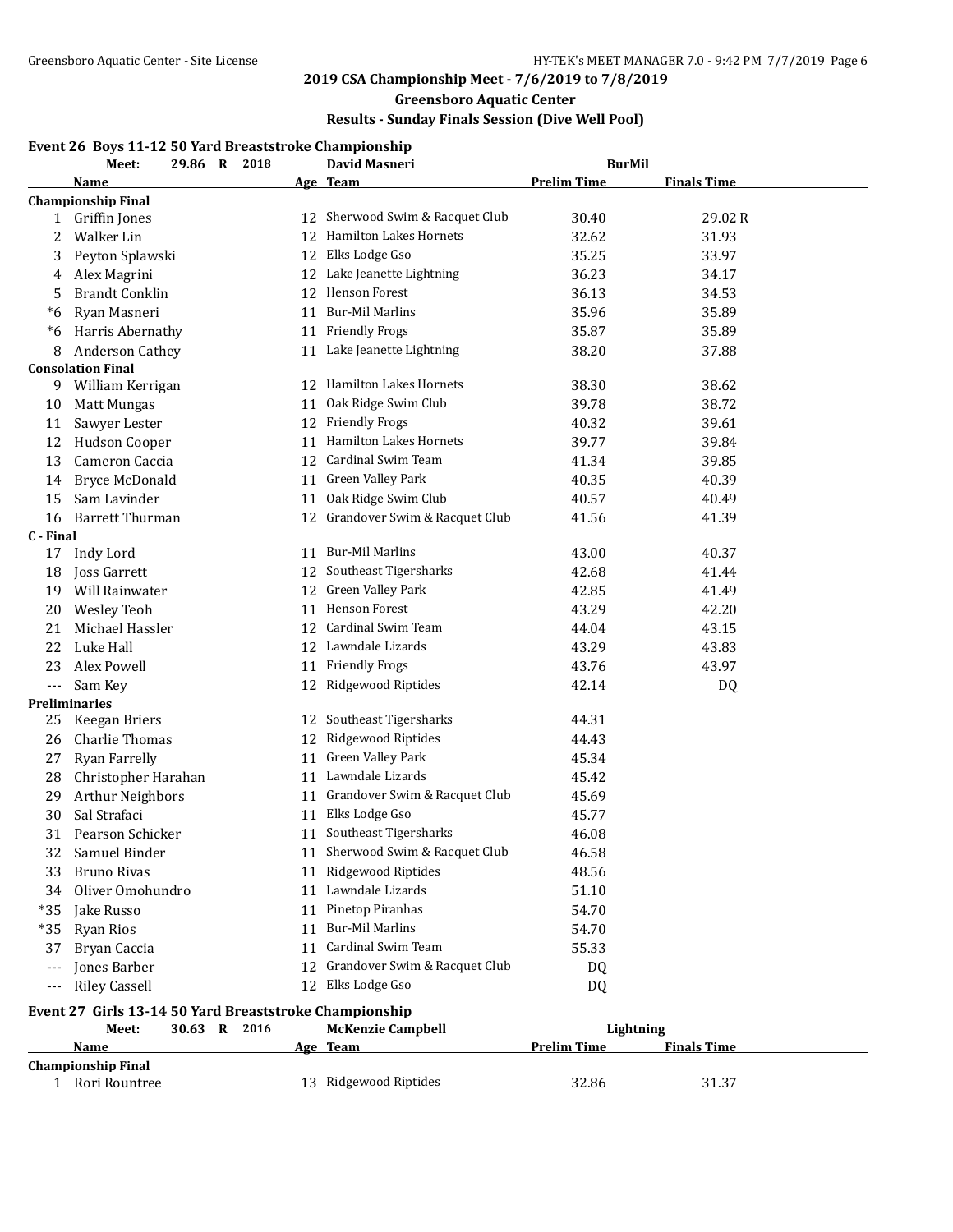**Greensboro Aquatic Center**

## **Results - Sunday Finals Session (Dive Well Pool)**

# **Championship Final ... (Event 27 Girls 13-14 50 Yard Breaststroke Championship)**

|                          | <u>Name</u>                                           |    | Championship rinai    (Event 27   un is 15-14 50  rai u breastströke Championship)<br>Age Team | <b>Prelim Time</b> | <b>Finals Time</b> |  |
|--------------------------|-------------------------------------------------------|----|------------------------------------------------------------------------------------------------|--------------------|--------------------|--|
| 2                        | Maeren McGonigal                                      |    | 13 Hamilton Lakes Hornets                                                                      | 32.70              | 31.80              |  |
| 3                        | <b>Sydney Roberts</b>                                 |    | 14 Green Valley Park                                                                           | 34.33              | 33.33              |  |
| 4                        | Hadley Osborne                                        |    | 13 Lawndale Lizards                                                                            | 34.09              | 33.38              |  |
| 5                        | Claire Yonce                                          |    | 13 Lake Jeanette Lightning                                                                     | 35.52              | 34.60              |  |
| 6                        | Anna Lewis                                            |    | 14 YMCA Bears                                                                                  | 34.71              | 34.87              |  |
| 7                        | Jordan Williams                                       |    | 13 YMCA Bears                                                                                  | 35.30              | 35.31              |  |
| 8                        | McCain Davidson                                       |    | 13 Green Valley Park                                                                           | 35.90              | 36.06              |  |
|                          | <b>Consolation Final</b>                              |    |                                                                                                |                    |                    |  |
| 9                        | Sienna Coker                                          |    | 13 Gcc Blue Dolphins                                                                           | 36.08              | 34.90              |  |
| 10                       | Caroline Fox                                          |    | 14 Lake Jeanette Lightning                                                                     | 37.00              | 37.06              |  |
| 11                       | Gracie Southwell                                      |    | 14 Southeast Tigersharks                                                                       | 38.18              | 37.25              |  |
| 12                       | Grace Drane                                           |    | 13 Elks Lodge Gso                                                                              | 37.57              | 37.50              |  |
| 13                       | Greyson Rainwater                                     |    | 14 Green Valley Park                                                                           | 37.86              | 37.76              |  |
| 14                       | Lucia Rueppell                                        |    | 13 Friendly Frogs                                                                              | 39.17              | 38.64              |  |
| 15                       | Orli Cooper                                           |    | 13 Southeast Tigersharks                                                                       | 38.56              | 38.89              |  |
| 16                       | Sara Tiganus                                          |    | 14 Pinetop Piranhas                                                                            | 38.73              | 38.90              |  |
| C - Final                |                                                       |    |                                                                                                |                    |                    |  |
| 17                       | Melissa Killian                                       |    | 14 Oak Ridge Swim Club                                                                         | 39.67              | 38.66              |  |
| $*18$                    | Maddie Ringer                                         |    | 13 Sherwood Swim & Racquet Club                                                                | 40.00              | 38.95              |  |
| $*18$                    | Carlyle Lowe                                          |    | 14 Sherwood Swim & Racquet Club                                                                | 39.20              | 38.95              |  |
| 20                       | Charlotte McKee                                       |    | 14 Gcc Blue Dolphins                                                                           | 40.51              | 39.57              |  |
| 21                       | Caroline Heywood                                      |    | 14 Starmont Forest Country Club                                                                | 40.56              | 39.75              |  |
| 22                       | Kate Abernathy                                        |    | 14 Friendly Frogs                                                                              | 40.85              | 39.97              |  |
| 23                       | Laci Adams                                            |    | 14 Grandover Swim & Racquet Club                                                               | 41.20              | 40.08              |  |
|                          | 24 Logan Lester                                       |    | 14 Friendly Frogs                                                                              | 40.54              | 40.09              |  |
|                          | Preliminaries                                         |    |                                                                                                |                    |                    |  |
| 25                       | Charlotte Spurr                                       |    | 14 Oak Ridge Swim Club                                                                         | 41.32              |                    |  |
| 26                       | Julia Nelson                                          |    | 13 Hamilton Lakes Hornets                                                                      | 41.34              |                    |  |
| 27                       | Grace Fei                                             |    | 13 Bur-Mil Marlins                                                                             | 41.65              |                    |  |
| 28                       | Emma Lewis                                            |    | 14 Adams Farm Swim Team                                                                        | 41.72              |                    |  |
| 29                       | <b>Riley Brundage</b>                                 |    | 13 Adams Farm Swim Team                                                                        | 41.73              |                    |  |
| 30                       | Alison Pattman                                        |    | 14 Ridgewood Riptides                                                                          | 42.24              |                    |  |
| 31                       | MaryJane Perry                                        |    | 14 Pinetop Piranhas                                                                            | 42.38              |                    |  |
| 32                       | Mallory Cavanaugh                                     |    | 14 Hamilton Lakes Hornets                                                                      | 42.96              |                    |  |
| 33                       | Emma Welch                                            |    | 13 Pinetop Piranhas                                                                            | 43.52              |                    |  |
| 34                       | Natalee Stewart                                       |    | 13 Lawndale Lizards                                                                            | 44.03              |                    |  |
| 35                       | <b>Charley Gaines</b>                                 |    | 13 Henson Forest                                                                               | 44.31              |                    |  |
| 36                       | Christina Jimenez                                     |    | 14 Henson Forest                                                                               | 44.39              |                    |  |
| 37                       | Sierra Fridinger                                      | 13 | <b>Cardinal Swim Team</b>                                                                      | 46.22              |                    |  |
| 38                       | Kathryn Meehan                                        |    | 14 Bur-Mil Marlins                                                                             | 47.67              |                    |  |
| 39                       | Claire Kluttz                                         | 13 | Sedgefield Country Club                                                                        | 48.48              |                    |  |
| 40                       | Merritt Brewer                                        | 13 | Sedgefield Country Club                                                                        | 48.63              |                    |  |
| $\overline{\phantom{a}}$ | Marley Wall                                           | 13 | Lawndale Lizards                                                                               | <b>NS</b>          |                    |  |
| ---                      | Hannah Stone                                          | 13 | Cardinal Swim Team                                                                             | <b>NS</b>          |                    |  |
|                          | Chelsea Mitchell                                      | 13 | Cardinal Swim Team                                                                             | <b>NS</b>          |                    |  |
|                          | Event 28 Boys 13-14 50 Yard Breaststroke Championship |    |                                                                                                |                    |                    |  |
|                          | 28.72 R 2002<br>Meet:                                 |    | <b>Robert Padgett</b>                                                                          |                    | Sedgefield S&R     |  |
|                          | Name                                                  |    | Age Team                                                                                       | <b>Prelim Time</b> | <b>Finals Time</b> |  |
|                          | <b>Championship Final</b>                             |    |                                                                                                |                    |                    |  |
|                          | 1 David Masneri                                       |    | 13 Bur-Mil Marlins                                                                             | 30.07              | 28.38R             |  |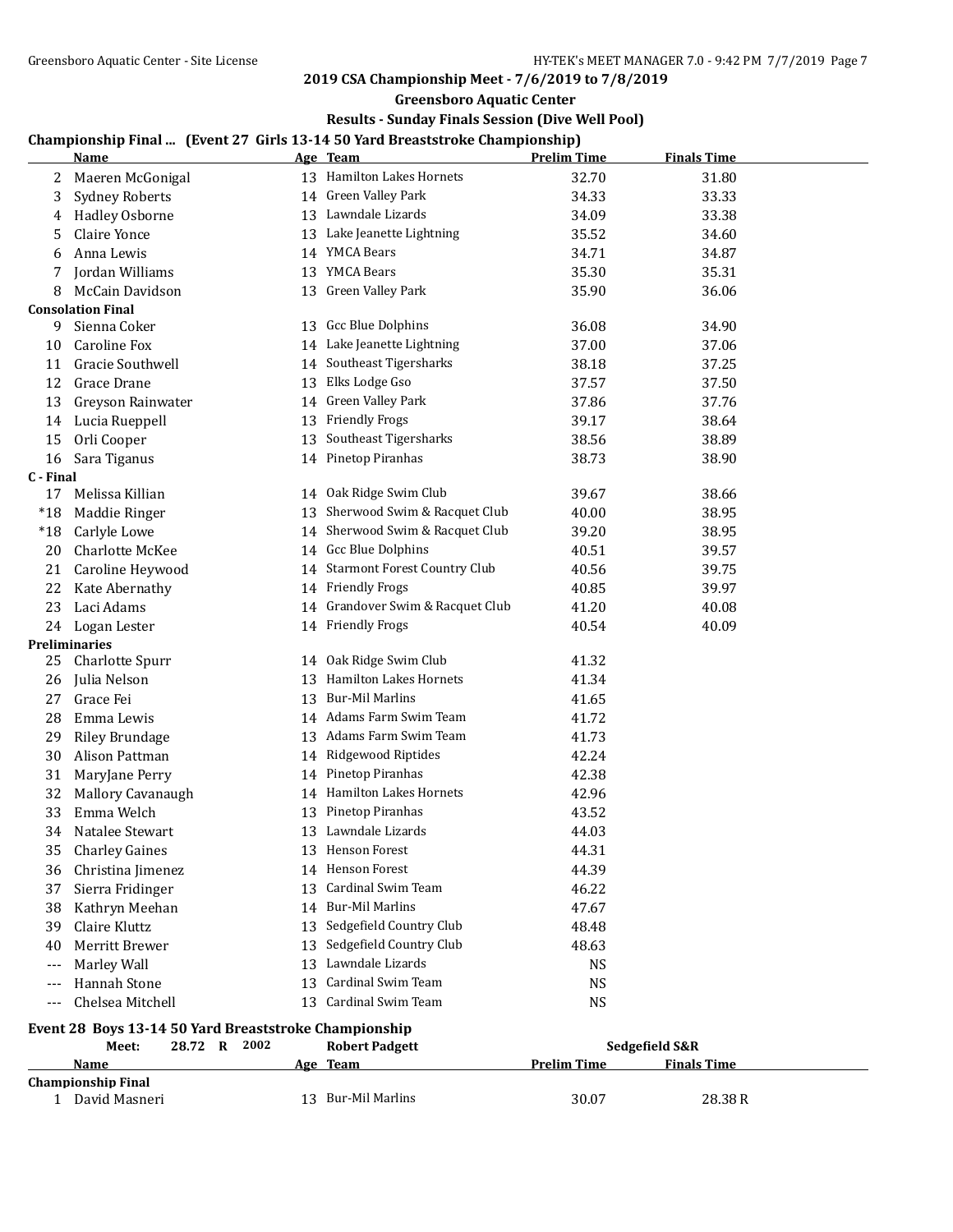**Greensboro Aquatic Center**

## **Results - Sunday Finals Session (Dive Well Pool)**

# **Championship Final ... (Event 28 Boys 13-14 50 Yard Breaststroke Championship)**

|                          | <u>Name</u>                                            |    | спатрюнэтр г таг   (Event 20-Doys 15-14 50-таги Dreastsu оке спатрюнэтр)<br>Age Team | <b>Prelim Time</b> | <b>Finals Time</b> |
|--------------------------|--------------------------------------------------------|----|--------------------------------------------------------------------------------------|--------------------|--------------------|
| 2                        | Mark Brown                                             |    | 13 YMCA Bears                                                                        | 29.33              | 28.93              |
| 3                        | <b>Brady Dole</b>                                      |    | 14 Elks Lodge Gso                                                                    | 30.30              | 29.91              |
| 4                        | Vance Bolyard                                          |    | 14 Henson Forest                                                                     | 31.15              | 30.61              |
| 5                        | Davis Mohorn                                           |    | 13 Gcc Blue Dolphins                                                                 | 32.09              | 32.03              |
| 6                        | John Copeland                                          |    | 13 Hamilton Lakes Hornets                                                            | 32.34              | 32.05              |
| 7                        | Charlie Hager                                          |    | 14 Elks Lodge Gso                                                                    | 32.54              | 32.69              |
| 8                        | Will Jacobs                                            |    | 13 Sherwood Swim & Racquet Club                                                      | 32.79              | 33.21              |
|                          | <b>Consolation Final</b>                               |    |                                                                                      |                    |                    |
| 9                        | Carter Warrick                                         | 13 | Ridgewood Riptides                                                                   | 33.50              | 33.31              |
| 10                       | <b>Brady Rolland</b>                                   |    | 14 Bur-Mil Marlins                                                                   | 33.70              | 33.37              |
| 11                       | Drew McCormack                                         |    | 13 Green Valley Park                                                                 | 33.85              | 33.39              |
| 12                       | Zane Smith                                             |    | 13 Oak Ridge Swim Club                                                               | 34.51              | 34.05              |
| 13                       | <b>Clayton Mungas</b>                                  | 13 | Oak Ridge Swim Club                                                                  | 36.46              | 35.15              |
| 14                       | Kieran Small                                           |    | 14 Friendly Frogs                                                                    | 36.21              | 35.62              |
| 15                       | Lucas Newton                                           | 13 | Grandover Swim & Racquet Club                                                        | 36.91              | 35.67              |
| $\overline{\phantom{a}}$ | <b>Elliot Cooper</b>                                   |    | 14 Southeast Tigersharks                                                             | 35.42              | DQ                 |
| C - Final                |                                                        |    |                                                                                      |                    |                    |
| 17                       | Michael Harding                                        |    | 13 Lake Jeanette Lightning                                                           | 36.95              | 35.91              |
| 18                       | AJ Sianis                                              | 13 | Lawndale Lizards                                                                     | 36.96              | 36.08              |
| 19                       | <b>Ben Dahlstedt</b>                                   |    | 14 Starmont Forest Country Club                                                      | 37.46              | 36.16              |
| 20                       | Gage Newman                                            |    | 14 Southeast Tigersharks                                                             | 37.14              | 36.20              |
| 21                       | <b>Reid Rouse</b>                                      |    | 14 Cardinal Swim Team                                                                | 37.00              | 36.58              |
| 22                       | <b>Hugh Carlson</b>                                    |    | 14 Gcc Blue Dolphins                                                                 | 37.73              | 37.37              |
| 23                       | Connor Olson                                           |    | 14 Hamilton Lakes Hornets                                                            | 37.26              | 38.07              |
| 24                       | Sam Rindal                                             |    | 14 Adams Farm Swim Team                                                              | 37.23              | 38.55              |
|                          | <b>Preliminaries</b>                                   |    |                                                                                      |                    |                    |
| 25                       | Victor Tretiakov                                       |    | 13 High Point Elks                                                                   | 37.92              |                    |
| 26                       | <b>Walker Meyers</b>                                   |    | 14 Friendly Frogs                                                                    | 38.01              |                    |
| 27                       | Jonas Drees                                            |    | 14 Friendly Frogs                                                                    | 38.19              |                    |
| 28                       | <b>Elliott Boyland</b>                                 | 13 | Green Valley Park                                                                    | 38.56              |                    |
| 29                       | Matthew Lapeirre                                       | 13 | Lake Jeanette Lightning                                                              | 38.57              |                    |
| 30                       | Kadence Taylor                                         |    | 14 Southeast Tigersharks                                                             | 39.65              |                    |
| 31                       | Sy Lester                                              |    | 14 Sedgefield Country Club                                                           | 39.78              |                    |
| 32                       | Jordan James                                           |    | 14 Adams Farm Swim Team                                                              | 40.37              |                    |
| 33                       | Brayden Hamilton                                       |    | 14 Cardinal Swim Team                                                                | 41.87              |                    |
| 34                       | Jack Auer                                              |    | 13 Pinetop Piranhas                                                                  | 44.97              |                    |
| 35                       | Jake Golinski                                          |    | 13 Adams Farm Swim Team                                                              | 44.99              |                    |
| 36                       | <b>Bill Clark</b>                                      |    | 13 Pinetop Piranhas                                                                  | 45.26              |                    |
| 37                       | Andrew Elmore                                          |    | 13 Hamilton Lakes Hornets                                                            | 45.99              |                    |
| 38                       | <b>Brandon Miksch</b>                                  | 13 | Cardinal Swim Team                                                                   | 46.66              |                    |
| ---                      | Liam Baldwin                                           |    | 13 Pinetop Piranhas                                                                  | DQ                 |                    |
|                          | Daniel McArthur                                        | 13 | Green Valley Park                                                                    | DQ                 |                    |
| ---                      | Ayush Zaver                                            |    | 13 Henson Forest                                                                     | <b>NS</b>          |                    |
|                          | Event 29 Girls 15-19 50 Yard Breaststroke Championship |    |                                                                                      |                    |                    |
|                          | 29.59 R 2012<br>Meet:                                  |    | <b>Caitlin Casazza</b>                                                               | <b>HP-Elks</b>     |                    |
|                          | <b>Name</b>                                            |    | Age Team                                                                             | <b>Prelim Time</b> | <b>Finals Time</b> |
|                          | <b>Championship Final</b>                              |    |                                                                                      |                    |                    |

 McKenzie Campbell 17 Lake Jeanette Lightning 30.07 30.01 2 Eliza Gesse 21.6 Gcc Blue Dolphins 31.99 31.88 3 Abigail Schoppa 16 Bur-Mil Marlins 31.68 31.69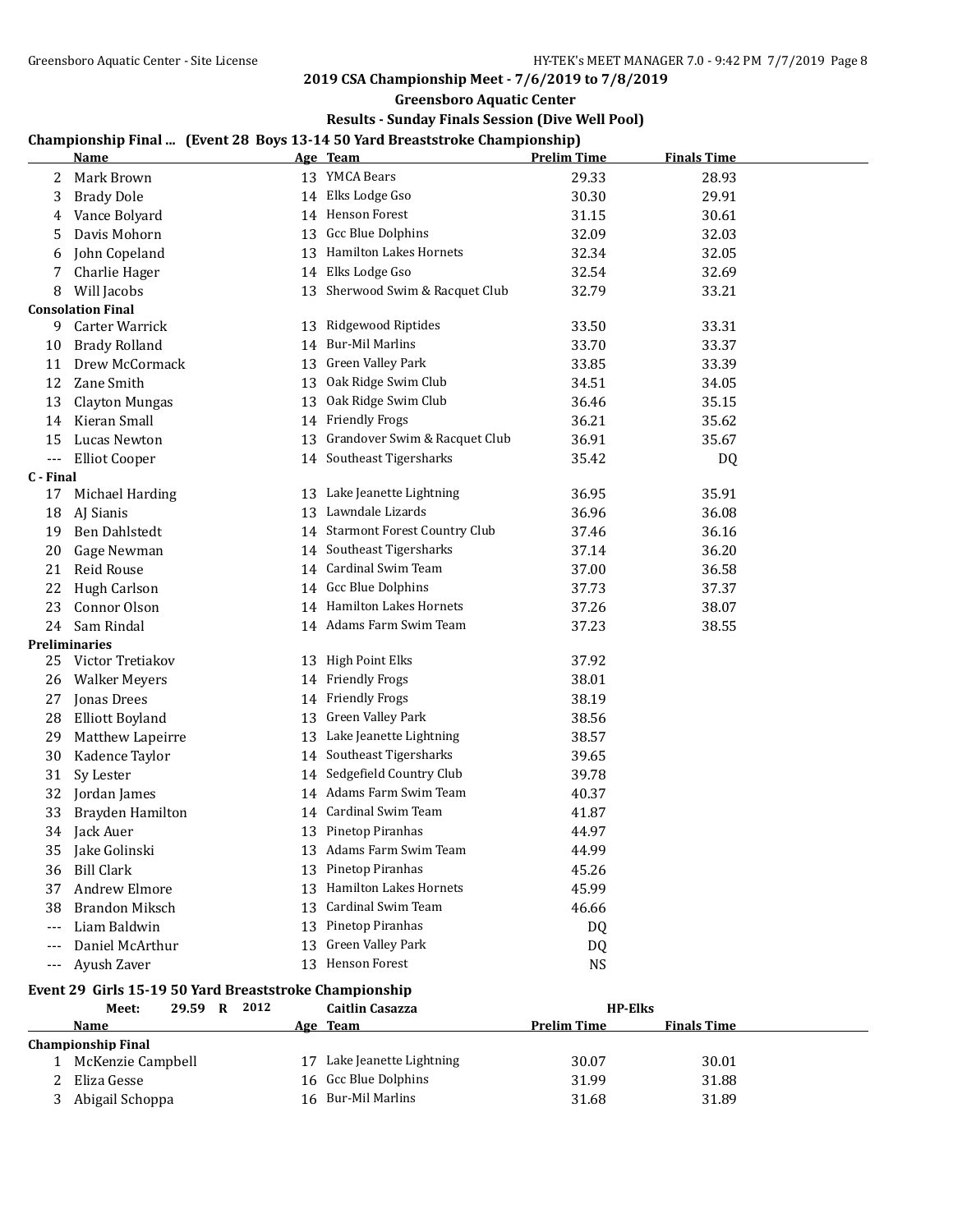**Greensboro Aquatic Center**

## **Results - Sunday Finals Session (Dive Well Pool)**

# **Championship Final ... (Event 29 Girls 15-19 50 Yard Breaststroke Championship)**

|           | <u>Name</u>              |    | спатрюнэтр гипат. (Livence) читэ 19-19 облага Di caststrone спатрюнэтр)<br>Age Team | <b>Prelim Time</b> | <b>Finals Time</b> |  |
|-----------|--------------------------|----|-------------------------------------------------------------------------------------|--------------------|--------------------|--|
| 4         | Jennings Lin             |    | 16 Hamilton Lakes Hornets                                                           | 32.51              | 31.97              |  |
| 5         | Sunny Xiao               |    | 16 Bur-Mil Marlins                                                                  | 32.79              | 32.23              |  |
| 6         | Anna Harshaw             |    | 17 Green Valley Park                                                                | 33.21              | 32.33              |  |
| 7         | Kourtney Cook            |    | 15 Southeast Tigersharks                                                            | 33.83              | 33.64              |  |
| $---$     | Sidney Goetz             |    | 17 Friendly Frogs                                                                   | 32.35              | DQ                 |  |
|           | <b>Consolation Final</b> |    |                                                                                     |                    |                    |  |
| 9         | Lillie Smith             |    | 15 Green Valley Park                                                                | 34.20              | 33.53              |  |
| 10        | Rylie Murphy             | 15 | High Point Elks                                                                     | 34.98              | 34.02              |  |
|           | 11 Lauren Gregory        |    | 16 Bur-Mil Marlins                                                                  | 35.88              | 34.45              |  |
| 12        | Sinclair Holian          |    | 17 Lake Jeanette Lightning                                                          | 35.10              | 34.54              |  |
| 13        | Laura Harris             |    | 18 Friendly Frogs                                                                   | 36.11              | 34.91              |  |
| 14        | Maggie Seeber            |    | 16 Friendly Frogs                                                                   | 36.04              | 35.12              |  |
| 15        | Avery Dole               |    | 16 Elks Lodge Gso                                                                   | 35.53              | 35.23              |  |
| 16        | MaryAnn Edmonds          | 15 | Elks Lodge Gso                                                                      | 35.61              | 35.80              |  |
| C - Final |                          |    |                                                                                     |                    |                    |  |
| 17        | Eva Grace Hecht          | 16 | Sherwood Swim & Racquet Club                                                        | 36.44              | 35.47              |  |
| 18        | Alissa Lake              |    | 18 Lake Jeanette Lightning                                                          | 36.64              | 35.83              |  |
| 19        | <b>Riley McCallister</b> |    | 17 Oak Ridge Swim Club                                                              | 36.22              | 35.84              |  |
| 20        | <b>Lilly Stephens</b>    |    | 15 Sherwood Swim & Racquet Club                                                     | 36.40              | 36.05              |  |
| 21        | Sage Siler               |    | 15 Oak Ridge Swim Club                                                              | 37.10              | 36.63              |  |
| 22        | Grace McNairy            |    | 18 Starmont Forest Country Club                                                     | 36.92              | 37.39              |  |
| 23        | Sadie Blake              |    | 15 Elks Lodge Gso                                                                   | 37.84              | 37.92              |  |
| 24        | Lindsay Scott            |    | 15 Southeast Tigersharks                                                            | 37.36              | 38.89              |  |
|           | <b>Preliminaries</b>     |    |                                                                                     |                    |                    |  |
| 25        | Casey Sutherland         |    | 15 Henson Forest                                                                    | 38.66              |                    |  |
| 26        | Nicole Auger             | 15 | Ridgewood Riptides                                                                  | 38.78              |                    |  |
| 27        | Mackenzie Spofford       | 16 | Southeast Tigersharks                                                               | 38.86              |                    |  |
| 28        | Sydney Jordan            |    | 17 Adams Farm Swim Team                                                             | 38.93              |                    |  |
| 29        | Kameryn Nowlin           |    | 17 Green Valley Park                                                                | 39.08              |                    |  |
| 30        | Anna Sechrist            | 15 | Oak Ridge Swim Club                                                                 | 39.30              |                    |  |
| 31        | Rollins Ortmann          | 15 | <b>Gcc Blue Dolphins</b>                                                            | 40.21              |                    |  |
| 32        | Abby Larrick             |    | 16 Adams Farm Swim Team                                                             | 41.10              |                    |  |
| 33        | Georgia Walls            |    | 15 Grandover Swim & Racquet Club                                                    | 41.19              |                    |  |
| 34        | Sentner Emily            |    | 17 Hamilton Lakes Hornets                                                           | 41.49              |                    |  |
| 35        | Lindsey Glebus           |    | 15 Ridgewood Riptides                                                               | 41.69              |                    |  |
| 36        | Miranda Ratcliffe        |    | 18 Pinetop Piranhas                                                                 | 41.84              |                    |  |
| 37        | <b>Sidney Sentner</b>    |    | 17 Hamilton Lakes Hornets                                                           | 43.45              |                    |  |
| 38        | Ava Sunderman            |    | 15 Henson Forest                                                                    | 44.56              |                    |  |
| 39        | Celeste Ollis            |    | 15 Pinetop Piranhas                                                                 | 46.49              |                    |  |
| 40        | Casey Bruton             |    | 15 Cardinal Swim Team                                                               | 46.98              |                    |  |
| 41        | Sydney Sutherland        |    | 16 Cardinal Swim Team                                                               | 49.21              |                    |  |
| $---$     | Chloe Pate               |    | 15 High Point Elks                                                                  | NS                 |                    |  |

# **Event 30 Boys 15-19 50 Yard Breaststroke Championship**<br>Meet 26.44 B 7/7/2019 Boid Mikuta

|   | Meet:              | 26.44 R | 7/7/2019 | <b>Reid Mikuta</b>           | <b>SW</b>          | -NC                |  |
|---|--------------------|---------|----------|------------------------------|--------------------|--------------------|--|
|   | Name               |         |          | Age Team                     | <b>Prelim Time</b> | <b>Finals Time</b> |  |
|   | Championship Final |         |          |                              |                    |                    |  |
|   | Reid Mikuta        |         | 17       | Sherwood Swim & Racquet Club | 26.44              | 26.30R             |  |
| 2 | Craig Herndon      |         |          | 18 Friendly Frogs            | 28.39              | 27.05              |  |
|   | Sawyer Moseley     |         | 17       | High Point Elks              | 28.80              | 27.78              |  |
| 4 | Reilly Keaney      |         |          | 16 Green Valley Park         | 28.44              | 28.02              |  |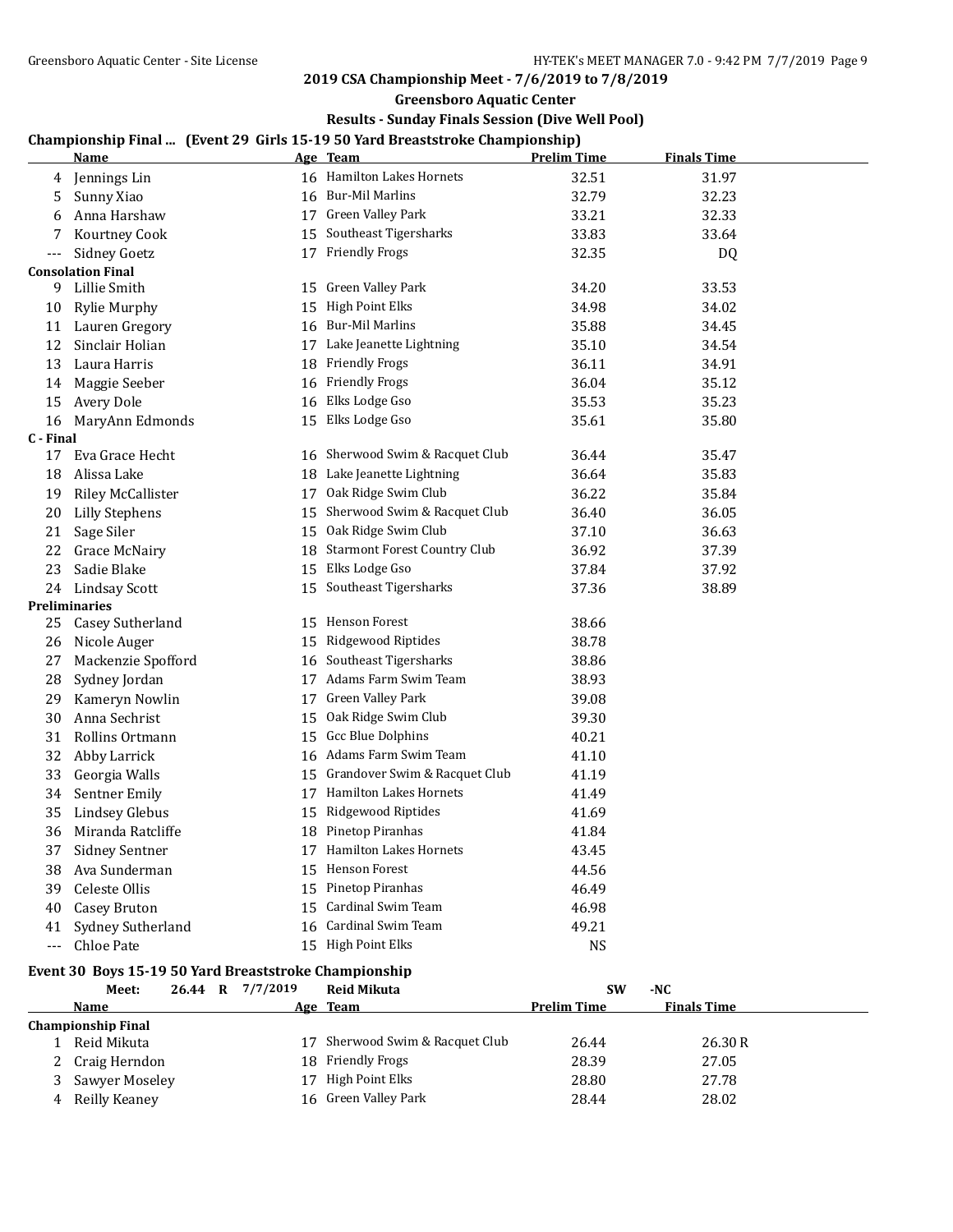**Greensboro Aquatic Center**

## **Results - Sunday Finals Session (Dive Well Pool)**

## **Championship Final ... (Event 30 Boys 15-19 50 Yard Breaststroke Championship)**

|           | <u>Name</u>              |    | <u>Age Team</u>                  | <b>Prelim Time</b> | <b>Finals Time</b> |
|-----------|--------------------------|----|----------------------------------|--------------------|--------------------|
| 5         | Patrick Esposito         |    | 16 Hamilton Lakes Hornets        | 29.02              | 28.32              |
| 6         | Julian Maycock           |    | 16 Lawndale Lizards              | 28.75              | 28.38              |
| 7         | Sam Hayes                |    | 18 Grandover Swim & Racquet Club | 29.00              | 28.88              |
| 8         | Flinn Hering             |    | 16 Sherwood Swim & Racquet Club  | 29.66              | 29.14              |
|           | <b>Consolation Final</b> |    |                                  |                    |                    |
| 9         | <b>Fletcher Tate</b>     |    | 15 Friendly Frogs                | 30.12              | 28.64              |
| 10        | John Ramos               |    | 15 Henson Forest                 | 29.71              | 28.70              |
| 11        | Yash Singh               |    | 18 Lake Jeanette Lightning       | 31.28              | 30.49              |
| 12        | <b>Connor Gustafson</b>  |    | 15 Henson Forest                 | 31.24              | 31.03              |
| 13        | <b>Willie Caviness</b>   |    | 18 Elks Lodge Gso                | 31.40              | 31.17              |
| 14        | Ethan Pollina            | 15 | Ridgewood Riptides               | 31.19              | 31.29              |
| 15        | Ray Zhang                |    | 15 Bur-Mil Marlins               | 31.72              | 31.36              |
| 16        | Collin Kaehler           |    | 17 Starmont Forest Country Club  | 31.53              | 31.87              |
| C - Final |                          |    |                                  |                    |                    |
| 17        | Matthew Rush             |    | 16 Grandover Swim & Racquet Club | 31.85              | 31.00              |
| 18        | Benjamin McDonald        | 16 | Green Valley Park                | 31.78              | 31.55              |
| 19        | <b>Charlie Stowers</b>   | 16 | Green Valley Park                | 32.17              | 31.71              |
| 20        | <b>Thomas Stewart</b>    | 16 | <b>Gcc Blue Dolphins</b>         | 32.07              | 31.76              |
| 21        | Drew Dodson              |    | 16 Grandover Swim & Racquet Club | 32.16              | 32.10              |
| 22        | Benjamin Seeber          |    | 18 Friendly Frogs                | 33.40              | 32.49              |
| 23        | Aidan Khan               |    | 16 High Point Elks               | 33.46              | 32.67              |
| 24        | <b>Bradley Gentry</b>    | 16 | Ridgewood Riptides               | 33.13              | 33.03              |
|           | Preliminaries            |    |                                  |                    |                    |
| 25        | <b>Stratton Murphy</b>   | 15 | <b>Bur-Mil Marlins</b>           | 33.96              |                    |
| 26        | Joe Causey               |    | 16 Pinetop Piranhas              | 34.64              |                    |
| 27        | Nathaniel Cory           |    | 18 Bur-Mil Marlins               | 35.13              |                    |
| 28        | Cody Wells               |    | 16 Southeast Tigersharks         | 35.75              |                    |
| 29        | Noah Martin              | 17 | Southeast Tigersharks            | 35.86              |                    |
| 30        | Landon Hunsucker         | 15 | Hamilton Lakes Hornets           | 35.88              |                    |
| 31        | <b>Isaac Cooper</b>      | 16 | Southeast Tigersharks            | 36.31              |                    |
| 32        | Jay Brennan              | 16 | Ridgewood Riptides               | 36.39              |                    |
| 33        | Danny Urghart            | 15 | Cardinal Swim Team               | 36.80              |                    |
| 34        | Alexis Aguilar           |    | 16 YMCA Bears                    | 37.84              |                    |
| 35        | <b>Blake Miller</b>      | 15 | Oak Ridge Swim Club              | 38.04              |                    |
| 36        | Damon Chrismon           |    | 17 Pinetop Piranhas              | 39.59              |                    |
| 37        | Sam Uhrlass              | 15 | Oak Ridge Swim Club              | 40.94              |                    |
| 38        | Nico Gennaro             | 15 | Oak Ridge Swim Club              | 48.28              |                    |
| ---       | Carson Cox               | 15 | Cardinal Swim Team               | DQ                 |                    |
| ---       | Nichlos Hamilton         | 15 | Cardinal Swim Team               | <b>NS</b>          |                    |

### **Event 31 Girls 8 & Under 50 Yard Freestyle Championship**

|                           | Meet:             | 31.10 | R | 2018 |  | <b>Riley Ramseur</b>           | <b>Sherwood</b>    |                    |  |
|---------------------------|-------------------|-------|---|------|--|--------------------------------|--------------------|--------------------|--|
|                           | Name              |       |   |      |  | Age Team                       | <b>Prelim Time</b> | <b>Finals Time</b> |  |
| <b>Championship Final</b> |                   |       |   |      |  |                                |                    |                    |  |
|                           | 1 Eden Wehe       |       |   |      |  | 8 Friendly Frogs               | 38.79              | 36.41              |  |
|                           | 2 Annie Donovan   |       |   |      |  | 8 Gcc Blue Dolphins            | 38.16              | 36.94              |  |
| 3                         | Evelyn Braden     |       |   |      |  | 8 Starmont Forest Country Club | 37.46              | 38.24              |  |
|                           | 4 Camille Millard |       |   |      |  | 8 Friendly Frogs               | 39.29              | 38.25              |  |
|                           | 5 Mia Kilby       |       |   |      |  | 7 Lake Jeanette Lightning      | 44.35              | 41.55              |  |
| 6                         | Avery Smith       |       |   |      |  | 7 Oak Ridge Swim Club          | 45.06              | 42.68              |  |
|                           | Emily Vary        |       |   |      |  | 8 Ridgewood Riptides           | 41.68              | 42.83              |  |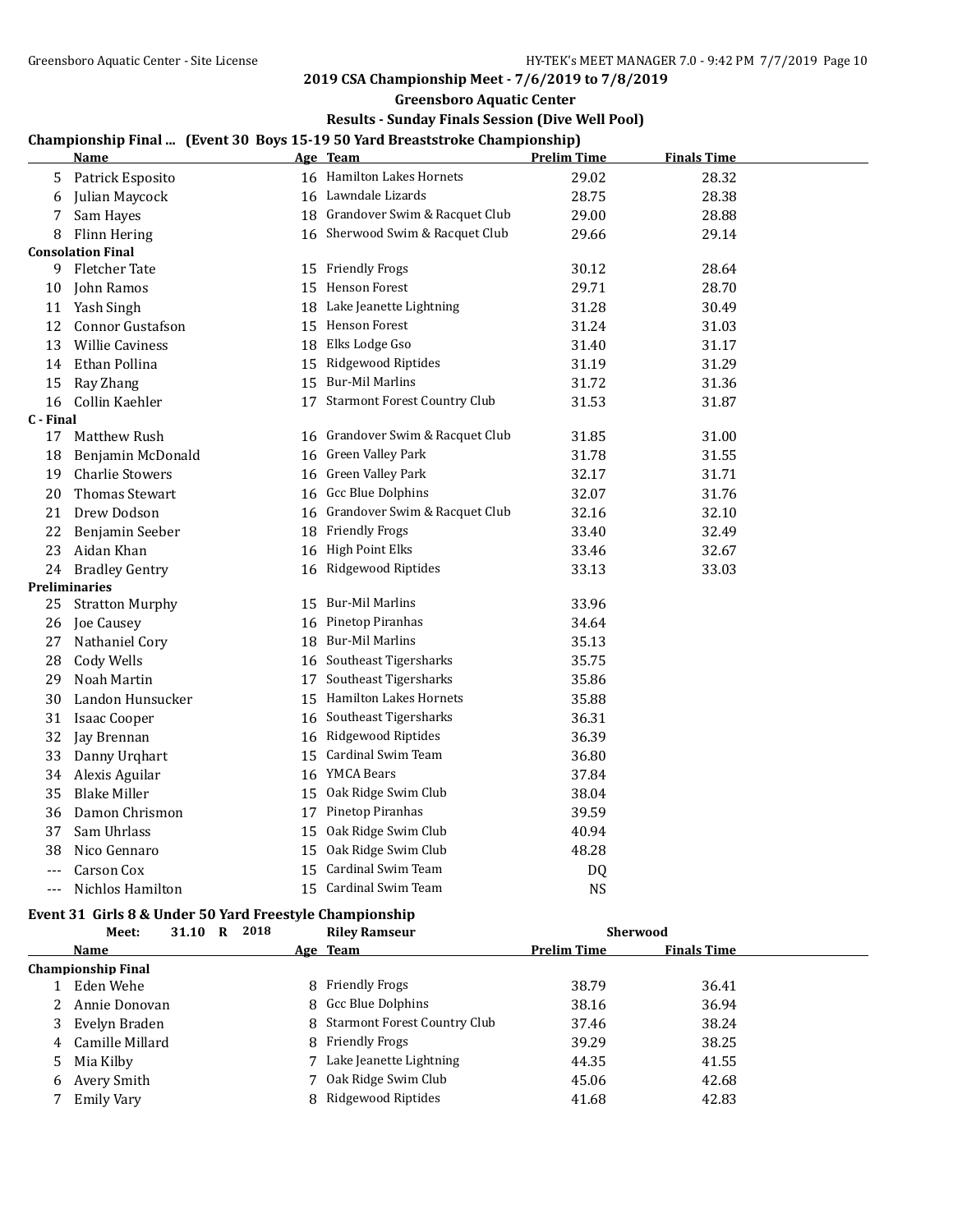**Greensboro Aquatic Center**

## **Results - Sunday Finals Session (Dive Well Pool)**

# **Championship Final ... (Event 31 Girls 8 & Under 50 Yard Freestyle Championship)**

|           | <b>Name</b>              |   | Age Team                            | <b>Prelim Time</b> | <b>Finals Time</b> |  |
|-----------|--------------------------|---|-------------------------------------|--------------------|--------------------|--|
|           | 8 Tessa Auer             |   | 7 Pinetop Piranhas                  | 44.87              | 44.02              |  |
|           | <b>Consolation Final</b> |   |                                     |                    |                    |  |
| 9         | Genevieve Balfour        |   | 8 Hamilton Lakes Hornets            | 46.68              | 43.45              |  |
| 10        | Ella Woods               | 8 | Gcc Blue Dolphins                   | 46.15              | 44.53              |  |
| 11        | Sara Maley               | 8 | Sherwood Swim & Racquet Club        | 45.13              | 44.77              |  |
| 12        | Alania Atkins            | 7 | Oak Ridge Swim Club                 | 45.28              | 44.90              |  |
| 13        | Ella Disney              | 8 | <b>Starmont Forest Country Club</b> | 46.38              | 45.80              |  |
| 14        | <b>Ashton Matthews</b>   |   | 8 Cardinal Swim Team                | 45.45              | 47.33              |  |
| 15        | Morgan Osborne           |   | 7 Lawndale Lizards                  | 45.56              | 47.54              |  |
| 16        | Mallory McDonald         |   | 7 Oak Ridge Swim Club               | 45.95              | 47.73              |  |
| C - Final |                          |   |                                     |                    |                    |  |
| 17        | Molly Smith              |   | 8 Lake Jeanette Lightning           | 47.11              | 44.76              |  |
| 18        | Annalise Parsons         | 8 | Green Valley Park                   | 47.04              | 45.66              |  |
| 19        | Mady Ballenger           | 8 | <b>Friendly Frogs</b>               | 48.00              | 46.51              |  |
| 20        | Stella Frick             | 8 | Sherwood Swim & Racquet Club        | 48.23              | 46.79              |  |
| 21        | <b>Addy Beuhring</b>     |   | 7 Hamilton Lakes Hornets            | 48.88              | 47.02              |  |
| 22        | Naomi Ballie             | 8 | Elks Lodge Gso                      | 51.02              | 48.39              |  |
| 23        | Eve Morgan               | 8 | Henson Forest                       | 49.10              | 48.90              |  |
| 24        | Claire Winslow           |   | 7 High Point Elks                   | 48.27              | 50.59              |  |
|           | Preliminaries            |   |                                     |                    |                    |  |
| 25        | Adah Zimmer              |   | 8 Southeast Tigersharks             | 51.31              |                    |  |
| 26        | Avery Agruso             | 8 | <b>Hamilton Lakes Hornets</b>       | 51.84              |                    |  |
| 27        | Hollan Kennedy           | 8 | Elks Lodge Gso                      | 52.15              |                    |  |
| 28        | <b>Lily Doner</b>        |   | 7 Adams Farm Swim Team              | 52.78              |                    |  |
| 29        | Avery Wolf               | 8 | Ridgewood Riptides                  | 52.97              |                    |  |
| 30        | Avery Mendenhall         |   | 8 High Point Elks                   | 53.06              |                    |  |
| 31        | Mia Gujrati              | 8 | Grandover Swim & Racquet Club       | 53.97              |                    |  |
| 32        | Caroline Metz            | 7 | Ridgewood Riptides                  | 54.28              |                    |  |
| 33        | Molly Inscore            | 8 | <b>Cardinal Swim Team</b>           | 54.79              |                    |  |
| 34        | Taylor Brundage          | 6 | Adams Farm Swim Team                | 55.42              |                    |  |
| 35        | Corabella Strafaci       | 8 | Elks Lodge Gso                      | 56.41              |                    |  |
| *36       | Allanah Walsh            | 7 | Green Valley Park                   | 56.55              |                    |  |
| *36       | Summer Koechert          | 8 | Grandover Swim & Racquet Club       | 56.55              |                    |  |
| 38        | Olivia Masneri           | 7 | <b>Bur-Mil Marlins</b>              | 59.85              |                    |  |
| 39        | Jaslyn James             |   | 7 Adams Farm Swim Team              | 1:00.68            |                    |  |
| 40        | Carys Nielsen            | 8 | Grandover Swim & Racquet Club       | 1:05.78            |                    |  |
| 41        | Elena Ferrer             |   | 7 Cardinal Swim Team                | 1:07.70            |                    |  |
| ---       | Alexandra Tuma           |   | 7 Starmont Forest Country Club      | DQ                 |                    |  |
| ---       | Morgan Coyne             | 8 | Green Valley Park                   | D <sub>0</sub>     |                    |  |

# **Event 32 Boys 8 & Under 50 Yard Freestyle Championship**

|   | Meet:                     | 30.31 | R | 2014 |  | <b>Johnny Edwards</b>           | <b>HPEIKS</b>      |                    |  |
|---|---------------------------|-------|---|------|--|---------------------------------|--------------------|--------------------|--|
|   | Name                      |       |   |      |  | Age Team                        | <b>Prelim Time</b> | <b>Finals Time</b> |  |
|   | <b>Championship Final</b> |       |   |      |  |                                 |                    |                    |  |
|   | 1 Bo Nunn                 |       |   |      |  | 8 Lawndale Lizards              | 33.98              | 33.55              |  |
|   | 2 Oliver Leubuscher       |       |   |      |  | 8 Hamilton Lakes Hornets        | 36.59              | 35.61              |  |
|   | 3 Tyler Fortson           |       |   |      |  | 8 Grandover Swim & Racquet Club | 37.28              | 35.83              |  |
| 4 | Blake Magrini             |       |   |      |  | 8 Lake Jeanette Lightning       | 36.71              | 36.40              |  |
|   | 5 Asher Tobin             |       |   |      |  | 8 Henson Forest                 | 35.92              | 36.76              |  |
|   | 6 Anderson Dickenson      |       |   |      |  | 7 High Point Elks               | 38.28              | 38.01              |  |
|   | Dale Gaines               |       |   |      |  | 8 Henson Forest                 | 38.39              | 38.48              |  |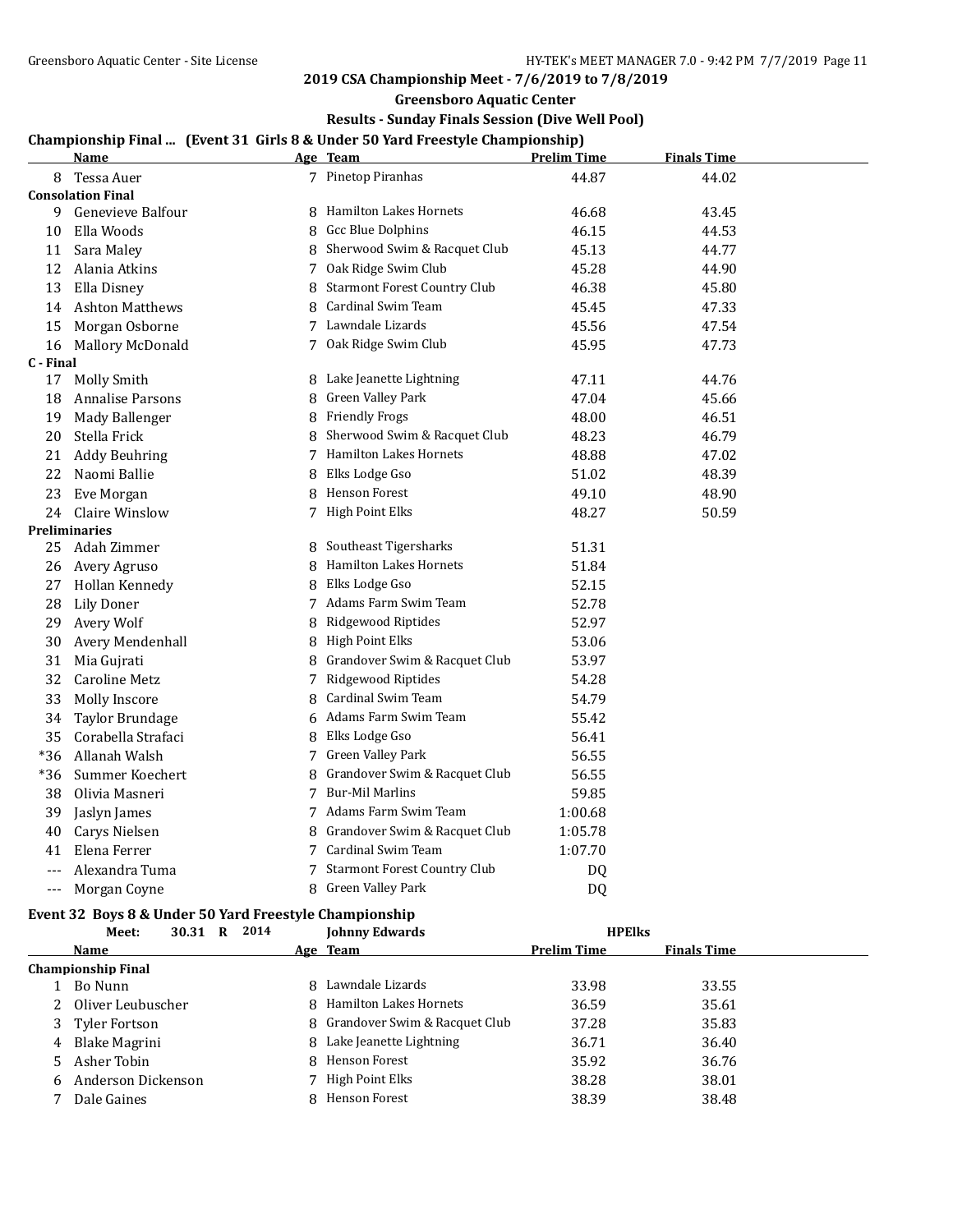**Greensboro Aquatic Center**

## **Results - Sunday Finals Session (Dive Well Pool)**

## **Championship Final ... (Event 32 Boys 8 & Under 50 Yard Freestyle Championship)**

|           | <b>Name</b>              |   | Age Team                            | <b>Prelim Time</b> | <b>Finals Time</b> |  |
|-----------|--------------------------|---|-------------------------------------|--------------------|--------------------|--|
| 8         | John Woods               |   | 8 Gcc Blue Dolphins                 | 38.43              | 38.67              |  |
|           | <b>Consolation Final</b> |   |                                     |                    |                    |  |
| 9         | Owen Lehman              | 8 | <b>Starmont Forest Country Club</b> | 39.17              | 39.37              |  |
| 10        | Levi Golinski            |   | 7 Adams Farm Swim Team              | 42.04              | 39.53              |  |
| 11        | <b>Tripp Hinkle</b>      | 8 | <b>Hamilton Lakes Hornets</b>       | 41.56              | 39.69              |  |
| 12        | Weston Condrasky         | 7 | <b>Starmont Forest Country Club</b> | 39.11              | 39.72              |  |
| 13        | Carter Abraham           | 8 | Sherwood Swim & Racquet Club        | 39.17              | 39.92              |  |
| 14        | Landon Lennon            | 8 | <b>YMCA Bears</b>                   | 40.74              | 40.26              |  |
| 15        | Luke Todd                |   | <b>Hamilton Lakes Hornets</b>       | 41.86              | 41.76              |  |
| 16        | <b>Boden Scott</b>       | 8 | Southeast Tigersharks               | 41.36              | 43.18              |  |
| C - Final |                          |   |                                     |                    |                    |  |
| 17        | <b>Fletcher Gatling</b>  |   | 8 Lake Jeanette Lightning           | 42.06              | 39.32              |  |
| 18        | Cooper Welch             | 8 | Pinetop Piranhas                    | 42.48              | 40.16              |  |
| 19        | <b>Connor Reynolds</b>   | 8 | Oak Ridge Swim Club                 | 42.72              | 43.42              |  |
| 20        | Michael Molony           | 8 | <b>Friendly Frogs</b>               | 43.64              | 44.00              |  |
| 21        | Simon Zhang              | 8 | <b>Bur-Mil Marlins</b>              | 45.88              | 44.11              |  |
| 22        | Charlie Heinzelmann      | 8 | Sherwood Swim & Racquet Club        | 45.01              | 44.55              |  |
| 23        | Michael McCain           | 8 | Cardinal Swim Team                  | 45.97              | 45.83              |  |
| 24        | Foster Slaughter         |   | 7 Ridgewood Riptides                | 45.40              | 47.12              |  |
|           | Preliminaries            |   |                                     |                    |                    |  |
| 25        | <b>Connor Mungas</b>     | 7 | Oak Ridge Swim Club                 | 46.33              |                    |  |
| 26        | Fenton Pyrtle            | 8 | <b>Gcc Blue Dolphins</b>            | 46.48              |                    |  |
| 27        | George Job               |   | 8 Friendly Frogs                    | 46.78              |                    |  |
| 28        | Nicholas Dawson          | 7 | Southeast Tigersharks               | 46.95              |                    |  |
| 29        | Ryan Clancy              | 8 | Gcc Blue Dolphins                   | 47.24              |                    |  |
| 30        | Gavin Hartman            | 8 | Oak Ridge Swim Club                 | 47.62              |                    |  |
| 31        | Landon Swagler           | 8 | <b>High Point Elks</b>              | 48.00              |                    |  |
| 32        | Lilo Seiz                | 8 | Elks Lodge Gso                      | 48.14              |                    |  |
| 33        | Ian Zheng                | 8 | <b>Friendly Frogs</b>               | 48.38              |                    |  |
| 34        | Malcolm Bostic           | 6 | <b>YMCA Bears</b>                   | 48.75              |                    |  |
| 35        | Joaquin Mimms            | 8 | Cardinal Swim Team                  | 49.06              |                    |  |
| 36        | Sebastian Upton          |   | 7 Elks Lodge Gso                    | 51.41              |                    |  |
| 37        | Will Damore              | 8 | Pinetop Piranhas                    | 51.56              |                    |  |
| 38        | Jackson Mears            | 7 | Green Valley Park                   | 51.67              |                    |  |
| 39        | Liam Price               | 7 | Green Valley Park                   | 51.79              |                    |  |
| 40        | Clayton Wilhelm          | 8 | <b>High Point Elks</b>              | 52.37              |                    |  |
| 41        | Thomas Hankins           | 8 | Elks Lodge Gso                      | 55.36              |                    |  |
| 42        | <b>Byron Galicia</b>     | 8 | Adams Farm Swim Team                | 58.70              |                    |  |
| 43        | Jake Damore              |   | 7 Pinetop Piranhas                  | 1:04.02            |                    |  |
| 44        | <b>Oscar Mattocks</b>    | 8 | <b>Bur-Mil Marlins</b>              | 1:04.99            |                    |  |
| $---$     | <b>Briggs Simmons</b>    |   | 7 Lake Jeanette Lightning           | DQ                 |                    |  |
| $---$     | Nathan Whitworth         | 8 | Green Valley Park                   | <b>NS</b>          |                    |  |

# **Event 33 Girls 9-10 100 Yard Freestyle Championship**<br>Meet: 1:00.42 R 2002 Austin White

|    | $1:00.42$ R<br>Meet:      | 2002 | <b>Austin White</b>    | GCC                |                    |
|----|---------------------------|------|------------------------|--------------------|--------------------|
|    | Name                      |      | Age Team               | <b>Prelim Time</b> | <b>Finals Time</b> |
|    | <b>Championship Final</b> |      |                        |                    |                    |
|    | Addison Spencer           |      | 10 High Point Elks     | 1:05.67            | 1:05.25            |
|    | Anna Katherine Gill       |      | 10 Gcc Blue Dolphins   | 1:08.26            | 1:07.32            |
| *3 | Lauron Smith              |      | 10 Oak Ridge Swim Club | 1:11.43            | 1:07.55            |
| *3 | Lillian Wright            |      | 10 Ridgewood Riptides  | 1:08.05            | 1:07.67            |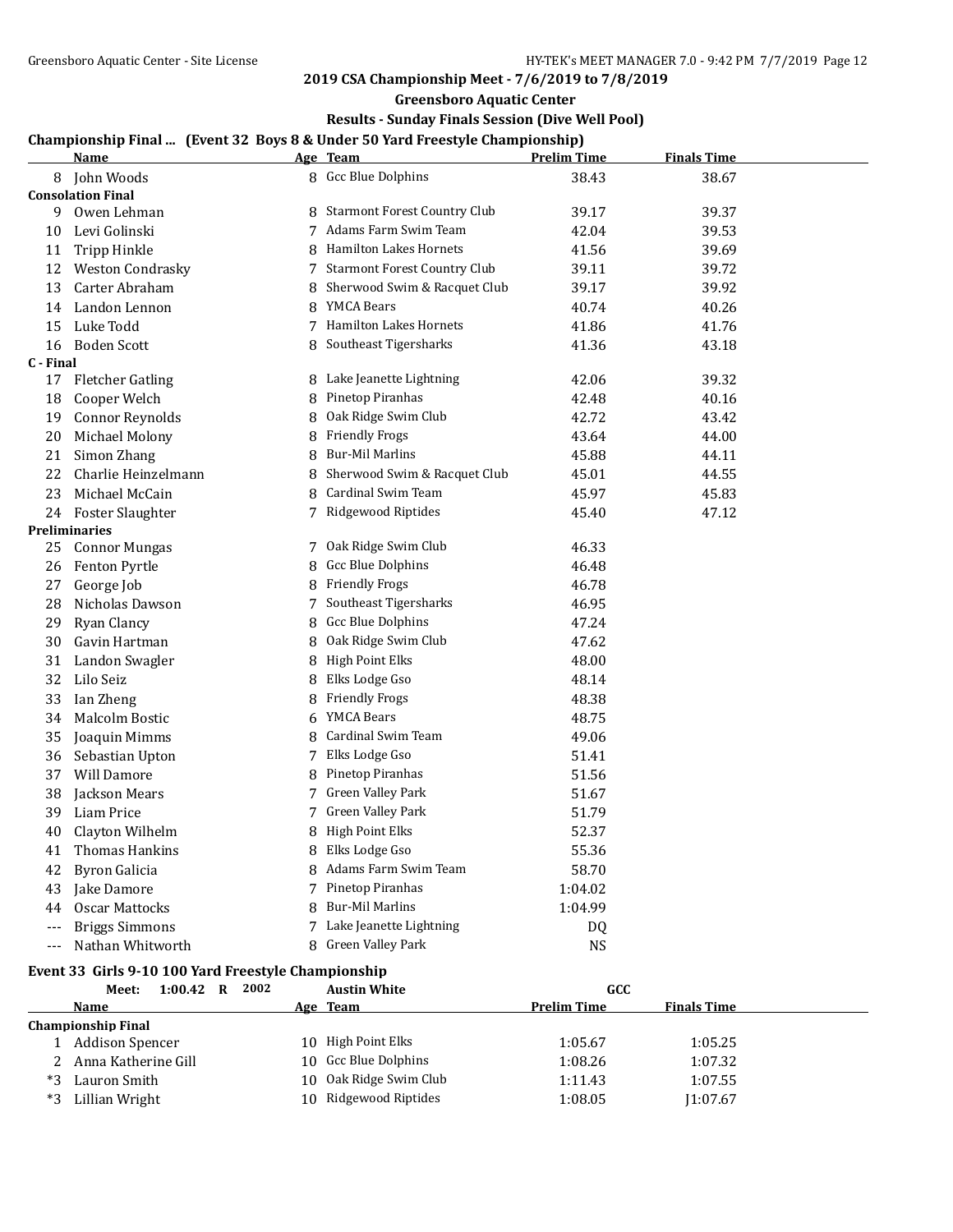**Greensboro Aquatic Center**

## **Results - Sunday Finals Session (Dive Well Pool)**

# **Championship Final ... (Event 33 Girls 9-10 100 Yard Freestyle Championship)**

|           | <u>Name</u>                                        |    | championship rinar (Event 33 Julis 7-10 100 Taru ricestyle championship)<br>Age Team | <b>Prelim Time</b> | <b>Finals Time</b> |  |
|-----------|----------------------------------------------------|----|--------------------------------------------------------------------------------------|--------------------|--------------------|--|
| 5         | Brooke Jorgenson                                   |    | 10 Henson Forest                                                                     | 1:10.91            | 1:09.90            |  |
| 6         | Reina Liu                                          |    | 9 Bur-Mil Marlins                                                                    | 1:12.49            | 1:10.42            |  |
| 7         | Esme O'Neill                                       |    | 10 Elks Lodge Gso                                                                    | 1:11.91            | 1:12.19            |  |
| 8         | Julianna Singleton                                 | 9  | Southeast Tigersharks                                                                | 1:14.35            | 1:15.89            |  |
|           | <b>Consolation Final</b>                           |    |                                                                                      |                    |                    |  |
| 9         | McKenzie Smith                                     |    | 10 Oak Ridge Swim Club                                                               | 1:16.22            | 1:13.51            |  |
| 10        | Catelyn Henderson                                  |    | 10 Lake Jeanette Lightning                                                           | 1:15.36            | 1:13.60            |  |
| 11        | Eloise Jones                                       |    | 10 Sherwood Swim & Racquet Club                                                      | 1:18.33            | 1:15.09            |  |
| 12        | <b>Lily Binder</b>                                 |    | 9 Sherwood Swim & Racquet Club                                                       | 1:17.81            | 1:16.25            |  |
| 13        | Julia Messick                                      | 9  | <b>Starmont Forest Country Club</b>                                                  | 1:19.19            | 1:17.76            |  |
| 14        | Emma Ballenger                                     |    | 10 Friendly Frogs                                                                    | 1:18.60            | 1:18.23            |  |
| 15        | Evelyn Higgins                                     |    | 10 Friendly Frogs                                                                    | 1:19.41            | 1:19.93            |  |
| 16        | Madeline Mullen                                    |    | 9 Gcc Blue Dolphins                                                                  | 1:19.01            | 1:20.31            |  |
| C - Final |                                                    |    |                                                                                      |                    |                    |  |
| 17        | Sophie Wang                                        |    | 9 Bur-Mil Marlins                                                                    | 1:20.83            | 1:18.69            |  |
| 18        | Harper Higgins                                     |    | 10 Elks Lodge Gso                                                                    | 1:21.74            | 1:19.16            |  |
| 19        | <b>Cassidy Fridinger</b>                           |    | 10 Cardinal Swim Team                                                                | 1:20.20            | 1:19.32            |  |
| 20        | Anya Kayande                                       |    | 10 Henson Forest                                                                     | 1:24.00            | 1:20.13            |  |
| 21        | Claire Long                                        |    | 10 Friendly Frogs                                                                    | 1:26.00            | 1:20.14            |  |
| 22        | <b>Brinn Clancy</b>                                |    | 10 Gcc Blue Dolphins                                                                 | 1:21.71            | 1:20.41            |  |
| 23        | Alice Deloreto                                     | 9  | Green Valley Park                                                                    | 1:20.57            | 1:21.61            |  |
| 24        | <b>Riley Honeycutt</b>                             |    | 10 Adams Farm Swim Team                                                              | 1:25.19            | 1:24.68            |  |
|           | <b>Preliminaries</b>                               |    |                                                                                      |                    |                    |  |
| 25        | Molly Ruth Redding                                 |    | 10 Sherwood Swim & Racquet Club                                                      | 1:26.38            |                    |  |
| 26        | Cora Carter                                        |    | 10 Lawndale Lizards                                                                  | 1:26.90            |                    |  |
| 27        | Maya Rios                                          |    | 9 Bur-Mil Marlins                                                                    | 1:27.00            |                    |  |
| 28        | Kyla Denton                                        |    | 9 Grandover Swim & Racquet Club                                                      | 1:28.36            |                    |  |
| 29        | Makena Villaran                                    |    | 9 Oak Ridge Swim Club                                                                | 1:29.84            |                    |  |
| 30        | Emma Key                                           | 9  | Ridgewood Riptides                                                                   | 1:32.72            |                    |  |
| 31        | Paige Ivey                                         |    | 10 Lawndale Lizards                                                                  | 1:34.38            |                    |  |
| 32        | Anna Dimmick                                       | 10 | Southeast Tigersharks                                                                | 1:35.06            |                    |  |
| 33        | <b>Macon Lovett</b>                                |    | 10 Green Valley Park                                                                 | 1:35.09            |                    |  |
| 34        | Sabina Richardson                                  |    | 10 Pinetop Piranhas                                                                  | 1:36.13            |                    |  |
| 35        | Shelby Dell                                        | 9. | <b>Cardinal Swim Team</b>                                                            | 1:37.70            |                    |  |
| 36        | Katie Auer                                         | 9  | Pinetop Piranhas                                                                     | 1:38.35            |                    |  |
| 37        | Mary Kenzie Parsons                                |    | 10 Green Valley Park                                                                 | 1:39.04            |                    |  |
| 38        | <b>Brooks Hitchcock</b>                            |    | 9 Hamilton Lakes Hornets                                                             | 1:42.24            |                    |  |
| 39        | <b>Marion Neff</b>                                 |    | 10 Elks Lodge Gso                                                                    | 1:43.91            |                    |  |
| 40        | Lila Rose Tennyson                                 |    | 9 High Point Elks                                                                    | 1:52.81            |                    |  |
| 41        | <b>Brynley Swinteck</b>                            |    | Hamilton Lakes Hornets                                                               | 1:53.89            |                    |  |
| 42        | Mya Fernandez                                      |    | <b>Hamilton Lakes Hornets</b>                                                        | 2:00.26            |                    |  |
| ---       | <b>Emily Lewis</b>                                 | 10 | Lake Jeanette Lightning                                                              | DQ                 |                    |  |
| ---       | Caroline Carter                                    |    | 10 Lawndale Lizards                                                                  | <b>NS</b>          |                    |  |
|           | Event 34 Boys 9-10 100 Yard Freestyle Championship |    |                                                                                      |                    |                    |  |
|           | 59.59 R 2016<br>Meet:                              |    | <b>Johnny Edwards</b>                                                                |                    | <b>HPELK-NC</b>    |  |
|           | <b>Name</b>                                        |    | Age Team                                                                             | <b>Prelim Time</b> | <b>Finals Time</b> |  |
|           | <b>Championship Final</b>                          |    |                                                                                      |                    |                    |  |
| 1         | <b>Mason Duggins</b>                               |    | 10 Gcc Blue Dolphins                                                                 | 1:03.96            | 1:00.13            |  |
| 2         | Reade Guthrie                                      |    | 10 Green Valley Park                                                                 | 1:03.09            | 1:00.93            |  |
| 3         | Isaiah Wehe                                        |    | 10 Friendly Frogs                                                                    | 1:09.86            | 1:06.06            |  |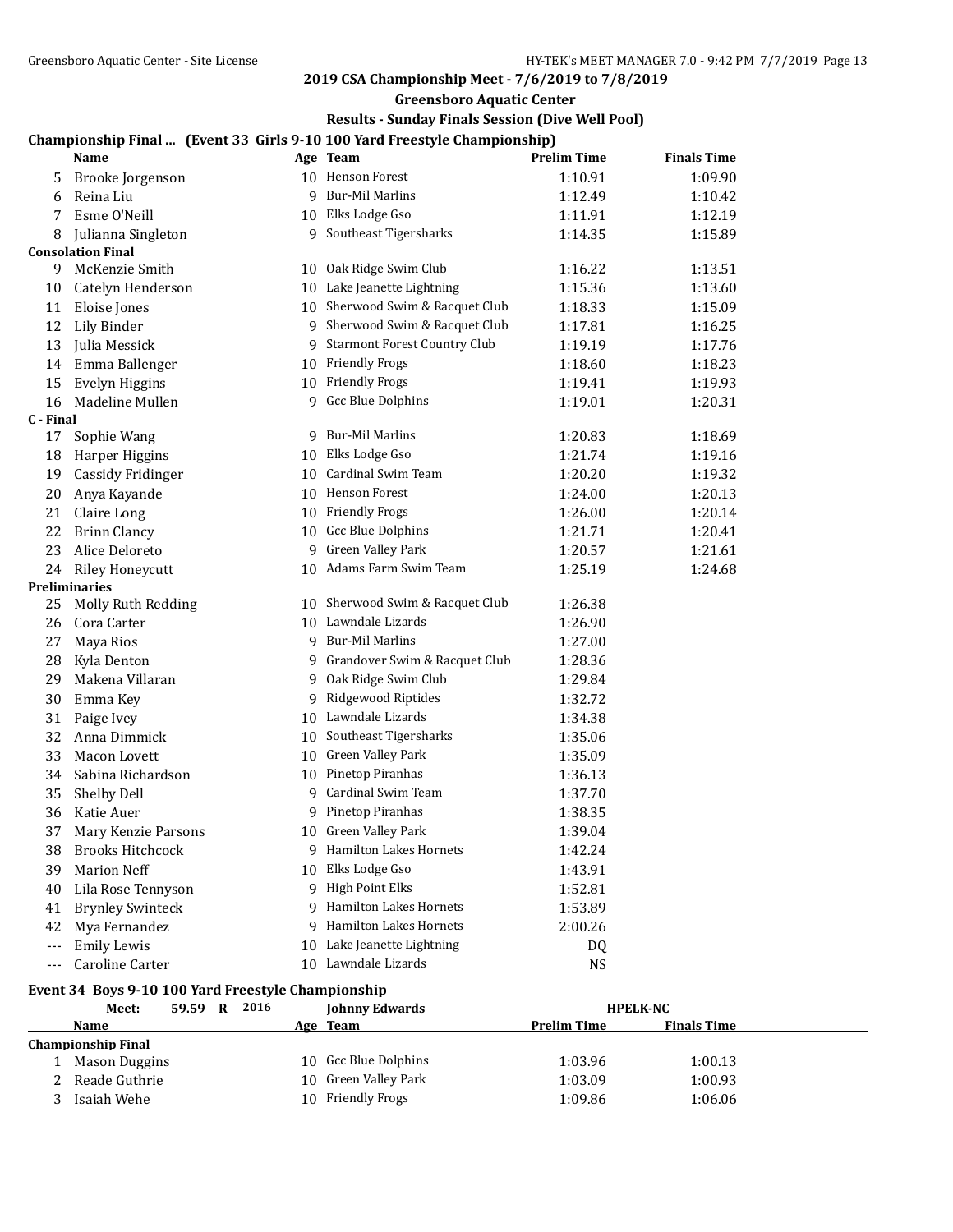### **Greensboro Aquatic Center**

## **Results - Sunday Finals Session (Dive Well Pool)**

# **Championship Final ... (Event 34 Boys 9-10 100 Yard Freestyle Championship)**

|           |                          |    | спатрюнэтр гипаг - технерт роуз э то тоо тага ггесэсун спатрюнэтр |                    |                    |  |
|-----------|--------------------------|----|-------------------------------------------------------------------|--------------------|--------------------|--|
|           | <b>Name</b>              |    | Age Team                                                          | <b>Prelim Time</b> | <b>Finals Time</b> |  |
| 4         | Colt Osborne             |    | 10 Grandover Swim & Racquet Club                                  | 1:09.78            | 1:06.73            |  |
| 5         | Alex Cooper              |    | 9 Hamilton Lakes Hornets                                          | 1:10.55            | 1:07.99            |  |
| 6         | <b>Henry Mathews</b>     |    | 10 Grandover Swim & Racquet Club                                  | 1:11.21            | 1:11.35            |  |
| 7         | Trey Dickenson           |    | 10 High Point Elks                                                | 1:12.45            | 1:11.36            |  |
| 8         | Owen Justice             |    | 10 Grandover Swim & Racquet Club                                  | 1:12.60            | 1:13.11            |  |
|           | <b>Consolation Final</b> |    |                                                                   |                    |                    |  |
| 9         | <b>Scott Ramsey</b>      |    | 10 Gcc Blue Dolphins                                              | 1:12.77            | 1:10.70            |  |
| 10        | <b>Baxter Lackey</b>     |    | 10 Sherwood Swim & Racquet Club                                   | 1:13.38            | 1:12.33            |  |
| 11        | Jonathan Adams           |    | 10 Starmont Forest Country Club                                   | 1:12.98            | 1:16.32            |  |
| 12        | Spencer Borden           |    | 10 Henson Forest                                                  | 1:16.77            | 1:18.33            |  |
| 13        | Chase Huellmantel        |    | 10 Hamilton Lakes Hornets                                         | 1:19.55            | 1:20.41            |  |
| 14        | <b>Bert Kenerly</b>      |    | 10 Lake Jeanette Lightning                                        | 1:21.49            | 1:20.45            |  |
| 15        | Thomas Gaylord           |    | 9 Ridgewood Riptides                                              | 1:20.49            | 1:21.09            |  |
| 16        | <b>Charles Disney</b>    |    | 10 Starmont Forest Country Club                                   | 1:20.96            | 1:23.74            |  |
| C - Final |                          |    |                                                                   |                    |                    |  |
| 17        | Jonathan Osl             |    | 10 Cardinal Swim Team                                             | 1:23.65            | 1:17.29            |  |
| 18        | <b>George Neal</b>       |    | 10 Starmont Forest Country Club                                   | 1:23.02            | 1:18.94            |  |
| 19        | Gavin Crews              |    | 10 High Point Elks                                                | 1:23.33            | 1:20.61            |  |
| 20        | <b>Carson Smith</b>      |    | 10 Oak Ridge Swim Club                                            | 1:22.09            | 1:20.98            |  |
| 21        | Elijah Austria           |    | 9 YMCA Bears                                                      | 1:23.81            | 1:21.44            |  |
| 22        | Henry Cooper             |    | 10 Lawndale Lizards                                               | 1:23.43            | 1:21.74            |  |
| 23        | Andrew Knesel            |    | 10 Oak Ridge Swim Club                                            | 1:22.04            | 1:21.82            |  |
| 24        | Evan Metz                |    | 10 Ridgewood Riptides                                             | 1:22.13            | 1:23.45            |  |
|           | <b>Preliminaries</b>     |    |                                                                   |                    |                    |  |
| 25        | Clyde Bryant             |    | 9 Ridgewood Riptides                                              | 1:25.01            |                    |  |
| 26        | Ike Grainger             | 10 | Gcc Blue Dolphins                                                 | 1:26.03            |                    |  |
| 27        | Sawyer Pritchard         | 10 | <b>Hamilton Lakes Hornets</b>                                     | 1:26.57            |                    |  |
| 28        | Jake Mungas              | 10 | Oak Ridge Swim Club                                               | 1:30.22            |                    |  |
| 29        | Aiden Alexander          |    | 10 Bur-Mil Marlins                                                | 1:35.23            |                    |  |
| 30        | James Lewis              |    | 10 YMCA Bears                                                     | 1:35.40            |                    |  |
| 31        | Hann Zheng               |    | 10 Friendly Frogs                                                 | 1:36.92            |                    |  |
| 32        | Landon Terhune           |    | 10 Adams Farm Swim Team                                           | 1:47.71            |                    |  |
| 33        | Nolan Stevenson          |    | 9 Bur-Mil Marlins                                                 | 1:48.39            |                    |  |
| 34        | Gavin Poindexter         |    | 9 Lawndale Lizards                                                | 1:54.48            |                    |  |
| ---       | Mylan Eakin              |    | 10 Elks Lodge Gso                                                 | DQ                 |                    |  |

#### **Event 35 Girls 11-12 100 Yard Freestyle Championship**

|    | 2015<br>54.24<br>$\bf{R}$<br>Meet: |    | <b>Omega Pinnix</b>           | <b>Y-Bears</b>     |                    |  |
|----|------------------------------------|----|-------------------------------|--------------------|--------------------|--|
|    | <b>Name</b>                        |    | Age Team                      | <b>Prelim Time</b> | <b>Finals Time</b> |  |
|    | <b>Championship Final</b>          |    |                               |                    |                    |  |
|    | Reece Ramseur                      | 12 | Sherwood Swim & Racquet Club  | 58.12              | 57.21              |  |
|    | Madison Jones                      |    | 12 Lake Jeanette Lightning    | 59.76              | 58.97              |  |
| 3  | Bianca Nannucci                    | 11 | <b>Friendly Frogs</b>         | 59.49              | 59.13              |  |
| 4  | Naomi Wehe                         | 12 | <b>Friendly Frogs</b>         | 1:02.00            | 1:02.53            |  |
| 5. | Kaitlyn Lewis                      | 12 | Lake Jeanette Lightning       | 1:04.18            | 1:03.37            |  |
| 6  | Abigail Schilling                  | 11 | Ridgewood Riptides            | 1:05.52            | 1:04.89            |  |
|    | Anna Grace Reynolds                | 12 | Green Valley Park             | 1:08.14            | 1:06.10            |  |
| 8  | Anna Sasser                        | 12 | Green Valley Park             | 1:07.18            | 1:07.40            |  |
|    | <b>Consolation Final</b>           |    |                               |                    |                    |  |
| 9  | Meribel Tars                       | 11 | Adams Farm Swim Team          | 1:08.82            | 1:06.67            |  |
| 10 | Jillian Tysinger                   | 12 | Grandover Swim & Racquet Club | 1:08.46            | 1:08.34            |  |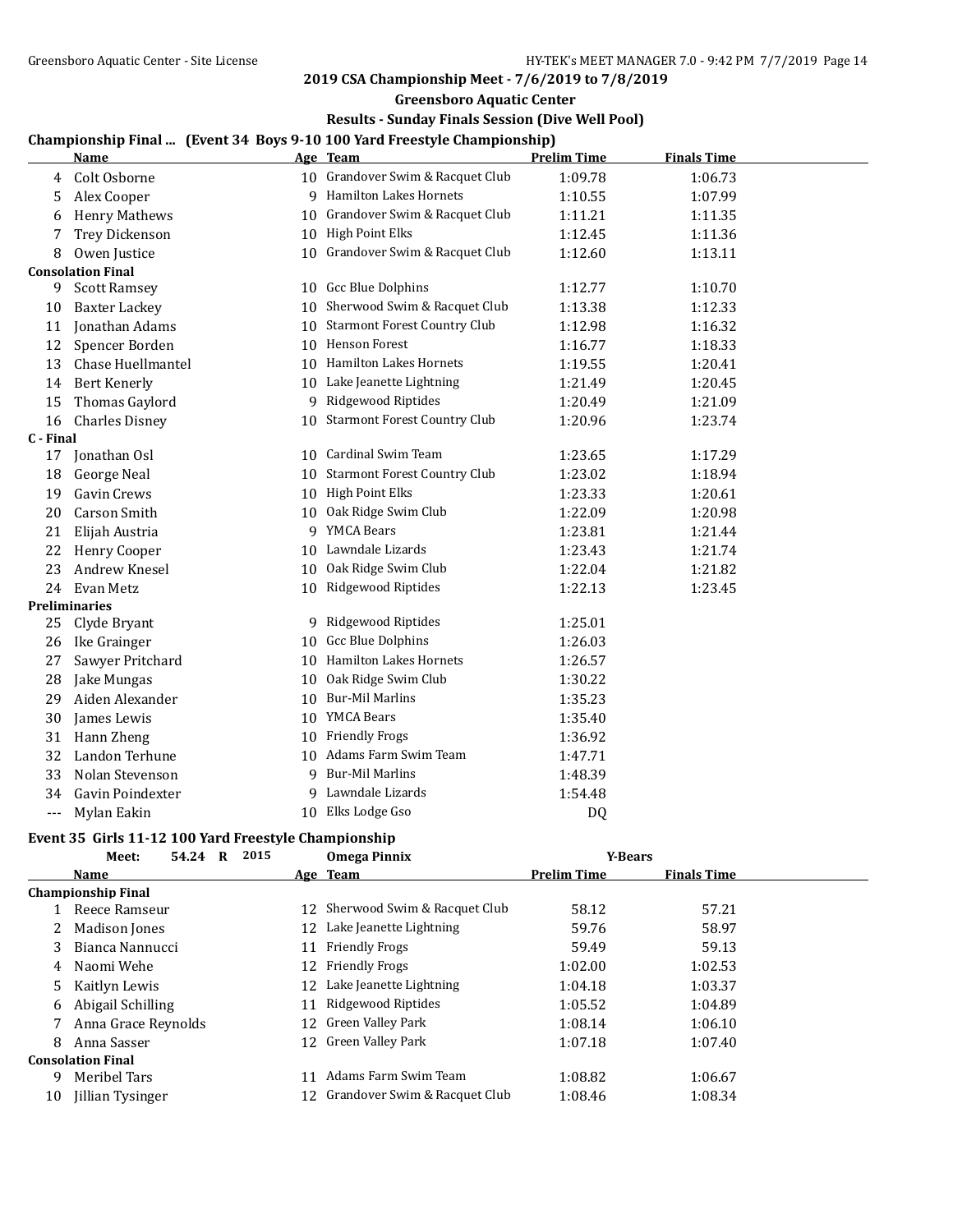**Greensboro Aquatic Center**

## **Results - Sunday Finals Session (Dive Well Pool)**

## **Consolation Final ... (Event 35 Girls 11-12 100 Yard Freestyle Championship)**

|           | <u>Name</u>             |    | Age Team                         | <b>Prelim Time</b> | <b>Finals Time</b> |
|-----------|-------------------------|----|----------------------------------|--------------------|--------------------|
| 11        | Hayden Lowe             |    | 12 Sherwood Swim & Racquet Club  | 1:10.43            | 1:09.13            |
| 12        | Elsa Worth              |    | 12 Gcc Blue Dolphins             | 1:09.11            | 1:09.66            |
| 13        | Sam Cavanaugh           |    | 11 Hamilton Lakes Hornets        | 1:09.47            | 1:09.74            |
| 14        | Alexandra Woods         |    | 11 Gcc Blue Dolphins             | 1:09.97            | 1:10.13            |
| 15        | <b>Elly Martin</b>      |    | 12 Hamilton Lakes Hornets        | 1:11.28            | 1:10.33            |
| 16        | Davis Bryant            |    | 12 Ridgewood Riptides            | 1:10.50            | 1:10.80            |
| C - Final |                         |    |                                  |                    |                    |
| 17        | Allie Kinlaw            |    | 12 Friendly Frogs                | 1:11.30            | 1:09.66            |
| 18        | Makayla Reynolds        | 11 | Oak Ridge Swim Club              | 1:11.95            | 1:11.23            |
| 19        | Anna Barnett            |    | 12 Sherwood Swim & Racquet Club  | 1:14.11            | 1:12.93            |
| 20        | Jensen Huitsing         |    | 12 Green Valley Park             | 1:13.67            | 1:13.15            |
| 21        | Ellie Kwon              | 11 | <b>Bur-Mil Marlins</b>           | 1:13.67            | 1:13.62            |
| 22        | Lauren Day              | 11 | <b>High Point Elks</b>           | 1:11.99            | 1:13.71            |
| 23        | <b>Sydney Bassett</b>   | 11 | Elks Lodge Gso                   | 1:13.71            | 1:14.10            |
| 24        | <b>Morgan Stallings</b> | 12 | Oak Ridge Swim Club              | 1:13.96            | 1:15.71            |
|           | <b>Preliminaries</b>    |    |                                  |                    |                    |
| 25        | Kelsey Ivey             |    | 12 Lawndale Lizards              | 1:14.20            |                    |
| 26        | <b>Taylor Collins</b>   | 11 | <b>High Point Elks</b>           | 1:14.49            |                    |
| 27        | Disa Fortin             |    | 11 Elks Lodge Gso                | 1:14.58            |                    |
| 28        | Kaylee Keating          |    | 12 Southeast Tigersharks         | 1:15.04            |                    |
| 29        | Ava Blum                |    | 12 Grandover Swim & Racquet Club | 1:17.37            |                    |
| 30        | <b>Baity Barksdale</b>  | 11 | Ridgewood Riptides               | 1:17.84            |                    |
| 31        | Reagan Poindexter       | 12 | Lawndale Lizards                 | 1:20.06            |                    |
| 32        | Kylie Amidon            | 11 | Hamilton Lakes Hornets           | 1:23.50            |                    |
| 33        | Emma Herring            |    | 11 Grandover Swim & Racquet Club | 1:24.46            |                    |
| 34        | Sayra Ray               | 12 | Elks Lodge Gso                   | 1:24.75            |                    |
| 35        | Megan Steele            | 12 | Oak Ridge Swim Club              | 1:25.06            |                    |
| 36        | Summer Terhune          | 11 | Adams Farm Swim Team             | 1:25.08            |                    |
| 37        | Maggie Osl              | 12 | Cardinal Swim Team               | 1:25.17            |                    |
| 38        | <b>Emory Mabe</b>       | 11 | Henson Forest                    | 1:27.77            |                    |
| 39        | Logan Brundage          |    | 11 Adams Farm Swim Team          | 1:28.63            |                    |
| 40        | Ashley Smith            |    | 11 Sedgefield Country Club       | 1:33.31            |                    |
| 41        | Lucy Dimmick            | 11 | Southeast Tigersharks            | 1:42.24            |                    |
| 42        | <b>Libby Auer</b>       | 12 | Pinetop Piranhas                 | 2:05.45            |                    |
| $---$     | Claire Wong             | 11 | <b>Bur-Mil Marlins</b>           | <b>NS</b>          |                    |

# **Event 36 Boys 11-12 100 Yard Freestyle Championship**<br>Meeting 51.70 B 2017

|    | 2017<br>51.79<br>Meet:<br>R |                 | <b>Dax Harris</b>            |                    | <b>HL</b> Hornets  |  |
|----|-----------------------------|-----------------|------------------------------|--------------------|--------------------|--|
|    | <b>Name</b>                 |                 | Age Team                     | <b>Prelim Time</b> | <b>Finals Time</b> |  |
|    | <b>Championship Final</b>   |                 |                              |                    |                    |  |
|    | <b>Bailey Covington</b>     | 12              | <b>Friendly Frogs</b>        | 53.63              | 51.83              |  |
|    | 2 Christopher Schilling     |                 | 12 Ridgewood Riptides        | 54.68              | 52.61              |  |
| 3  | Albert Smelzer              | 11              | Sherwood Swim & Racquet Club | 54.92              | 53.91              |  |
| 4  | Walker Lin                  | 12.             | Hamilton Lakes Hornets       | 56.31              | 55.72              |  |
| 5. | <b>Timothy Gaylord</b>      |                 | 12 Ridgewood Riptides        | 59.08              | 57.92              |  |
| 6  | Brandt Conklin              | 12.             | Henson Forest                | 59.24              | 58.91              |  |
|    | 7 Richard Wang              | 12 <sup>1</sup> | Bur-Mil Marlins              | 1:02.06            | 59.80              |  |
| 8  | Casey Shaw                  | 12              | Bur-Mil Marlins              | 1:03.08            | 1:02.24            |  |
|    | <b>Consolation Final</b>    |                 |                              |                    |                    |  |
| 9. | Peyton Splawski             | 12              | Elks Lodge Gso               | 1:03.24            | 1:00.67            |  |
| 10 | Luke Golinski               |                 | Adams Farm Swim Team         | 1:03.30            | 1:01.41            |  |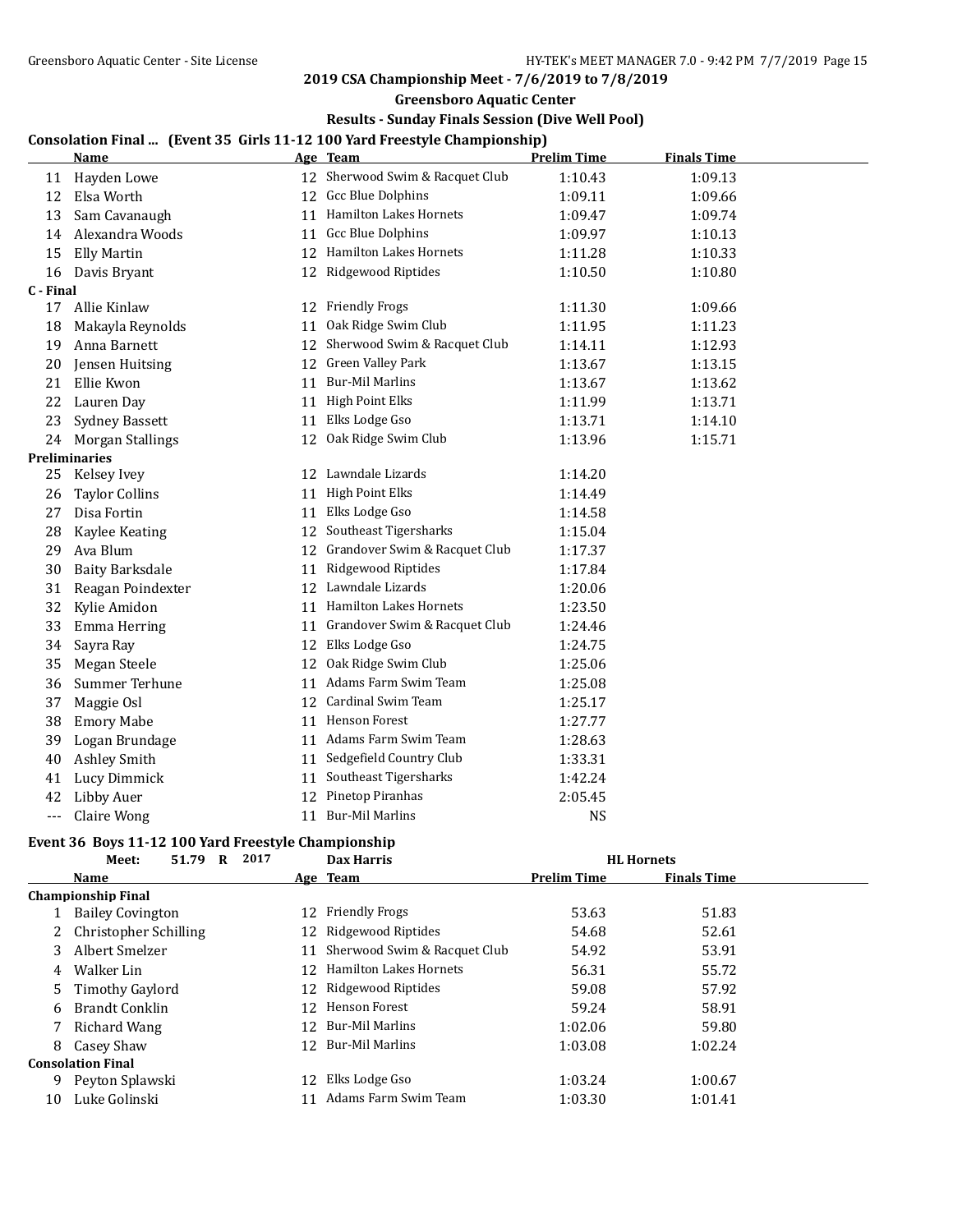## **Greensboro Aquatic Center**

## **Results - Sunday Finals Session (Dive Well Pool)**

## **Consolation Final ... (Event 36 Boys 11-12 100 Yard Freestyle Championship)**

|           | <b>Name</b>            |    | Age Team                      | <b>Prelim Time</b> | <b>Finals Time</b> |
|-----------|------------------------|----|-------------------------------|--------------------|--------------------|
| 11        | Killian Piner          |    | 11 Southeast Tigersharks      | 1:05.70            | 1:05.89            |
| 12        | Keegan Fullagar        | 11 | Sherwood Swim & Racquet Club  | 1:07.40            | 1:06.80            |
| 13        | William Kerrigan       | 12 | <b>Hamilton Lakes Hornets</b> | 1:07.88            | 1:06.83            |
| 14        | Finn Mahony            | 12 | <b>Friendly Frogs</b>         | 1:09.53            | 1:07.89            |
| 15        | Justin Lee             | 11 | Oak Ridge Swim Club           | 1:09.53            | 1:08.23            |
| 16        | Sawyer Lester          | 12 | <b>Friendly Frogs</b>         | 1:07.88            | 1:08.30            |
| C - Final |                        |    |                               |                    |                    |
| 17        | Drew Searls            | 11 | <b>Hamilton Lakes Hornets</b> | 1:12.49            | 1:10.10            |
| 18        | <b>Charlie Thomas</b>  | 12 | Ridgewood Riptides            | 1:11.89            | 1:11.08            |
| 19        | Jackson Higgins        | 12 | Elks Lodge Gso                | 1:13.79            | 1:12.19            |
| 20        | <b>Riley Cassell</b>   | 12 | Elks Lodge Gso                | 1:13.32            | 1:12.66            |
| 21        | Jacob Copple           | 11 | Oak Ridge Swim Club           | 1:13.68            | 1:13.63            |
| 22        | <b>Barrett Thurman</b> | 12 | Grandover Swim & Racquet Club | 1:14.62            | 1:14.40            |
| 23        | Finley Woyhan          | 11 | Cardinal Swim Team            | 1:17.81            | 1:18.44            |
| 24        | McCade Moody           | 11 | Grandover Swim & Racquet Club | 1:17.67            | 1:19.85            |
|           | Preliminaries          |    |                               |                    |                    |
| 25        | John Killian           | 11 | Oak Ridge Swim Club           | 1:17.92            |                    |
| 26        | Job Cooper             | 11 | Southeast Tigersharks         | 1:17.94            |                    |
| 27        | Alex Duvall            | 11 | Green Valley Park             | 1:18.57            |                    |
| 28        | Jackson Dell           | 12 | Cardinal Swim Team            | 1:18.75            |                    |
| 29        | <b>Cooper Dunning</b>  | 11 | Green Valley Park             | 1:21.56            |                    |
| 30        | Greyson Swagler        | 11 | High Point Elks               | 1:23.80            |                    |
| 31        | Jake Russo             | 11 | Pinetop Piranhas              | 1:23.82            |                    |
| 32        | Luke Hall              | 12 | Lawndale Lizards              | 1:24.61            |                    |
| 33        | Cassius Bostic         | 11 | <b>YMCA Bears</b>             | 1:25.45            |                    |
| 34        | Pearson Schicker       | 11 | Southeast Tigersharks         | 1:26.73            |                    |
| 35        | Jack Helms             | 11 | Adams Farm Swim Team          | 1:31.64            |                    |
| 36        | Bryan Caccia           | 11 | Cardinal Swim Team            | 1:44.53            |                    |
| $---$     | Kenny Church           | 12 | Lawndale Lizards              | <b>NS</b>          |                    |

## **Event 37 Girls 13-14 100 Yard Freestyle Championship**

| 2001<br>53.21 R<br><b>Katie Maggio</b><br>Meet: |    |                         | <b>Green Valley</b>                                                                                                                                                                                                                                                       |                    |  |
|-------------------------------------------------|----|-------------------------|---------------------------------------------------------------------------------------------------------------------------------------------------------------------------------------------------------------------------------------------------------------------------|--------------------|--|
| Name                                            |    |                         | <b>Prelim Time</b>                                                                                                                                                                                                                                                        | <b>Finals Time</b> |  |
| <b>Championship Final</b>                       |    |                         |                                                                                                                                                                                                                                                                           |                    |  |
| Ellie Hunt                                      | 13 | Lawndale Lizards        | 56.47                                                                                                                                                                                                                                                                     | 55.51              |  |
| Gracie Hunt                                     | 13 | Lawndale Lizards        | 59.21                                                                                                                                                                                                                                                                     | 56.58              |  |
| Aurora Cranford                                 |    | Hamilton Lakes Hornets  | 58.89                                                                                                                                                                                                                                                                     | 57.42              |  |
| Tori Evans                                      |    |                         | 1:00.15                                                                                                                                                                                                                                                                   | 58.67              |  |
| Caroline Goodman                                |    |                         | 59.58                                                                                                                                                                                                                                                                     | 59.11              |  |
| Hannah Wachendorfer                             |    |                         | 1:00.55                                                                                                                                                                                                                                                                   | 1:00.13            |  |
| Caroline Tilley                                 |    |                         | 1:00.98                                                                                                                                                                                                                                                                   | 1:00.17            |  |
| Katie Kirkman                                   |    |                         | 1:00.53                                                                                                                                                                                                                                                                   | 1:00.74            |  |
| <b>Consolation Final</b>                        |    |                         |                                                                                                                                                                                                                                                                           |                    |  |
| Claire Yonce                                    |    | Lake Jeanette Lightning | 1:02.39                                                                                                                                                                                                                                                                   | 1:01.71            |  |
| Grace Thurman                                   |    |                         | 1:02.44                                                                                                                                                                                                                                                                   | 1:02.42            |  |
| Kenzie Mann                                     |    |                         | 1:04.21                                                                                                                                                                                                                                                                   | 1:03.42            |  |
| Lila Ballard                                    |    |                         | 1:03.48                                                                                                                                                                                                                                                                   | 1:03.49            |  |
| Ella Abbott                                     |    |                         | 1:03.63                                                                                                                                                                                                                                                                   | 1:03.69            |  |
| Marianna Mejia                                  | 13 | <b>Bur-Mil Marlins</b>  | 1:04.22                                                                                                                                                                                                                                                                   | 1:03.82            |  |
| Sienna Coker                                    | 13 | Gcc Blue Dolphins       | 1:04.54                                                                                                                                                                                                                                                                   | 1:03.97            |  |
| Theron Fariole                                  | 13 | Adams Farm Swim Team    | 1:04.57                                                                                                                                                                                                                                                                   | 1:04.00            |  |
|                                                 |    |                         | Age Team<br>14<br>14 Hamilton Lakes Hornets<br>14 Green Valley Park<br>Henson Forest<br>14<br>Gcc Blue Dolphins<br>13<br>14 Southeast Tigersharks<br>13<br>Grandover Swim & Racquet Club<br>14<br>14 Hamilton Lakes Hornets<br>14 Friendly Frogs<br>High Point Elks<br>14 |                    |  |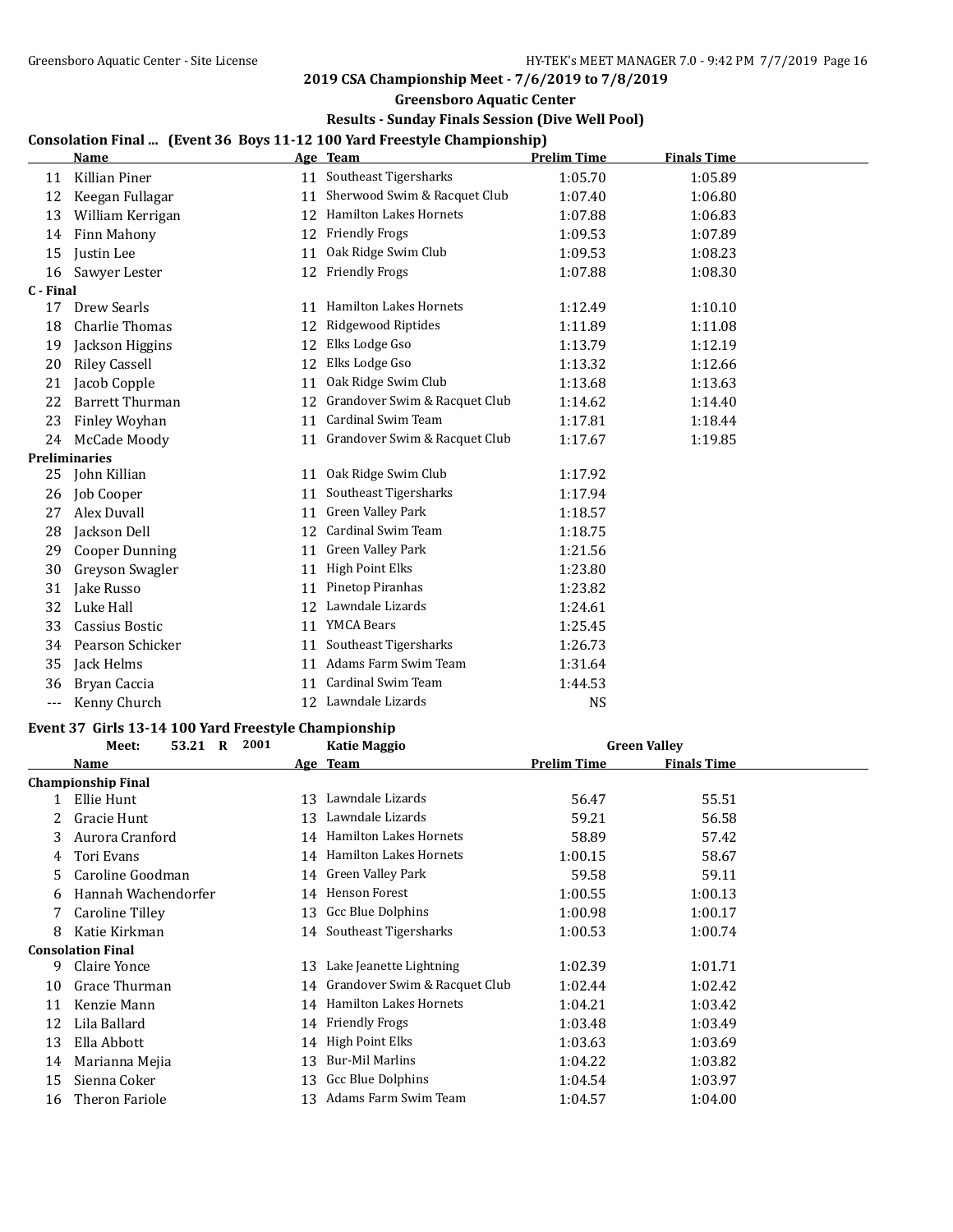**Greensboro Aquatic Center**

## **Results - Sunday Finals Session (Dive Well Pool)**

## **C - Final ... (Event 37 Girls 13-14 100 Yard Freestyle Championship)**

|           | <b>Name</b>            |    | Age Team                      | <b>Prelim Time</b> | <b>Finals Time</b> |  |
|-----------|------------------------|----|-------------------------------|--------------------|--------------------|--|
| C - Final |                        |    |                               |                    |                    |  |
| 17        | Sydney Causey          |    | 14 Oak Ridge Swim Club        | 1:04.75            | 1:03.74            |  |
| 18        | Jiya Patel             | 13 | <b>Henson Forest</b>          | 1:07.07            | 1:04.75            |  |
| 19        | Hanna Walters          | 13 | <b>Friendly Frogs</b>         | 1:05.47            | 1:04.84            |  |
| 20        | Ali Shackelford        | 13 | <b>Green Valley Park</b>      | 1:05.47            | 1:05.28            |  |
| 21        | E.C. Johnson           | 14 | Lake Jeanette Lightning       | 1:05.62            | 1:06.01            |  |
| 22        | Karissa Sitepu         | 13 | <b>Henson Forest</b>          | 1:04.99            | 1:06.03            |  |
| 23        | Kate Abernathy         | 14 | <b>Friendly Frogs</b>         | 1:06.97            | 1:06.04            |  |
| 24        | Clare Coxwell          | 14 | Adams Farm Swim Team          | 1:06.65            | 1:06.73            |  |
|           | <b>Preliminaries</b>   |    |                               |                    |                    |  |
| 25        | <b>Emily Stevens</b>   |    | 14 Bur-Mil Marlins            | 1:07.17            |                    |  |
| 26        | Anna Lewis             | 14 | <b>YMCA Bears</b>             | 1:07.49            |                    |  |
| 27        | Ella Bilderback        | 14 | Gcc Blue Dolphins             | 1:08.28            |                    |  |
| 28        | Zoe Auld               | 14 | Sherwood Swim & Racquet Club  | 1:09.06            |                    |  |
| 29        | Orli Cooper            | 13 | Southeast Tigersharks         | 1:09.13            |                    |  |
| 30        | Grace Fei              | 13 | <b>Bur-Mil Marlins</b>        | 1:10.98            |                    |  |
| 31        | Claudia Lavinder       | 13 | Oak Ridge Swim Club           | 1:11.02            |                    |  |
| 32        | Melissa Killian        | 14 | Oak Ridge Swim Club           | 1:11.27            |                    |  |
| 33        | Grace Drane            | 13 | Elks Lodge Gso                | 1:11.78            |                    |  |
| 34        | Alison Pattman         | 14 | Ridgewood Riptides            | 1:11.84            |                    |  |
| 35        | Macey Walkingstick     | 14 | <b>Cardinal Swim Team</b>     | 1:13.01            |                    |  |
| 36        | Jaclyn Russo           | 14 | Pinetop Piranhas              | 1:15.10            |                    |  |
| 37        | Laci Adams             | 14 | Grandover Swim & Racquet Club | 1:15.98            |                    |  |
| 38        | Georgia Brown Williams | 13 | Elks Lodge Gso                | 1:17.11            |                    |  |
| 39        | <b>Bethany Pace</b>    | 14 | Southeast Tigersharks         | 1:17.32            |                    |  |
| 40        | Emma Welch             | 13 | Pinetop Piranhas              | 1:20.43            |                    |  |
| 41        | Kathleen Woodruff      | 13 | Elks Lodge Gso                | 1:20.89            |                    |  |
| 42        | Rachel Grimm           | 13 | Pinetop Piranhas              | 1:24.43            |                    |  |
|           | Chelsea Mitchell       | 13 | <b>Cardinal Swim Team</b>     | <b>NS</b>          |                    |  |
| ---       | <b>Ashlyn Showers</b>  | 13 | Adams Farm Swim Team          | <b>NS</b>          |                    |  |

## **Event 38 Boys 13-14 100 Yard Freestyle Championship**

|    | Meet:                     | 48.01 R | 2016 |    | <b>Preston Forst</b>         | Lawndale           |                    |  |
|----|---------------------------|---------|------|----|------------------------------|--------------------|--------------------|--|
|    | <b>Name</b>               |         |      |    | Age Team                     | <b>Prelim Time</b> | <b>Finals Time</b> |  |
|    | <b>Championship Final</b> |         |      |    |                              |                    |                    |  |
|    | Dax Harris                |         |      | 14 | Hamilton Lakes Hornets       | 48.38              | 47.54 R            |  |
|    | Jason Brooks              |         |      | 14 | Bur-Mil Marlins              | 51.77              | 50.88              |  |
| 3  | Brooks Gray               |         |      | 14 | Green Valley Park            | 52.28              | 51.38              |  |
| 4  | Mark Brown                |         |      | 13 | YMCA Bears                   | 52.74              | 52.57              |  |
| 5  | Jacob Huitsing            |         |      | 14 | Green Valley Park            | 53.23              | 52.62              |  |
| 6  | <b>Sterling Sharpe</b>    |         |      | 14 | Lake Jeanette Lightning      | 55.27              | 54.81              |  |
|    | Andrew Seeber             |         |      | 14 | <b>Friendly Frogs</b>        | 56.43              | 55.12              |  |
| 8  | <b>Riley Parsons</b>      |         |      | 13 | Green Valley Park            | 56.41              | 56.20              |  |
|    | <b>Consolation Final</b>  |         |      |    |                              |                    |                    |  |
| 9  | Jack Sullivan             |         |      | 14 | Southeast Tigersharks        | 57.54              | 57.07              |  |
| 10 | Brandon Alker             |         |      | 13 | Adams Farm Swim Team         | 59.58              | 57.52              |  |
| 11 | Will Jacobs               |         |      | 13 | Sherwood Swim & Racquet Club | 58.82              | 57.69              |  |
| 12 | Davis Mohorn              |         |      | 13 | Gcc Blue Dolphins            | 57.68              | 58.40              |  |
| 13 | Zak Siler                 |         |      | 13 | Oak Ridge Swim Club          | 58.91              | 58.55              |  |
| 14 | Kieran Small              |         |      | 14 | <b>Friendly Frogs</b>        | 59.49              | 59.29              |  |
| 15 | Carter Warrick            |         |      | 13 | Ridgewood Riptides           | 59.60              | 59.40              |  |
|    |                           |         |      |    |                              |                    |                    |  |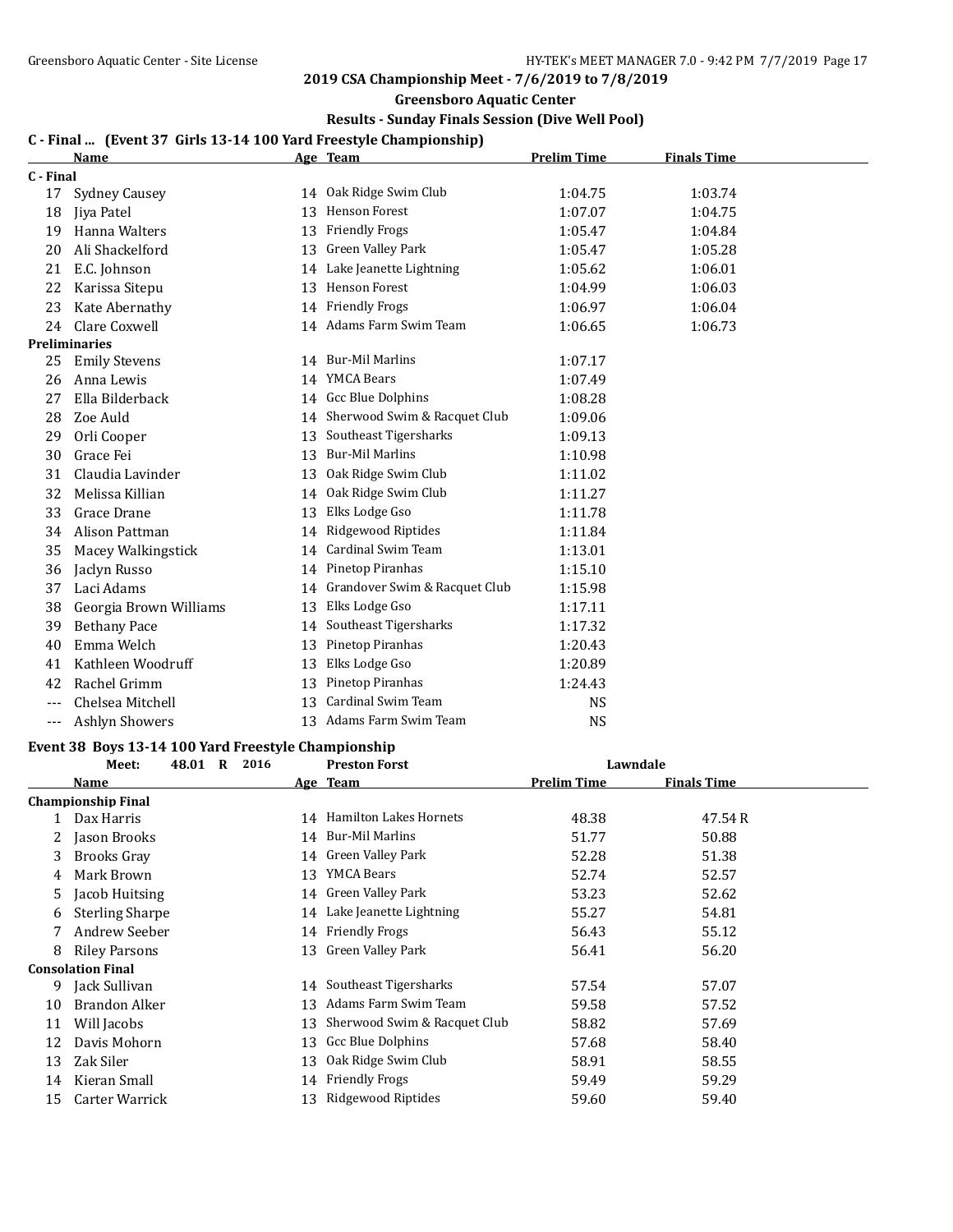### **Greensboro Aquatic Center**

## **Results - Sunday Finals Session (Dive Well Pool)**

## **Consolation Final ... (Event 38 Boys 13-14 100 Yard Freestyle Championship)**

|           | <b>Name</b>          |    | Age Team                      | Prelim Time | <b>Finals Time</b> |  |
|-----------|----------------------|----|-------------------------------|-------------|--------------------|--|
| 16        | <b>Elliot Cooper</b> |    | 14 Southeast Tigersharks      | 58.87       | 1:00.51            |  |
| C - Final |                      |    |                               |             |                    |  |
| 17        | <b>Quintin Clark</b> | 13 | <b>Bur-Mil Marlins</b>        | 1:01.64     | 57.25              |  |
| 18        | <b>Jonas Drees</b>   | 14 | <b>Friendly Frogs</b>         | 1:01.32     | 59.73              |  |
| 19        | Patrick Barr         |    | 14 Adams Farm Swim Team       | 1:00.82     | 1:00.24            |  |
| 20        | Robert Michel        |    | 14 Gcc Blue Dolphins          | 1:00.88     | 1:01.99            |  |
| 21        | William Cooper       | 13 | Lawndale Lizards              | 1:03.83     | 1:02.38            |  |
| 22        | Andrew Just          | 14 | Lake Jeanette Lightning       | 1:01.67     | 1:02.88            |  |
| 23        | Eli Magrini          | 14 | Lake Jeanette Lightning       | 1:02.05     | 1:03.37            |  |
| 24        | <b>Boone Redding</b> | 13 | Sherwood Swim & Racquet Club  | 1:04.43     | 1:04.23            |  |
|           | <b>Preliminaries</b> |    |                               |             |                    |  |
| 25        | Reid Rouse           |    | 14 Cardinal Swim Team         | 1:04.46     |                    |  |
| 26        | Will Hodge           | 13 | Grandover Swim & Racquet Club | 1:05.05     |                    |  |
| 27        | Giuseppe Strafaci    | 14 | Elks Lodge Gso                | 1:05.50     |                    |  |
| 28        | Lucas Newton         | 13 | Grandover Swim & Racquet Club | 1:05.99     |                    |  |
| 29        | Nathan Kyser         | 13 | Ridgewood Riptides            | 1:07.46     |                    |  |
| 30        | Clayton Mungas       | 13 | Oak Ridge Swim Club           | 1:07.91     |                    |  |
| 31        | Victor Tretiakov     | 13 | <b>High Point Elks</b>        | 1:08.04     |                    |  |
| 32        | Kaiden Borden        | 13 | Elks Lodge Gso                | 1:08.53     |                    |  |
| 33        | Sy Lester            | 14 | Sedgefield Country Club       | 1:09.20     |                    |  |
| 34        | Connor Olson         | 14 | Hamilton Lakes Hornets        | 1:09.83     |                    |  |
| 35        | George Bergman       | 14 | YMCA Bears                    | 1:09.84     |                    |  |
| 36        | Brayden Hamilton     | 14 | <b>Cardinal Swim Team</b>     | 1:10.26     |                    |  |
| 37        | David Campagna       | 13 | Henson Forest                 | 1:11.92     |                    |  |
| 38        | Jack Auer            | 13 | Pinetop Piranhas              | 1:19.77     |                    |  |
| 39        | Jake Golinski        | 13 | Adams Farm Swim Team          | 1:21.02     |                    |  |
| 40        | Andrew Elmore        | 13 | <b>Hamilton Lakes Hornets</b> | 1:22.14     |                    |  |

## **Event 39 Girls 15-19 100 Yard Freestyle Championship**

|           | 2013<br>Meet:<br>52.41 R  |    | Natalie Labonge                     | Friendly           |                    |  |
|-----------|---------------------------|----|-------------------------------------|--------------------|--------------------|--|
|           | Name                      |    | Age Team                            | <b>Prelim Time</b> | <b>Finals Time</b> |  |
|           | <b>Championship Final</b> |    |                                     |                    |                    |  |
| $*1$      | Hannah Copeland           | 18 | Lake Jeanette Lightning             | 54.50              | 53.64              |  |
| $^*1$     | Tate Abbott               | 16 | <b>High Point Elks</b>              | 55.44              | 53.64              |  |
| 3         | Alexandra White           | 17 | <b>Starmont Forest Country Club</b> | 56.08              | 54.18              |  |
| 4         | Mary Grace Copeland       | 18 | Lake Jeanette Lightning             | 56.04              | 54.65              |  |
| 5.        | Ginny Roman               | 17 | Green Valley Park                   | 57.04              | 56.26              |  |
| 6         | Caroline Cross            | 15 | <b>Gcc Blue Dolphins</b>            | 57.70              | 56.81              |  |
|           | Sinclair Holian           | 17 | Lake Jeanette Lightning             | 58.21              | 57.38              |  |
| 8         | Lauren Gregory            | 16 | Bur-Mil Marlins                     | 58.61              | 59.34              |  |
|           | <b>Consolation Final</b>  |    |                                     |                    |                    |  |
| 9         | Claire Sullivan           | 16 | Southeast Tigersharks               | 59.90              | 59.00              |  |
| 10        | Tyler Coker               | 15 | Gcc Blue Dolphins                   | 59.23              | 59.01              |  |
| 11        | Ella Hartwick             | 15 | Sherwood Swim & Racquet Club        | 1:00.44            | 59.70              |  |
| 12        | Amelia Moore              | 16 | Green Valley Park                   | 1:01.45            | 1:00.66            |  |
| 13        | Anabelle Short            | 15 | Sherwood Swim & Racquet Club        | 1:00.49            | 1:00.72            |  |
| 14        | Jordan Hillard            | 16 | Oak Ridge Swim Club                 | 1:02.31            | 1:01.73            |  |
| 15        | <b>Hayley Salthouse</b>   | 16 | Grandover Swim & Racquet Club       | 1:02.77            | 1:02.58            |  |
| $---$     | Annie Grove               | 16 | Elks Lodge Gso                      | 59.05              | DQ                 |  |
| C - Final |                           |    |                                     |                    |                    |  |
| 17        | Bridget Barr              | 15 | Adams Farm Swim Team                | 1:03.57            | 1:01.81            |  |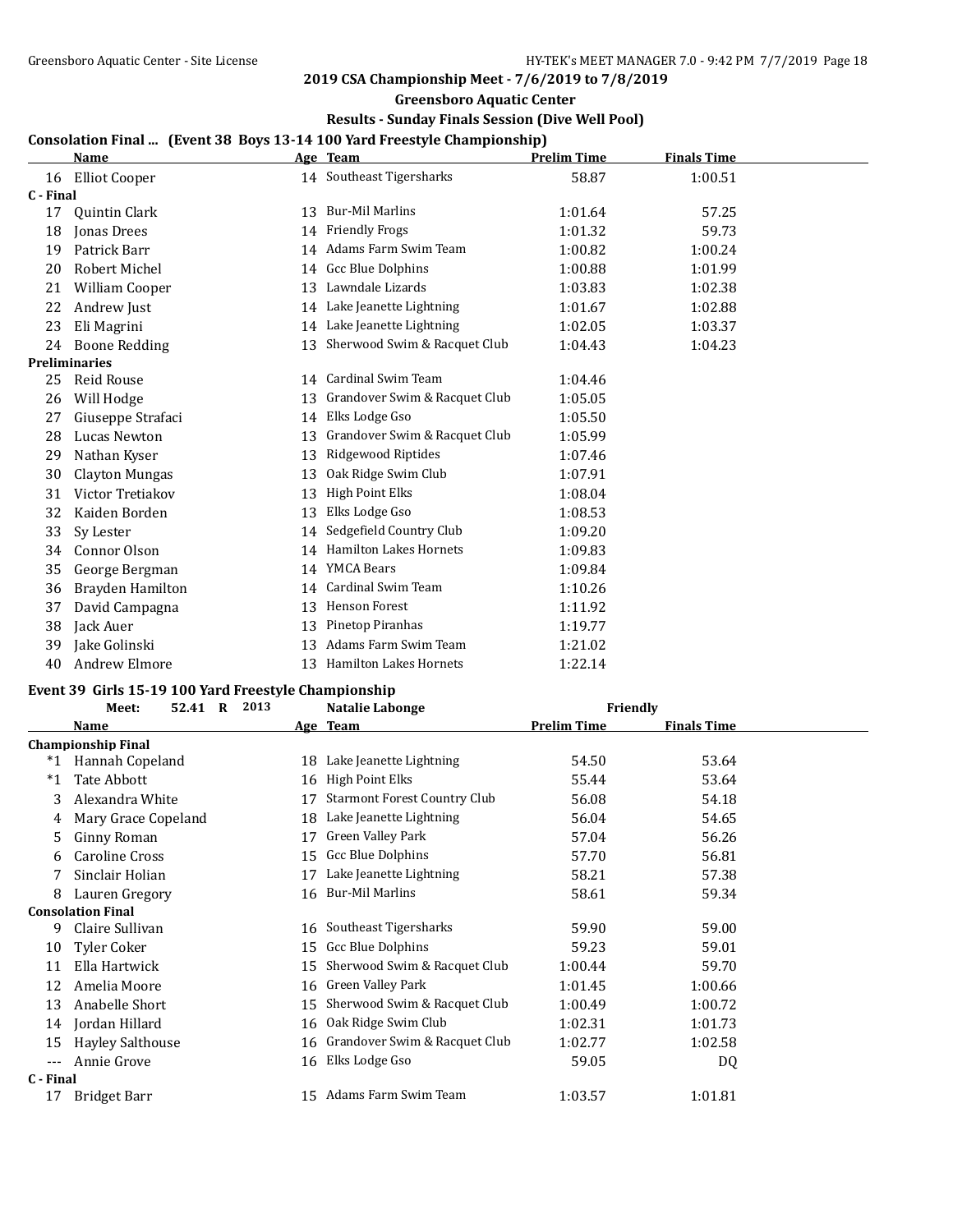**Greensboro Aquatic Center**

## **Results - Sunday Finals Session (Dive Well Pool)**

## **C - Final ... (Event 39 Girls 15-19 100 Yard Freestyle Championship)**

|     | Name                  |    | Age Team                            | <b>Prelim Time</b> | <b>Finals Time</b> |
|-----|-----------------------|----|-------------------------------------|--------------------|--------------------|
| 18  | <b>Aubrey Peoples</b> | 17 | Adams Farm Swim Team                | 1:03.66            | 1:02.46            |
| 19  | Madeline Duvall       | 17 | Green Valley Park                   | 1:04.63            | 1:02.86            |
| 20  | Paige Evans           | 16 | <b>Friendly Frogs</b>               | 1:03.51            | 1:03.04            |
| 21  | Lainey Albright       | 15 | <b>Friendly Frogs</b>               | 1:03.94            | 1:03.21            |
| 22  | Abigail Stevens       | 16 | Bur-Mil Marlins                     | 1:04.02            | 1:03.72            |
| 23  | Morgan Spohn          | 17 | <b>Starmont Forest Country Club</b> | 1:04.57            | 1:05.15            |
| 24  | Rachel Abele          | 16 | Cardinal Swim Team                  | 1:04.70            | 1:05.70            |
|     | <b>Preliminaries</b>  |    |                                     |                    |                    |
| 25  | Abigail Negin         | 17 | Elks Lodge Gso                      | 1:05.61            |                    |
| 26  | Anna Davis            | 18 | Sherwood Swim & Racquet Club        | 1:05.94            |                    |
| 27  | Alison Wahlberg       | 15 | <b>Friendly Frogs</b>               | 1:06.25            |                    |
| 28  | Lauren Easter         | 17 | Adams Farm Swim Team                | 1:08.27            |                    |
| 29  | Claire Jacoby         | 16 | Oak Ridge Swim Club                 | 1:09.00            |                    |
| 30  | Gloria Topalovic      | 17 | <b>Bur-Mil Marlins</b>              | 1:12.64            |                    |
| 31  | Peapod Caviness       | 16 | Elks Lodge Gso                      | 1:12.65            |                    |
| 32  | Maddie Adkins         | 15 | Grandover Swim & Racquet Club       | 1:12.77            |                    |
| 33  | Brenna Murphy         | 15 | Cardinal Swim Team                  | 1:13.76            |                    |
| 34  | Raegan Reid           | 15 | Oak Ridge Swim Club                 | 1:13.82            |                    |
| 35  | Jayla Shoffner        | 17 | <b>YMCA Bears</b>                   | 1:15.79            |                    |
| 36  | Halle Reynolds        | 15 | <b>Henson Forest</b>                | 1:16.57            |                    |
| 37  | Sarah Eakes           | 15 | Sedgefield Country Club             | 1:21.30            |                    |
| 38  | Celeste Ollis         | 15 | Pinetop Piranhas                    | 1:25.18            |                    |
| --- | Chloe Pate            | 15 | <b>High Point Elks</b>              | <b>NS</b>          |                    |

#### **Event 40 Boys 15-19 100 Yard Freestyle Championship**

|           | 45.36 R<br>2018<br>Meet:  |    | <b>Preston Forst</b>                | <b>BurMil</b>      |                    |  |
|-----------|---------------------------|----|-------------------------------------|--------------------|--------------------|--|
|           | <b>Name</b>               |    | Age Team                            | <b>Prelim Time</b> | <b>Finals Time</b> |  |
|           | <b>Championship Final</b> |    |                                     |                    |                    |  |
|           | <b>Preston Forst</b>      | 17 | High Point Elks                     | 45.68              | 44.37R             |  |
| 2         | <b>Tanner Hering</b>      | 17 | Sherwood Swim & Racquet Club        | 47.30              | 46.69              |  |
| 3         | Robert Tars               | 15 | Adams Farm Swim Team                | 49.32              | 47.38              |  |
| 4         | Brendan Kornatz           | 18 | <b>Friendly Frogs</b>               | 49.07              | 47.83              |  |
| 5         | <b>Baxter Smelzer</b>     | 16 | Sherwood Swim & Racquet Club        | 48.77              | 48.18              |  |
| 6         | Ethan Womble              | 16 | Lake Jeanette Lightning             | 50.28              | 48.32              |  |
| 7         | Jake Gillispie            | 17 | <b>Starmont Forest Country Club</b> | 50.04              | 49.26              |  |
| 8         | Kyle Kwon                 | 15 | <b>Bur-Mil Marlins</b>              | 49.61              | 49.43              |  |
|           | <b>Consolation Final</b>  |    |                                     |                    |                    |  |
| 9         | Eric Cantrell             |    | 16 Friendly Frogs                   | 50.37              | 49.86              |  |
| 10        | Patrick Esposito          | 16 | <b>Hamilton Lakes Hornets</b>       | 51.33              | 50.20              |  |
| 11        | Matthew Wachendorfer      | 15 | <b>Henson Forest</b>                | 50.38              | 50.67              |  |
| 12        | John Ramos                | 15 | Henson Forest                       | 52.47              | 50.87              |  |
| 13        | Danny Gatling             | 15 | Lake Jeanette Lightning             | 51.56              | 50.88              |  |
| 14        | <b>Thomas Trent</b>       | 17 | Sherwood Swim & Racquet Club        | 51.20              | 51.34              |  |
| 15        | Aaron Fernandez           | 18 | <b>Hamilton Lakes Hornets</b>       | 52.22              | 51.43              |  |
| 16        | Curtis Peaslee            | 18 | Oak Ridge Swim Club                 | 52.68              | 52.92              |  |
| C - Final |                           |    |                                     |                    |                    |  |
| 17        | Alex Miroshnichenko       | 16 | Bur-Mil Marlins                     | 53.65              | 52.20              |  |
| 18        | Sawyer Moseley            | 17 | High Point Elks                     | 52.92              | 52.33              |  |
| 19        | Benjamin Peterson         | 15 | <b>Friendly Frogs</b>               | 53.75              | 53.01              |  |
| 20        | Kieran Mohorn             | 15 | Gcc Blue Dolphins                   | 54.76              | 53.21              |  |
| 21        | Owen Rock                 | 16 | <b>Hamilton Lakes Hornets</b>       | 54.00              | 53.28              |  |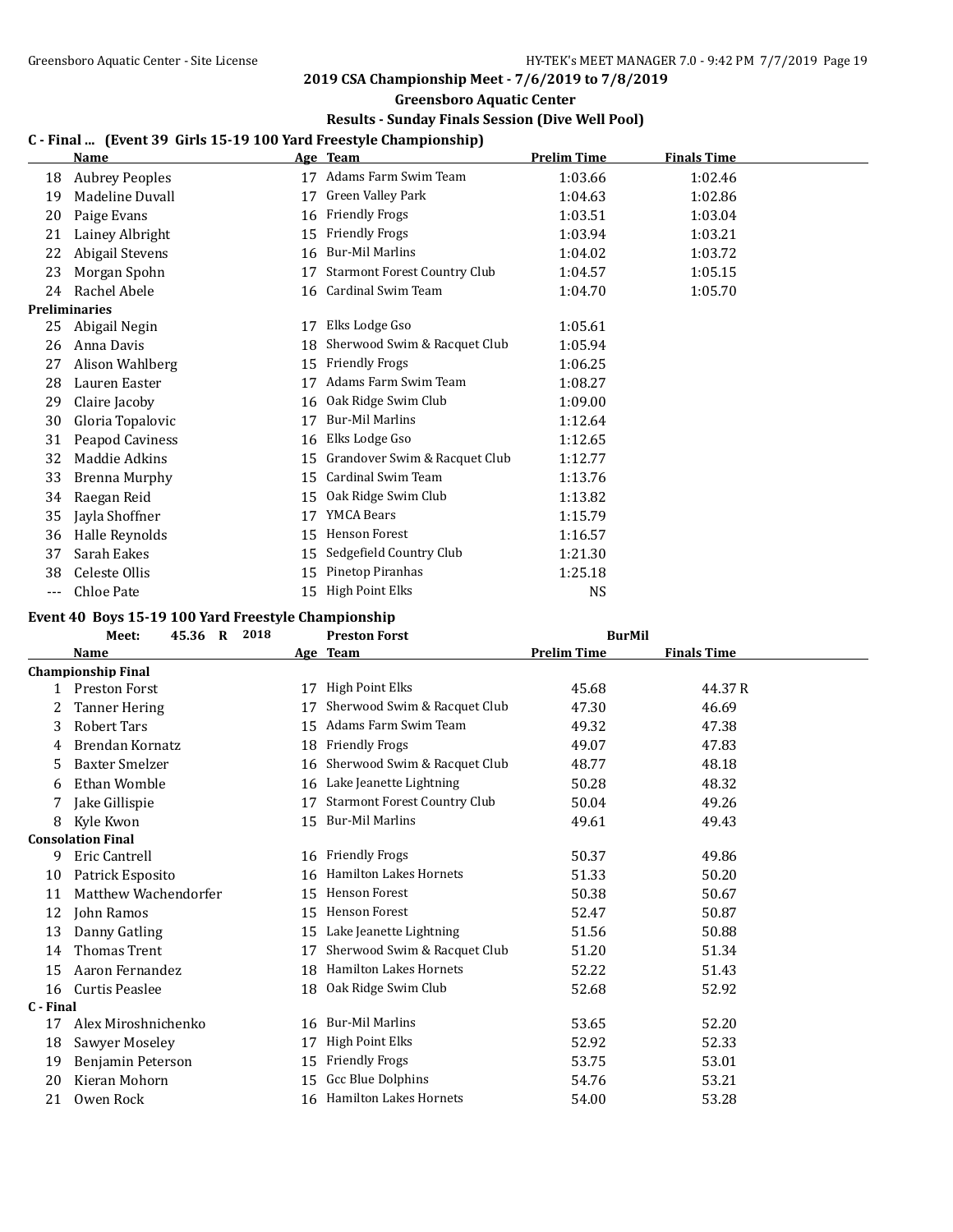#### **Greensboro Aquatic Center**

### **Results - Sunday Finals Session (Dive Well Pool)**

#### **C - Final ... (Event 40 Boys 15-19 100 Yard Freestyle Championship)**

|     | <b>Name</b>           |    | Age Team                      | <b>Prelim Time</b> | <b>Finals Time</b> |  |
|-----|-----------------------|----|-------------------------------|--------------------|--------------------|--|
| 22  | Jeff Jones            | 17 | Grandover Swim & Racquet Club | 55.03              | 54.60              |  |
| 23  | Thomas Ulrich         | 17 | Grandover Swim & Racquet Club | 54.77              | 55.16              |  |
| 24  | Will Mungas           | 15 | Oak Ridge Swim Club           | 54.93              | 55.47              |  |
|     | Preliminaries         |    |                               |                    |                    |  |
| 25  | Spencer Nixon         | 17 | Southeast Tigersharks         | 55.42              |                    |  |
| 26  | Alexander Rodriguez   | 15 | <b>Bur-Mil Marlins</b>        | 55.50              |                    |  |
| 27  | Chris Glebus          | 15 | Ridgewood Riptides            | 55.60              |                    |  |
| 28  | Coleman Bobbitt       | 16 | <b>Gcc Blue Dolphins</b>      | 56.56              |                    |  |
| 29  | <b>Bradley Gentry</b> | 16 | Ridgewood Riptides            | 57.69              |                    |  |
| 30  | Louis Sianis          | 15 | Lawndale Lizards              | 57.84              |                    |  |
| 31  | Jake Quigley          | 17 | Pinetop Piranhas              | 58.24              |                    |  |
| 32  | Ben Guyer             | 17 | Lawndale Lizards              | 58.58              |                    |  |
| 33  | <b>Brock Bland</b>    | 15 | Green Valley Park             | 59.69              |                    |  |
| 34  | Spencer Murray        | 17 | Cardinal Swim Team            | 59.83              |                    |  |
| 35  | <b>Matthew Rush</b>   | 16 | Grandover Swim & Racquet Club | 1:00.34            |                    |  |
| 36  | Ryan Austin           | 17 | <b>High Point Elks</b>        | 1:00.71            |                    |  |
| 37  | Alexis Aguilar        | 16 | <b>YMCA Bears</b>             | 1:02.21            |                    |  |
| 38  | Zach Adt              | 15 | Southeast Tigersharks         | 1:03.55            |                    |  |
| 39  | Carson Cox            | 15 | Cardinal Swim Team            | 1:04.45            |                    |  |
| 40  | Colin Chandler        | 17 | Green Valley Park             | 1:05.40            |                    |  |
| 41  | Jake Ray              | 15 | Elks Lodge Gso                | 1:07.83            |                    |  |
| 42  | Sam Uhrlass           | 15 | Oak Ridge Swim Club           | 1:09.08            |                    |  |
| --- | Dominic Buffo         | 17 | Elks Lodge Gso                | <b>NS</b>          |                    |  |
|     | Nichlos Hamilton      | 15 | Cardinal Swim Team            | <b>NS</b>          |                    |  |
| --- | <b>Bobby Hall</b>     | 18 | <b>Henson Forest</b>          | NS                 |                    |  |
| --- | Patrick McArthur      | 18 | Green Valley Park             | <b>NS</b>          |                    |  |

#### **Event 41 Girls 8 & Under 100 Yard Medley Relay Championship**

## **Meet: 1:17.42 R 2014 Lawndale Lizards Lawndale G Hunt, H Osborne, C Forst, E Hunt Team Relay Relay Relay Relay Relay Finals Time** 1.23.88 1:23.88 1) Joslyn Fontanella 8 2) Camille Millard 8 3) Eden Wehe 8 4) Ella Abernathy 7 2 Gcc Blue Dolphins **A** 1:25.65 1) Ella Woods 8 2) Mary Kennedy Suire 8 3) Margot Ramsey 7 4) Annie Donovan 8 3 Starmont Forest Country Club A 1:25.98 1) Evelyn Braden 8 2) Susannah Crockart 8 3) Lilly James Kesler 8 4) Penelope King 8 4 Lake Jeanette Lightning  $A$  and  $A$  1:26.08 1) Brooke Henderson 7 2) Maye Kenerly 8 3) Mia Kilby 7 4) Molly Smith 8 5 Green Valley Park A 1:26.16 1) Violet VanVooren 8 3) Kylie Grace Holmes 7 4) Morgan Coyne 8 6 Sherwood Swim & Racquet Club A 1:28.55 1) Sara Maley 8 2) Mary Elizabeth Willis 8 3) Rawlings Poole 8 4) Stella Frick 8 7 Henson Forest A 1:32.65 1) Eve Morgan 8 2) Emily Jorgenson 7 3) Sadie Ross 7 4) Emily Tabori 8 8 Oak Ridge Swim Club A 1:32.96 1) Mallory McDonald 7 2) Gracyn Siler 8 3) Alania Atkins 7 4) Avery Smith 7 9 Hamilton Lakes Hornets A 1:34.13 1) Attley Agruso 8 2) Katherine Harmston 7 3) Genevieve Balfour 8 4) Addy Beuhring 7

10 Cardinal Swim Team A 1:34.33 1) Bella Caccia 8 2) Kate Osl 8 3) Ashton Matthews 8 4) Madison Gann 8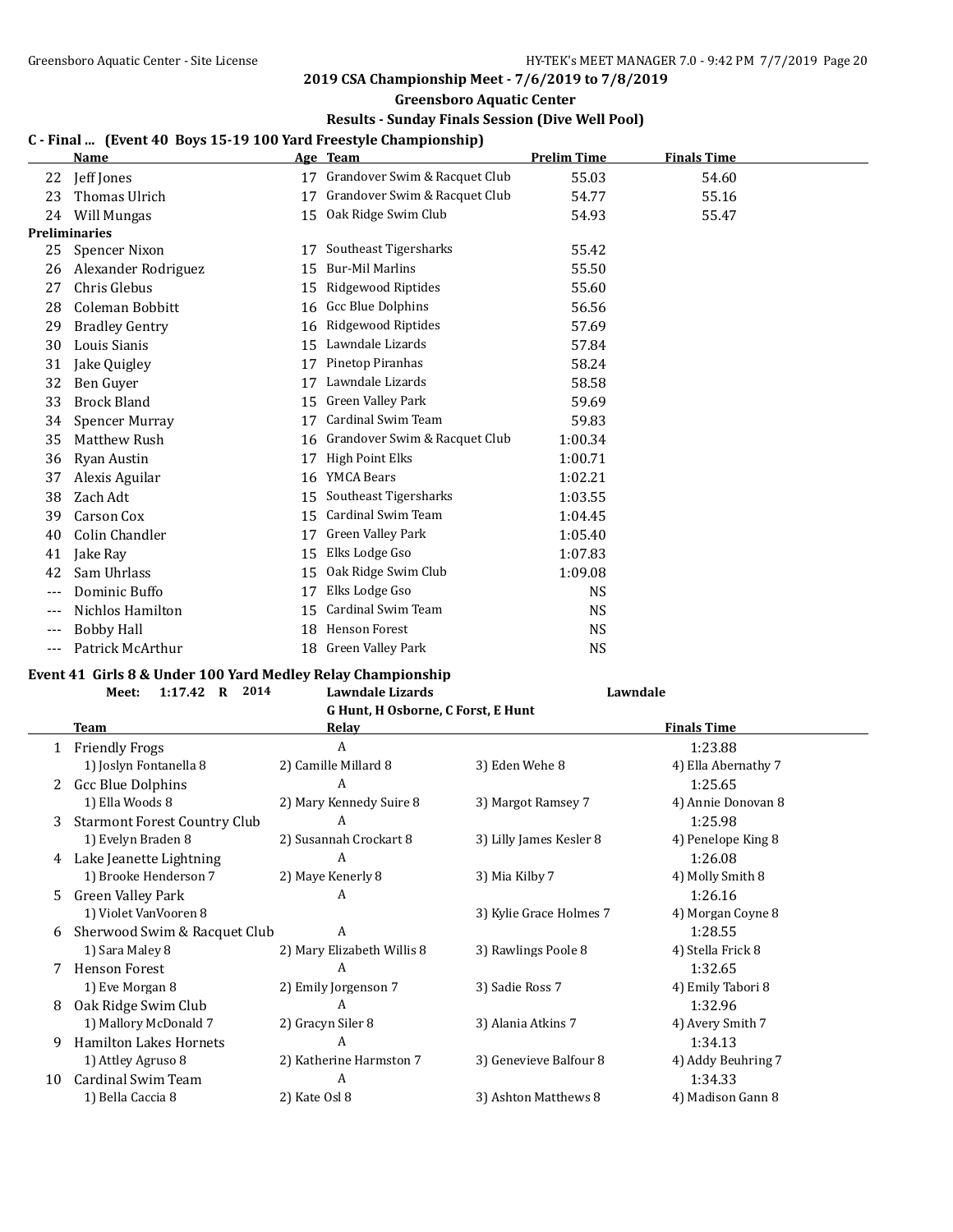### **2019 CSA Championship Meet - 7/6/2019 to 7/8/2019**

## **Greensboro Aquatic Center**

## **Results - Sunday Finals Session (Dive Well Pool)**

# **(Event 41 Girls 8 & Under 100 Yard Medley Relay Championship)**

|       | <b>Team</b>                   | <b>Relav</b>        |                     | <b>Finals Time</b>     |
|-------|-------------------------------|---------------------|---------------------|------------------------|
| 11    | Southeast Tigersharks         | A                   |                     | 1:37.26                |
|       | 1) Adah Zimmer 8              | 2) Elin Dimmick 8   | 3) Meagan Stewart 8 | 4) Emily Killian 7     |
| 12    | Elks Lodge Gso                | A                   |                     | 1:40.03                |
|       | 1) Emma Soots 8               | 2) Naomi Ballie 8   | 3) Hollan Kennedy 8 | 4) Auburn Whitehurst 6 |
| 13    | Grandover Swim & Racquet Club | A                   |                     | 1:42.15                |
|       | 1) Carys Nielsen 8            | 2) Micah Moody 8    | 3) Mia Gujrati 8    | 4) Summer Koechert 8   |
| 14    | Ridgewood Riptides            | A                   |                     | 1:44.58                |
|       | 1) Henley Barksdale 7         | 2) Haven Jones 8    | 3) Emily Vary 8     | 4) Avery Wolf 8        |
| 15    | Pinetop Piranhas              | A                   |                     | 1:44.86                |
|       | 1) Harper Key 7               | 2) Tessa Auer 7     | 3) Sarah Whitman 8  | 4) Lena Lanham 7       |
| 16    | Adams Farm Swim Team          | A                   |                     | 2:05.57                |
|       | 1) Jaslyn James 7             | 2) Lily Rusch 6     | 3) Lily Doner 7     | 4) Taylor Brundage 6   |
| $---$ | High Point Elks               | A                   |                     | DQ                     |
|       | 1) Sara Lowe 8                | 2) Claire Winslow 7 | 3) Lilly Thompson 7 | 4) Aubrey Perryman 8   |
|       | <b>Bur-Mil Marlins</b>        | A                   |                     | <b>SCR</b>             |
|       | 1) Addy Helms 7               | 2) Olivia Masneri 7 | 3) Ellen Wang 7     | 4) Marissa Dettinger 8 |

## **Event 42 Boys 8 & Under 100 Yard Medley Relay Championship**

**Meet: 1:14.04 R 2017 Sherwood Swim & Racquet Club Sherwood**

**B Cooke, H Lowe, B Lackey, C Vannoy**

|       | <b>Team</b>                         | Relay                   |                       | <b>Finals Time</b>       |
|-------|-------------------------------------|-------------------------|-----------------------|--------------------------|
|       | 1 Hamilton Lakes Hornets            | A                       |                       | 1:20.16                  |
|       | 1) Oliver Leubuscher 8              | 2) Tripp Hinkle 8       | 3) Luke Todd 7        | 4) Wes Crutchfield 8     |
|       | 2 Henson Forest                     | A                       |                       | 1:23.74                  |
|       | 1) Asher Tobin 8                    | 2) Max Borden 8         | 3) Jack Strasser 8    | 4) Dale Gaines 8         |
| 3     | Lake Jeanette Lightning             | A                       |                       | 1:29.37                  |
|       | 1) Keith Main 8                     | 2) Briggs Simmons 7     | 3) Fletcher Gatling 8 | 4) Blake Magrini 8       |
|       | 4 Friendly Frogs                    | $\mathbf{A}$            |                       | 1:29.90                  |
|       | 1) Michael Molony 8                 | 2) Tommy Testa 7        | 3) Grayson Printz 8   | 4) Asher Steele 8        |
| 5.    | Oak Ridge Swim Club                 | A                       |                       | 1:32.94                  |
|       | 1) Zach Knesel 8                    | 2) Nick Miller 8        | 3) Connor Mungas 7    | 4) Gavin Hartman 8       |
| 6     | <b>Starmont Forest Country Club</b> | A                       |                       | 1:33.87                  |
|       | 1) Trevor Gill 8                    | 2) William Adams 8      | 3) Weston Condrasky 7 | 4) Owen Lehman 8         |
|       | Sherwood Swim & Racquet Club        | $\overline{A}$          |                       | 1:34.67                  |
|       | 1) James McVey 8                    | 2) Jack Barnett 8       | 3) Carter Abraham 8   | 4) Charlie Heinzelmann 8 |
| 8     | Green Valley Park                   | A                       |                       | 1:34.83                  |
|       | 1) Liam Price 7                     | 2) Camden McCluskey 8   | 3) Brian He 8         | 4) Nathan Whitworth 8    |
| 9     | Ridgewood Riptides                  |                         |                       | 1:43.70                  |
|       | 1) Jack Jenkins 7                   | 2) Alexander Preston 8  | 3) Nathan Angel 7     | 4) Foster Slaughter 7    |
| 10    | <b>Bur-Mil Marlins</b>              | $\overline{A}$          |                       | 1:49.37                  |
|       | 1) Oscar Mattocks 8                 | 2) Ramsey Hampton 8     | 3) Jason May 8        | 4) Simon Zhang 8         |
| $---$ | <b>Gcc Blue Dolphins</b>            | A                       |                       | DQ.                      |
|       | 1) Ryan Clancy 8                    | 2) Morgan Wiswall 7     | 3) John Woods 8       | 4) Fenton Pyrtle 8       |
|       | <b>High Point Elks</b>              | A                       |                       | DQ.                      |
|       | 1) Brantley Johnson 8               | 2) Anderson Dickenson 7 | 3) Landon Swagler 8   | 4) Clayton Wilhelm 8     |
|       | Southeast Tigersharks               | A                       |                       | DQ                       |
|       | 1) Owen Meck 6                      | 2) Boden Scott 8        | 3) Nicholas Dawson 7  | 4) Logan Adolph 8        |
|       | Elks Lodge Gso                      | A                       |                       | DQ                       |
|       | 1) Sebastian Upton 7                | 2) Weston Borden 7      | 3) Amanuel Cassell 8  | 4) Lilo Seiz 8           |
|       | Pinetop Piranhas                    | A                       |                       | <b>SCR</b>               |
|       | 1) Will Damore 8                    | 2) Conner Reid 6        | 3) Cooper Welch 8     | 4) Kaden Davis 5         |
|       | Grandover Swim & Racquet Club       | A                       |                       | <b>SCR</b>               |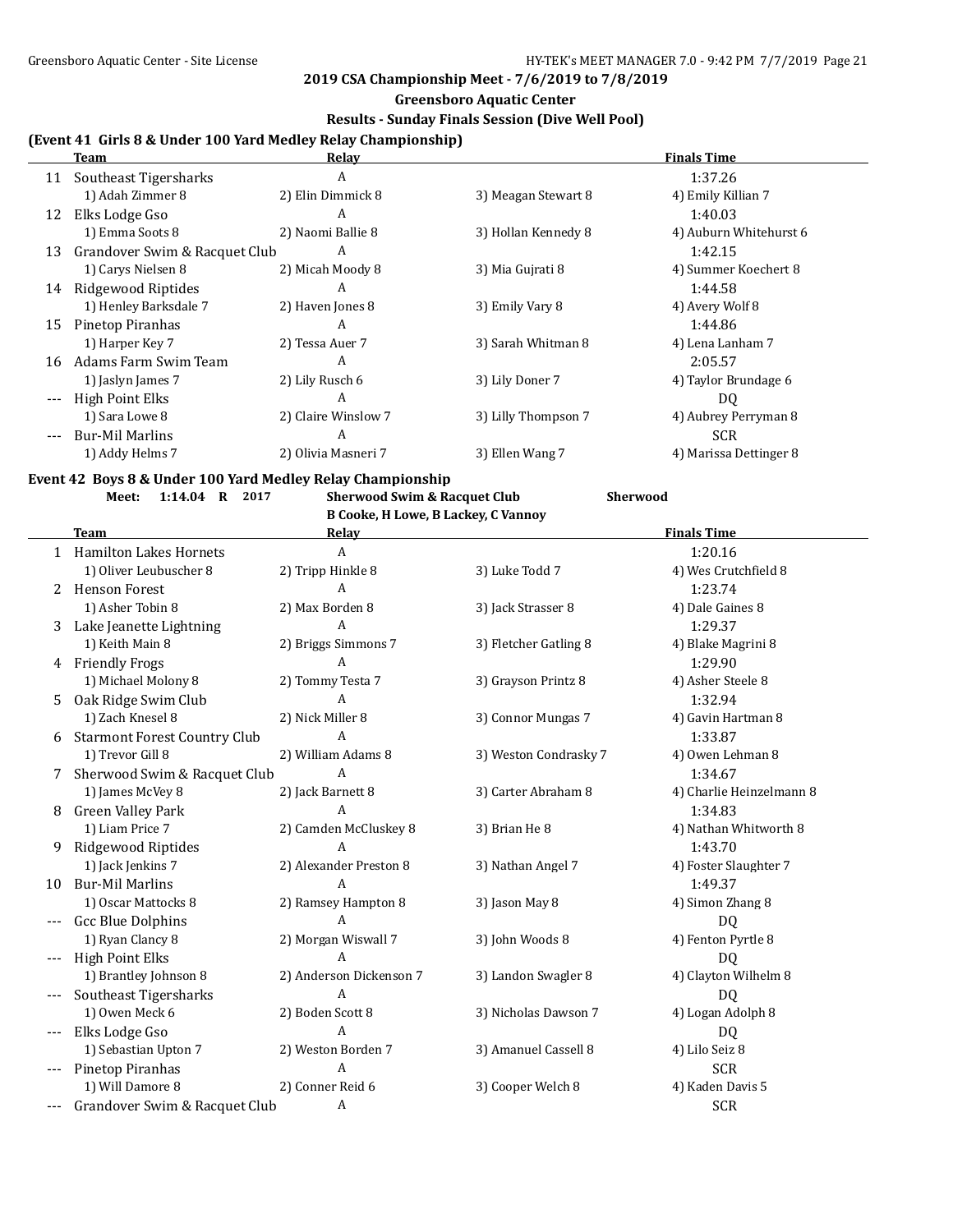### **Greensboro Aquatic Center**

## **Results - Sunday Finals Session (Dive Well Pool)**

### **Event 43 Girls 9-10 200 Yard Medley Relay Championship**

|       | 2:20.70 R 2015<br>Meet:             | <b>Hamilton Lakes Hornets</b>            | <b>HL</b> Hornets         |                           |
|-------|-------------------------------------|------------------------------------------|---------------------------|---------------------------|
|       |                                     | A Cruz, M McGonigal, A Cranford, H Moore |                           |                           |
|       | <b>Team</b>                         | <b>Relay</b>                             |                           | <b>Finals Time</b>        |
|       | 1 Sherwood Swim & Racquet Club      | $\mathbf{A}$                             |                           | 2:28.08                   |
|       | 1) Molly Ruth Redding 10            | 2) Eloise Jones 10                       | 3) Riley Ramseur 9        | 4) Lily Binder 9          |
|       | 2 Lake Jeanette Lightning           | A                                        |                           | 2:28.95                   |
|       | 1) Emily Lewis 10                   | 2) Morgs Bales 10                        | 3) Catelyn Henderson 10   | 4) Ainsley Krumroy 10     |
| 3     | <b>Henson Forest</b>                | A                                        |                           | 2:29.87                   |
|       | 1) Brooke Jorgenson 10              | 2) Valerie Sakalouskaya 9                | 3) Player Morris 10       | 4) Helena Goddard 10      |
| 4     | Oak Ridge Swim Club                 | A                                        |                           | 2:34.05                   |
|       | 1) Makena Villaran 9                | 2) Ava Copple 9                          | 3) McKenzie Smith 10      | 4) Lauron Smith 10        |
| 5     | <b>Bur-Mil Marlins</b>              | A                                        |                           | 2:38.31                   |
|       | 1) Sophie Wang 9                    | 2) Katherine Stevens 9                   | 3) Reina Liu 9            | 4) Maya Rios 9            |
| 6     | <b>Gcc Blue Dolphins</b>            | A                                        |                           | 2:38.61                   |
|       | 1) Madeline Mullen 9                | 2) Isley Ortmann 10                      | 3) Anna Katherine Gill 10 | 4) Mason Grainger 10      |
| 7     | <b>Cardinal Swim Team</b>           | A                                        |                           | 2:40.71                   |
|       | 1) Cameron Matthews 10              | 2) Cassidy Fridinger 10                  | 3) Sophie McMasters 10    | 4) Shelby Dell 9          |
| 8     | <b>Ridgewood Riptides</b>           | A                                        |                           | 2:46.33                   |
|       | 1) Alli Benson 9                    | 2) Reese Jordan 10                       | 3) Lillian Wright 10      | 4) Emma Key 9             |
| 9     | Elks Lodge Gso                      | A                                        |                           | 2:47.11                   |
|       | 1) Harper Higgins 10                | 2) Allyn Cassell 10                      | 3) Esme O'Neill 10        | 4) Paige Bassett 9        |
|       | 10 Green Valley Park                | A                                        |                           | 2:47.20                   |
|       | 1) Quinn Finnegan 10                | 2) Aliza Holmes 10                       | 3) Sadie Vest 10          | 4) Alice Deloreto 9       |
| 11    | Southeast Tigersharks               | A                                        |                           | 3:01.24                   |
|       | 1) Leah Dunn 9                      | 2) Anna Dimmick 10                       | 3) Julianna Singleton 9   | 4) Brittyn Schicker 10    |
|       | 12 Lawndale Lizards                 | A                                        |                           | 3:08.99                   |
|       | 1) Paige Ivey 10                    | 2) Cora Carter 10                        | 3) Baylor Wilson 10       | 4) Morgan Osborne 7       |
| 13    | Pinetop Piranhas                    | A                                        |                           | 3:12.10                   |
|       | 1) Sophia Dubon 10                  | 2) Ella Michael 10                       | 3) Katie Auer 9           | 4) Sabina Richardson 10   |
|       | 14 Grandover Swim & Racquet Club    | A                                        |                           | 3:13.61                   |
|       | 1) Mckaylen Fields 9                | 2) Jacquelyn Shaner 10                   | 3) Kyla Denton 9          | 4) Maddie Jean Henning 10 |
|       | 15 Adams Farm Swim Team             | A                                        |                           | 3:22.49                   |
|       | 1) Maddie Jane Fariole 10           | 2) Gracie Rusch 9                        | 3) Riley Honeycutt 10     | 4) Lamia Bunton 7         |
|       | 16 High Point Elks                  | A                                        |                           | 3:51.87                   |
|       | 1) Lila Rose Tennyson 9             | 2) Gracie Johnson 10                     | 3) Molly Holbrook 10      | 4) Avery Mendenhall 8     |
|       | <b>Starmont Forest Country Club</b> | A                                        |                           | DQ                        |
|       | 1) Addi Andrews 9                   | 2) Sidney Sydell 9                       | 3) Julia Messick 9        | 4) Poppy Manning 10       |
| $---$ | <b>Friendly Frogs</b>               | A                                        |                           | DQ                        |
|       | 1) Evelyn Higgins 10                | 2) Maddie Testa 10                       | 3) Emma Ballenger 10      | 4) Abby Townsend 9        |
|       | <b>Hamilton Lakes Hornets</b>       | A                                        |                           | DQ                        |
|       | 1) Sadie Copeland 9                 | 2) Eleanor Leubuscher 10                 | 3) Allison Beuhring 10    | 4) Brooks Hitchcock 9     |
|       | Grandover Swim & Racquet Club       | B                                        |                           | <b>SCR</b>                |

# **Event 44 Boys 9-10 200 Yard Medley Relay Championship**

|   | 2013<br>2:19.26<br>Meet:<br>R | <b>Green Valley Gators</b> | C Stowers, E Willen, R Keaney, C Reynolds | Gators             |  |
|---|-------------------------------|----------------------------|-------------------------------------------|--------------------|--|
|   | Team                          | Relav                      |                                           | <b>Finals Time</b> |  |
|   | Gcc Blue Dolphins             | A                          |                                           | 2:22.13            |  |
|   | 1) Mason Duggins 10           | 2) Grant Duggins 9         | 3) Fitz Worth 10                          | 4) Scott Ramsey 10 |  |
| 2 | Sherwood Swim & Racquet Club  | A                          |                                           | 2:22.81            |  |
|   | 1) Baxter Lackey 10           | 2) Hunter Lowe 10          | 3) Charlie Vannoy 10                      | 4) Bo Cooke 10     |  |
|   | Grandover Swim & Racquet Club | A                          |                                           | 2:33.81            |  |
|   | 1) Colt Osborne 10            | 2) Reid Herring 9          | 3) Henry Mathews 10                       | 4) Owen Justice 10 |  |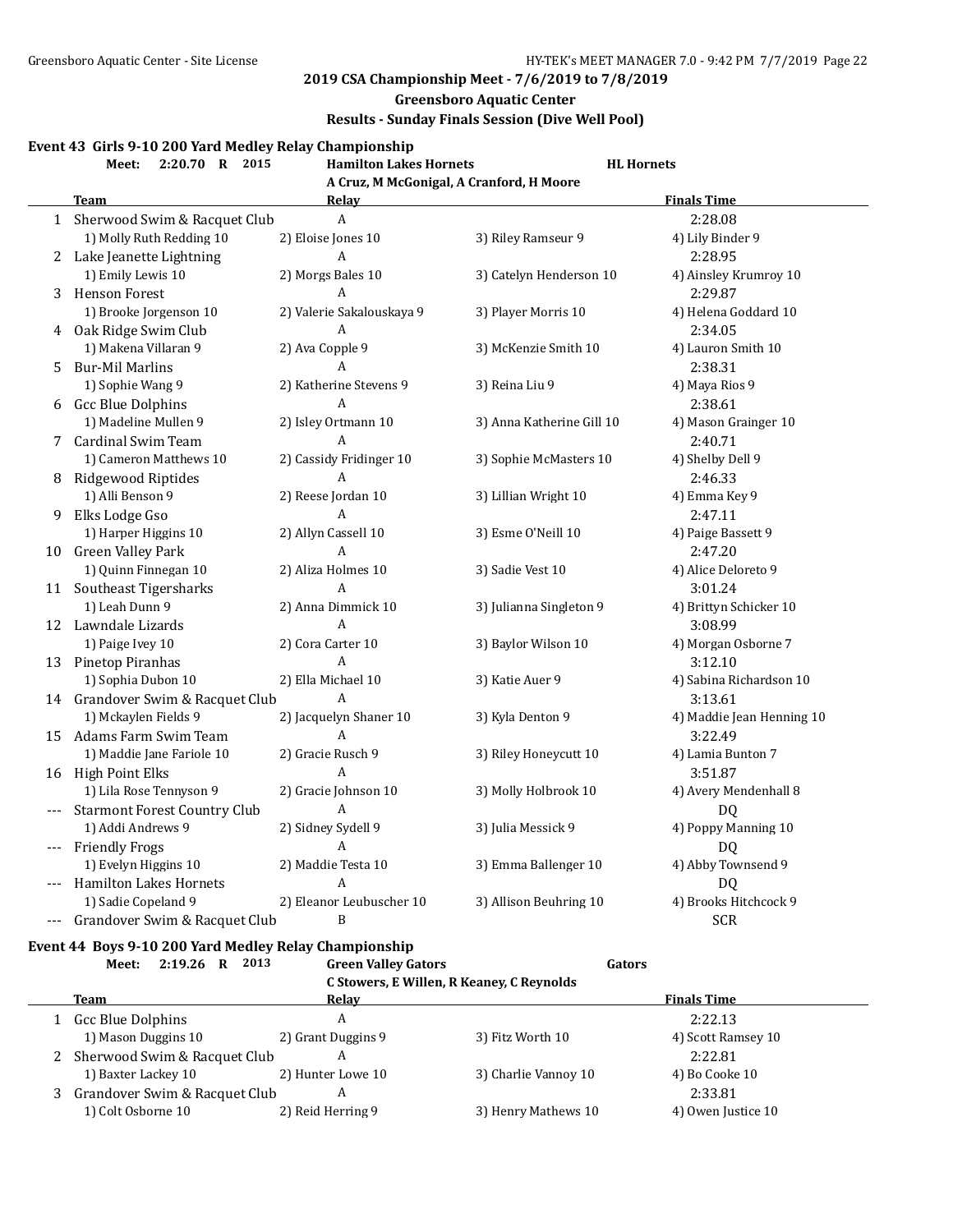#### **Greensboro Aquatic Center**

### **Results - Sunday Finals Session (Dive Well Pool)**

#### **(Event 44 Boys 9-10 200 Yard Medley Relay Championship)**

|       | <b>Team</b>                         | Relay                 |                       | <b>Finals Time</b>    |
|-------|-------------------------------------|-----------------------|-----------------------|-----------------------|
| 4     | <b>Hamilton Lakes Hornets</b>       | A                     |                       | 2:35.59               |
|       | 1) Chase Huellmantel 10             | 2) Leo Cooper 9       | 3) Alex Cooper 9      | 4) Adam Takacs 9      |
| 5.    | Lake Jeanette Lightning             | A                     |                       | 2:36.68               |
|       | 1) Finley Rossato 10                | 2) Hudson Sharpe 9    | 3) Bert Kenerly 10    | 4) Knox Simmons 10    |
| 6     | Ridgewood Riptides                  | A                     |                       | 2:39.04               |
|       | 1) Anderson Slaughter 10            | 2) Jack Jordan 9      | 3) William Preston 10 | 4) Evan Metz 10       |
|       | <b>Green Valley Park</b>            | A                     |                       | 2:42.12               |
|       | 1) Reade Guthrie 10                 | 2) Jaxen Grubb 10     | 3) Eli Whitworth 10   | 4) John Dees 10       |
| 8     | <b>Starmont Forest Country Club</b> | A                     |                       | 2:48.28               |
|       | 1) Charles Disney 10                | 2) Thomas Heywood 10  | 3) Jonathan Adams 10  | 4) George Neal 10     |
| 9     | <b>Bur-Mil Marlins</b>              | A                     |                       | 2:50.68               |
|       | 1) Nolan Stevenson 9                | 2) Cheche Zhang 9     | 3) Nicholas Brooks 10 | 4) Aiden Alexander 10 |
| 10    | <b>High Point Elks</b>              | A                     |                       | 2:55.70               |
|       | 1) Ashton Perryman 9                | 2) Braden Schwenke 10 | 3) Trey Dickenson 10  | 4) Gavin Crews 10     |
| 11    | Oak Ridge Swim Club                 | A                     |                       | 2:56.94               |
|       | 1) Andrew Knesel 10                 | 2) Tristan Atkins 9   | 3) Carson Smith 10    | 4) Jake Mungas 10     |
| 12    | <b>Henson Forest</b>                | A                     |                       | 3:00.14               |
|       | 1) Miller Hagie 10                  | 2) Cam Morris 9       | 3) Bryson Gaines 10   | 4) Spencer Borden 10  |
| 13    | Cardinal Swim Team                  | A                     |                       | 3:11.20               |
|       | 1) Shelton Knox 9                   | 2) Kyle Haslam 9      | 3) Preston Thomas 9   | 4) Jonathan Osl 10    |
| 14    | Southeast Tigersharks               | A                     |                       | 3:12.19               |
|       | 1) Evan Lay 9                       | 2) Wyatt Meck 9       | 3) Avery Mitcham 9    | 4) Ryan Adolph 10     |
| 15    | Elks Lodge Gso                      | A                     |                       | 3:17.81               |
|       | 1) Kayden Coady 9                   | 2) PJ Mandala 9       | 3) Mylan Eakin 10     | 4) Bryce Bassett 9    |
| 16    | Lawndale Lizards                    | A                     |                       | 3:50.67               |
|       | 1) Gavin Poindexter 9               | 2) Sam Berney 9       | 3) Henry Cooper 10    | 4) Barrett Wilson 10  |
| $---$ | Pinetop Piranhas                    | A                     |                       | DQ                    |
|       | 1) Tarin Rinker 9                   | 2) Logan Welch 10     | 3) Collin Auer 10     | 4) Cooper Welch 8     |
| $---$ | <b>Friendly Frogs</b>               | A                     |                       | DQ                    |
|       | 1) Charlie Mahony 9                 | 2) Hann Zheng 10      | 3) Isaiah Wehe 10     | 4) Fin Millard 10     |

#### **Event 45 Girls 11-12 200 Yard Medley Relay Championship**

**G Hunt, H Osborne, M Nunn, E Hunt Team Relay Relay Relay Finals Time** 1 Friendly Frogs 2.06.59 1) Gabbie Schell 12 2) Naomi Wehe 12 3) Bianca Nannucci 11 4) Ashley Crowell 11 2 Sherwood Swim & Racquet Club A 2:11.83 1) Elle Lackey 12 2) Hayden Lowe 12 3) Reece Ramseur 12 4) Anna Barnett 12 3 Green Valley Park A 2:13.16 1) Ayden Walsh 12 2) Mirabella Grubb 11 3) Anna Sasser 12 4) Sara Whitener 12 4 Hamilton Lakes Hornets A 2:17.78 1) Elly Martin 12 2) Allie Nelson 11 3) Cambree Spencer 12 4) Sam Cavanaugh 11 5 Lake Jeanette Lightning A 2:21.12 1) Kaitlyn Lewis 12 2) Maddie Herrick 12 3) Madison Jones 12 4) Addison Farris 12 6 Bur-Mil Marlins A 2:21.37 1) Savannah Doyle 12 2) Ellie Kwon 11 3) Gabriella Primus 11 4) Jossalyn Perkins 12 7 Gcc Blue Dolphins A 2:22.21 1) Emma Pyrtle 11 2) Lexi Coker 12 3) Elsa Worth 12 4) Alexandra Woods 11 8 Ridgewood Riptides A 2:27.38 1) Abigail Schilling 11 2) Mary Gaylord 11 3) Davis Bryant 12 4) Baity Barksdale 11 9 Southeast Tigersharks A 2:30.51 1) Bailey Dunn 12 2) Harleigh Scott 11 3) Kylie Lovelace 12 4) Kaylee Keating 12

**Meet: 2:02.06 R 2018 Lawndale Lizards Lawndale**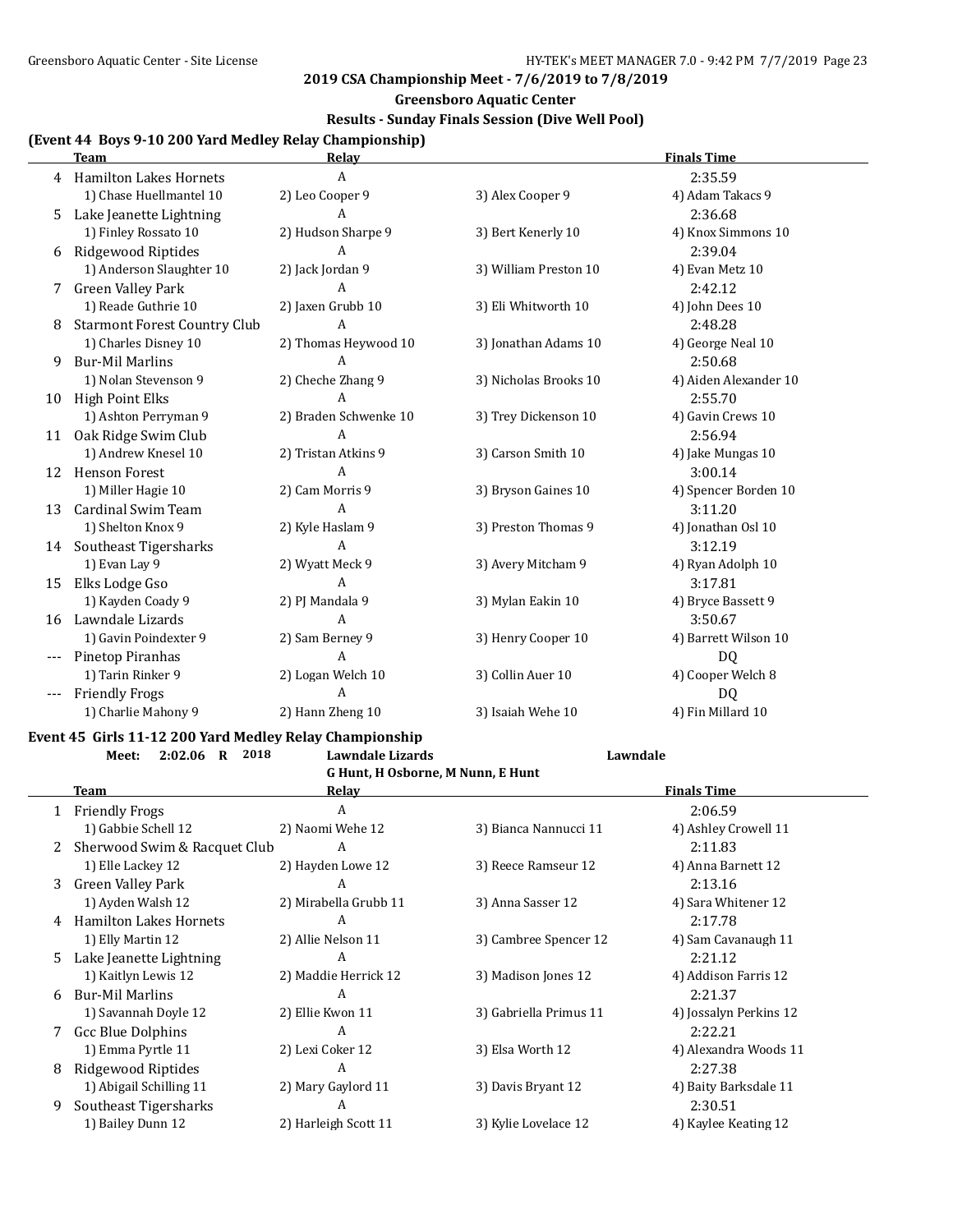## **Greensboro Aquatic Center**

## **Results - Sunday Finals Session (Dive Well Pool)**

# **(Event 45 Girls 11-12 200 Yard Medley Relay Championship)**

|    | Team                                | Relav                 |                         | <b>Finals Time</b>      |
|----|-------------------------------------|-----------------------|-------------------------|-------------------------|
| 10 | High Point Elks                     | A                     |                         | 2:33.92                 |
|    | 1) Addison Spencer 10               | 2) Jillian Pettie 12  | 3) Taylor Collins 11    | 4) Lauren Day 11        |
| 11 | <b>Henson Forest</b>                | A                     |                         | 2:33.97                 |
|    | 1) Kezia Sitepu 10                  | 2) Macy Bolyard 12    | 3) Morgan Strasser 11   | 4) Emory Mabe 11        |
| 12 | Elks Lodge Gso                      | A                     |                         | 2:34.21                 |
|    | 1) Cammie Caviness 12               | 2) Disa Fortin 11     | 3) Alexa Bird 12        | 4) Sydney Bassett 11    |
| 13 | Grandover Swim & Racquet Club       | A                     |                         | 2:37.30                 |
|    | 1) Madison Salthouse 12             | 2) Kendall Fortson 11 | 3) Jillian Tysinger 12  | 4) Emily Fisher 11      |
| 14 | Oak Ridge Swim Club                 | A                     |                         | 2:37.41                 |
|    | 1) Ellie Thoma 12                   | 2) Megan Steele 12    | 3) Makayla Reynolds 11  | 4) Morgan Stallings 12  |
| 15 | Adams Farm Swim Team                | A                     |                         | 2:45.08                 |
|    | 1) Summer Terhune 11                | 2) Lauren Showers 11  | 3) Meribel Tars 11      | 4) Logan Brundage 11    |
| 16 | Lawndale Lizards                    | A                     |                         | 2:45.14                 |
|    | 1) Kaitlyn Taylor 11                | 2) Clara Berney 11    | 3) Reagan Poindexter 12 | 4) Kelsey Ivey 12       |
| 17 | Cardinal Swim Team                  | A                     |                         | 2:45.81                 |
|    | 1) Olivia Cox 12                    | 2) Maggie Osl 12      | 3) Megan Haslam 11      | 4) Magnolia Hamilton 12 |
| 18 | <b>Starmont Forest Country Club</b> | A                     |                         | 3:48.35                 |
|    | 1) Taylor Pennell 12                | 2) Susie Cox 9        | 3) Maggie McNeese 12    | 4) Blake Loftin 9       |

## **Event 46 Boys 11-12 200 Yard Medley Relay Championship**

**Meet: 1:59.24 R 2017 Hamilton Lakes Hornets HL Hornets**

|    | S Mann, J Copeland, N Rock, D Harris |                        |                        |                         |  |  |  |
|----|--------------------------------------|------------------------|------------------------|-------------------------|--|--|--|
|    | <b>Team</b>                          | Relay                  |                        | <b>Finals Time</b>      |  |  |  |
|    | 1 Sherwood Swim & Racquet Club       | A                      |                        | 2:02.86                 |  |  |  |
|    | 1) Albert Smelzer 11                 | 2) Griffin Jones 12    | 3) Keegan Fullagar 11  | 4) Samuel Binder 11     |  |  |  |
|    | 2 Friendly Frogs                     | А                      |                        | 2:05.63                 |  |  |  |
|    | 1) Finn Mahony 12                    | 2) Harris Abernathy 11 | 3) Bailey Covington 12 | 4) Sawyer Lester 12     |  |  |  |
| 3  | <b>Bur-Mil Marlins</b>               | A                      |                        | 2:06.10                 |  |  |  |
|    | 1) Casey Shaw 12                     | 2) Ryan Masneri 11     | 3) Richard Wang 12     | 4) Indy Lord 11         |  |  |  |
| 4  | <b>Ridgewood Riptides</b>            | $\mathbf{A}$           |                        | 2:09.68                 |  |  |  |
|    | 1) Christopher Schilling 12          | 2) Sam Key 12          | 3) Timothy Gaylord 12  | 4) Charlie Thomas 12    |  |  |  |
| 5. | <b>Hamilton Lakes Hornets</b>        | A                      |                        | 2:14.23                 |  |  |  |
|    | 1) Nathan Copeland 11                | 2) William Kerrigan 12 | 3) Walker Lin 12       | 4) Finn McGonigal 11    |  |  |  |
| 6  | Oak Ridge Swim Club                  | A                      |                        | 2:21.49                 |  |  |  |
|    | 1) John Killian 11                   | 2) Matt Mungas 11      | 3) Jacob Copple 11     | 4) Sam Lavinder 11      |  |  |  |
| 7  | Lake Jeanette Lightning              | A                      |                        | 2:21.84                 |  |  |  |
|    | 1) Alex Magrini 12                   | 2) Anderson Cathey 11  | 3) Kenji Kobi-Jacks 11 | 4) Eli Simmons 11       |  |  |  |
| 8  | <b>Henson Forest</b>                 | A                      |                        | 2:23.64                 |  |  |  |
|    | 1) Cameron Tobin 11                  | 2) Brandt Conklin 12   | 3) Noah Morgan 11      | 4) Wesley Teoh 11       |  |  |  |
| 9  | Southeast Tigersharks                | A                      |                        | 2:32.64                 |  |  |  |
|    | 1) Jude Cooper 11                    | 2) Joss Garrett 12     | 3) Killian Piner 11    | 4) Keegan Briers 12     |  |  |  |
| 10 | <b>Cardinal Swim Team</b>            | A                      |                        | 2:35.32                 |  |  |  |
|    | 1) Finley Woyhan 11                  | 2) Michael Hassler 12  | 3) Cameron Caccia 12   | 4) Jackson Dell 12      |  |  |  |
| 11 | <b>Green Valley Park</b>             | A                      |                        | 2:39.72                 |  |  |  |
|    | 1) Cooper Dunning 11                 | 2) Will Rainwater 12   | 3) Bryce McDonald 11   | 4) Alex Duvall 11       |  |  |  |
| 12 | Grandover Swim & Racquet Club        | A                      |                        | 2:39.81                 |  |  |  |
|    | 1) McCade Moody 11                   | 2) Arthur Neighbors 11 | 3) Barrett Thurman 12  | 4) Jones Barber 12      |  |  |  |
| 13 | <b>Starmont Forest Country Club</b>  | A                      |                        | 2:44.48                 |  |  |  |
|    | 1) Myles Kraska 12                   | 2) Harrison Andrews 11 | 3) Bryce Spell 12      | 4) Jackson Gillispie 12 |  |  |  |
|    | 14 Lawndale Lizards                  | A                      |                        | 2:58.30                 |  |  |  |
|    | 1) Christopher Harahan 11            | 2) Luke Hall 12        | 3) Bo Nunn 8           | 4) Oliver Omohundro 11  |  |  |  |
| 15 | Adams Farm Swim Team                 | A                      |                        | 2:59.27                 |  |  |  |
|    | 1) Jack Helms 11                     | 2) Levi Golinski 7     | 3) Luke Golinski 11    | 4) Landon Terhune 10    |  |  |  |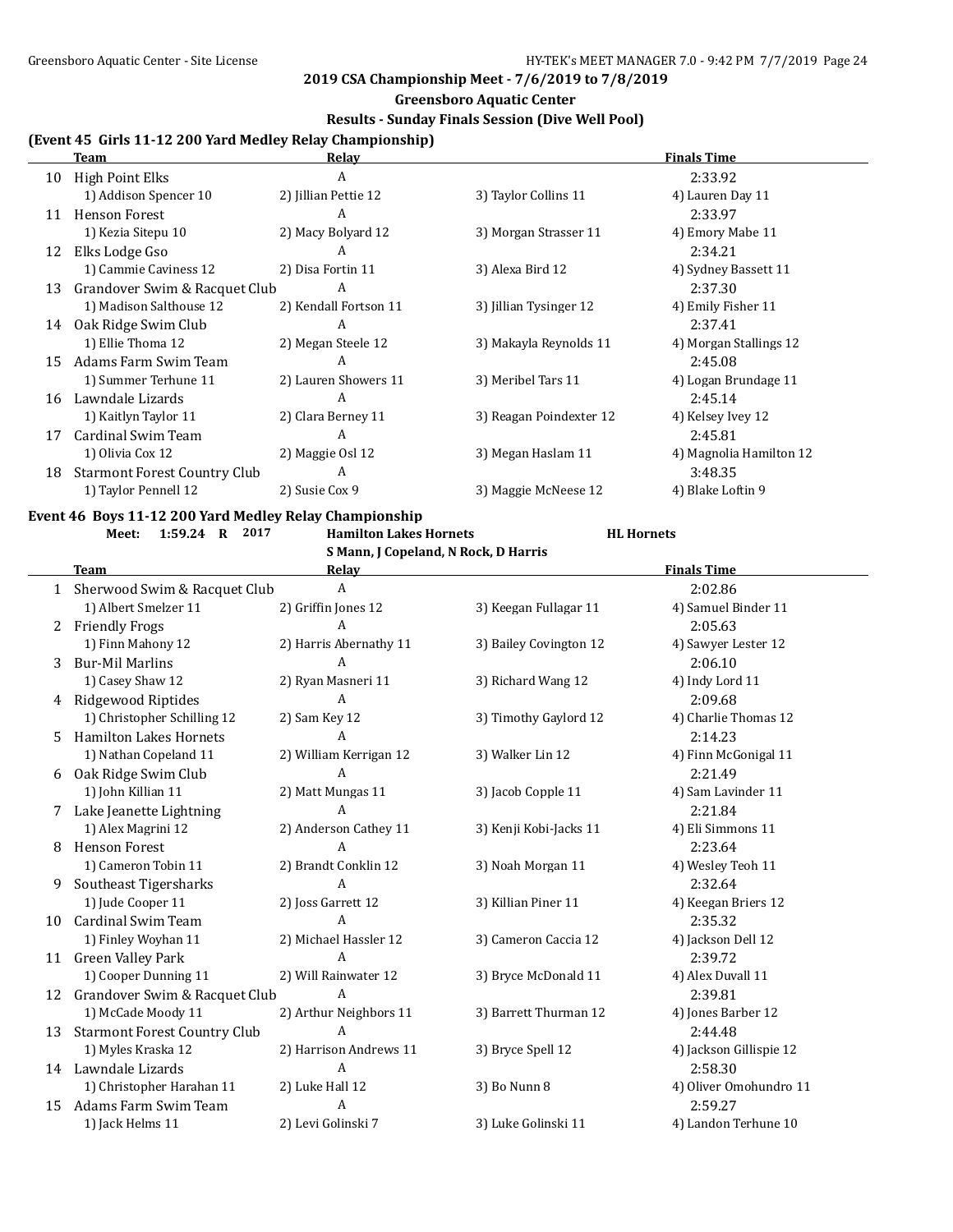**Greensboro Aquatic Center**

#### **Results - Sunday Finals Session (Dive Well Pool)**

#### **(Event 46 Boys 11-12 200 Yard Medley Relay Championship)**

|         | <b>Team</b>           | <b>Relav</b>           |                          | <b>Finals Time</b>  |
|---------|-----------------------|------------------------|--------------------------|---------------------|
| $---$   | Pinetop Piranhas      |                        |                          | DO.                 |
|         | 1) Ryan Patterson 12  | 2) Barrett LaFrance 11 | 3) Will Davis 12         | 4) Jake Russo 11    |
| $---$   | High Point Elks       |                        |                          | DO.                 |
|         | 1) Ben Holbrook 9     | 2) Angel Garcia 11     | 3) Greyson Swagler 11    | 4) Julian Seamon 10 |
| $- - -$ | Elks Lodge Gso        |                        |                          | DO.                 |
|         | 1) Jackson Higgins 12 | 2) Peyton Splawski 12  | 3) Matias Christensen 12 | 4) Riley Cassell 12 |

#### **Event 47 Girls 13-14 200 Yard Medley Relay Championship**

**Meet: 1:54.11 R 2015 Lake Jeanette Lightning Lightning M Copeland, M Campbell, H Copeland, A Lake Team Relay Relay Relay Relay Relay Finals Time** 1 Hamilton Lakes Hornets A 1:55.52 1) Caroline Cox 14 2) Maeren McGonigal 13 3) Aurora Cranford 14 4) Tori Evans 14 2 Lawndale Lizards **A** 1:59.27 1) Gracie Hunt 13 2) Hadley Osborne 13 3) Malia Nunn 13 4) Ellie Hunt 13 3 Green Valley Park A 2:02.97 1) Sydney Roberts 14 2) McCain Davidson 13 3) Caroline Goodman 14 4) Greyson Rainwater 14 4 Lake Jeanette Lightning  $A$  A 2:04.79 1) Caroline Fox 14 2) Claire Yonce 13 3) Riley Willet 14 4 5.C. Johnson 14 5 Friendly Frogs A 2:08.12 1) Claire Holland 14 2) Lucia Rueppell 13 3) Florence Walton 13 4) Lila Ballard 14 6 Gcc Blue Dolphins A 2:13.41 1) Ella Bilderback 14 2) Sienna Coker 13 3) Charlotte McKee 14 4) Caroline Tilley 13 7 Bur-Mil Marlins A 2:14.82 1) Emily Stevens 14 2) Grace Fei 13 3) Alexandria Brooks 13 4) Marianna Mejia 13 8 Henson Forest A 2:17.26 1) Hannah Wachendorfer 14 2) Charley Gaines 13 3) Karissa Sitepu 13 4) Jiya Patel 13 9 Southeast Tigersharks A 2:19.16 1) Orli Cooper 13 2) Gracie Southwell 14 3) Katie Kirkman 14 4 4) Bethany Pace 14 10 Elks Lodge Gso A 2:20.69 1) Katelyn Holland 13 2) Grace Drane 13 3) SaraKate Lowe 14 4) Kathleen Woodruff 13 11 Starmont Forest Country Club A 2:20.77 1) Molly Kraska 14 2) Caroline Heywood 14 3) Georgie King 13 4) Lucy Sprange 13 12 Oak Ridge Swim Club A 2:21.01 1) Charlotte Spurr 14 2) Melissa Killian 14 3) Sydney Causey 14 4) Claudia Lavinder 13 13 Adams Farm Swim Team A 2:21.04 1) Clare Coxwell 14 2) Emma Lewis 14 3) Theron Fariole 13 4) Riley Brundage 13 14 Ridgewood Riptides **A** 2:23.15 1) Lily Messer 11 2) Rori Rountree 13 3) Rosemary Messer 11 4) Alison Pattman 14 15 YMCA Bears **A** 2:25.46 1) Laraya Bostic 13 2) Anna Lewis 14 3) Jordan Williams 13 4) Makayla Hall 12 16 Sherwood Swim & Racquet Club A 2:27.38 1) Carlyle Lowe 14 2) Maddie Ringer 13 3) Zoe Auld 14 4 4) Charlie Beuchler 11 17 Cardinal Swim Team A 2:34.41 1) Macey Walkingstick 14 2) Sierra Fridinger 13 3) Kipley Hill 13 4) Chelsea Mitchell 13 --- Grandover Swim & Racquet Club A DQ 1) Skylar Manning 14 2) Laci Adams 14 3) Kaylie Neighbors 14 4) Grace Thurman 14 --- Pinetop Piranhas A DQ 1) MaryJane Perry 14 2) Emma Welch 13 3) Jaclyn Russo 14 4) Rachel Grimm 13 --- High Point Elks **A** DO 1) Lanie Pascavage 14 2) Susie Bolick 14 3) Ella Abbott 14 4) Ella Khan 13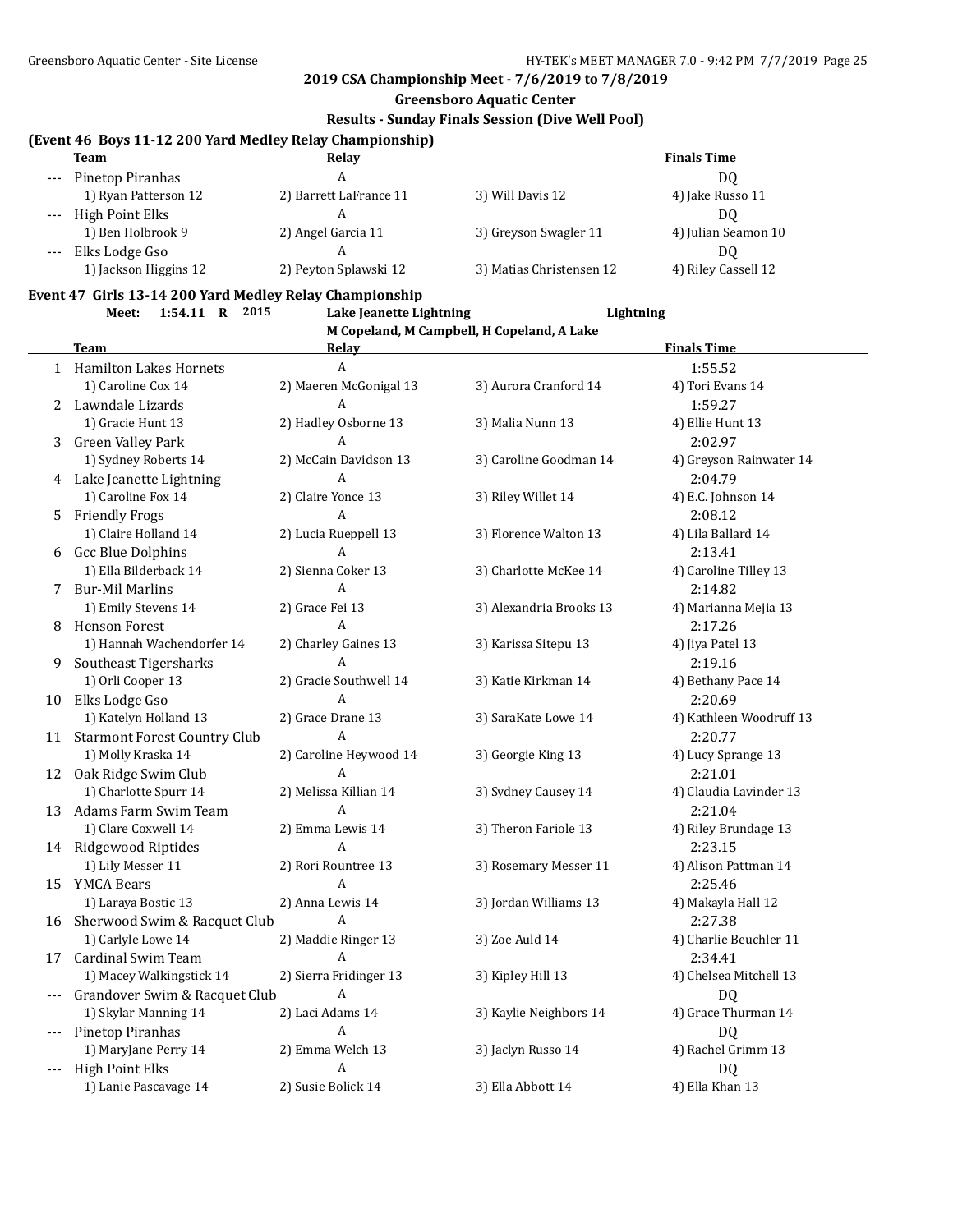## **Greensboro Aquatic Center**

## **Results - Sunday Finals Session (Dive Well Pool)**

### **Event 48 Boys 13-14 200 Yard Medley Relay Championship**

|    | 1:45.43 R 2016<br>Meet:          | <b>Sherwood Swim &amp; Racquet Club</b> |                                        | <b>Sherwood</b>        |
|----|----------------------------------|-----------------------------------------|----------------------------------------|------------------------|
|    |                                  |                                         | B Farabow, R Mikuta, T Hering, T Trent |                        |
|    | <b>Team</b>                      | <b>Relay</b>                            |                                        | <b>Finals Time</b>     |
|    | 1 Hamilton Lakes Hornets         | $\overline{A}$                          |                                        | 1:47.33                |
|    | 1) Spencer Mann 13               | 2) John Copeland 13                     | 3) Noah Rock 14                        | 4) Dax Harris 14       |
|    | 2 Bur-Mil Marlins                | A                                       |                                        | 1:50.56                |
|    | 1) Jason Brooks 14               | 2) David Masneri 13                     | 3) Brady Rolland 14                    | 4) Quintin Clark 13    |
|    | 3 Green Valley Park              | $\overline{A}$                          |                                        | 1:52.02                |
|    | 1) Brooks Gray 14                | 2) Drew McCormack 13                    | 3) Riley Parsons 13                    | 4) Jacob Huitsing 14   |
|    | 4 Friendly Frogs                 | A                                       |                                        | 1:54.82                |
|    | 1) Joseph Kohl 14                | 2) Andrew Seeber 14                     | 3) Alexander Fink 14                   | 4) Kieran Small 14     |
|    | 5 Lake Jeanette Lightning        | A                                       |                                        | 1:55.77                |
|    | 1) Tanner Holian 13              | 2) Michael Harding 13                   | 3) Sterling Sharpe 14                  | 4) Andrew Just 14      |
|    | 6 Elks Lodge Gso                 | A                                       |                                        | 2:02.96                |
|    | 1) Brady Dole 14                 | 2) Charlie Hager 14                     | 3) Giuseppe Strafaci 14                | 4) Kaiden Borden 13    |
|    | 7 Southeast Tigersharks          | A                                       |                                        | 2:03.92                |
|    | 1) Elliot Cooper 14              | 2) Kadence Taylor 14                    | 3) Jack Sullivan 14                    | 4) Gage Newman 14      |
| 8  | Sherwood Swim & Racquet Club     | A                                       |                                        | 2:04.34                |
|    | 1) Boone Redding 13              | 2) Will Jacobs 13                       | 3) Luke Smelzer 14                     | 4) Drew Bartlett 13    |
| 9  | Oak Ridge Swim Club              | A                                       |                                        | 2:12.00                |
|    | 1) Zak Siler 13                  | 2) Zane Smith 13                        | 3) Clayton Mungas 13                   | 4) Ian McCallister 13  |
| 10 | Adams Farm Swim Team             | A                                       |                                        | 2:12.40                |
|    | 1) Brandon Alker 13              | 2) Sam Rindal 14                        | 3) Patrick Barr 14                     | 4) Jake Golinski 13    |
|    | 11 Ridgewood Riptides            | $\overline{A}$                          |                                        | 2:12.79                |
|    | 1) Luke Messer 13                | 2) Carter Warrick 13                    | 3) Nathan Kyser 13                     | 4) Jude Guyler 11      |
|    | 12 Gcc Blue Dolphins             | $\overline{A}$                          |                                        | 2:13.60                |
|    | 1) Jack Albert 14                | 2) Davis Mohorn 13                      | 3) Robert Michel 14                    | 4) Hugh Carlson 14     |
| 13 | Cardinal Swim Team               | $\overline{A}$                          |                                        | 2:16.91                |
|    | 1) Kane Bruton 13                | 2) Brayden Hamilton 14                  | 3) Reid Rouse 14                       | 4) Brogan Murphy 13    |
|    | 14 Starmont Forest Country Club  | $\overline{A}$                          |                                        | 2:19.23                |
|    | 1) Andrew Dahlstedt 13           | 2) Ben Dahlstedt 14                     | 3) Camron Pennell 14                   | 4) Samuel Bettinger 14 |
|    | 15 Grandover Swim & Racquet Club | $\overline{A}$                          |                                        | 2:29.64                |
|    | 1) Nolan Flemming 14             | 2) Lucas Newton 13                      | 3) Will Hodge 13                       | 4) Austin Sheaff 13    |
|    | 16 Henson Forest                 | A                                       |                                        | 2:41.49                |
|    | 1) David Campagna 13             | 2) Vance Bolyard 14                     | 3) Reid Teoh 13                        | 4) Ansh Shah 8         |
|    | 17 High Point Elks               | A                                       |                                        | 2:43.96                |
|    | 1) Parker Yates 9                | 2) Victor Tretiakov 13                  | 3) Johnny Edwards 13                   | 4) Robert Craven 10    |
|    | Pinetop Piranhas                 | A                                       |                                        | <b>SCR</b>             |

## **Event 49 Girls 15-19 200 Yard Medley Relay Championship Meet: 1:49.21 R 2018 Lake Jeanette Lightning Lightning**

**M Copeland, M Campbell, M Jones, H Copeland**

|    | Team                         | Relay                   |                             | <b>Finals Time</b>    |
|----|------------------------------|-------------------------|-----------------------------|-----------------------|
|    | Lake Jeanette Lightning      | A                       |                             | 1:49.89               |
|    | 1) Mary Grace Copeland 18    | 2) McKenzie Campbell 17 | 3) Morgan Jones 16          | 4) Hannah Copeland 18 |
|    | 2 Bur-Mil Marlins            | A                       |                             | 1:53.87               |
|    | 1) Maura Schoppa 15          | 2) Abigail Schoppa 16   | 3) Sunny Xiao 16            | 4) Lauren Gregory 16  |
| 3  | Green Valley Park            | A                       |                             | 1:57.17               |
|    | 1) Lillie Smith 15           | 2) Anna Harshaw 17      | 3) Ginny Roman 17           | 4) Paige Sigmon 17    |
|    | 4 Hamilton Lakes Hornets     | А                       |                             | 2:00.66               |
|    | 1) Haley Mann 15             | 2) Jennings Lin 16      | 3) Mary Catherine Hoover 15 | 4) Sentner Emily 17   |
| 5. | Starmont Forest Country Club | A                       |                             | 2:02.52               |
|    | 1) Caroline McNairy 15       | 2) Grace McNairy 18     | 3) Grace Evans 15           | 4) Alexandra White 17 |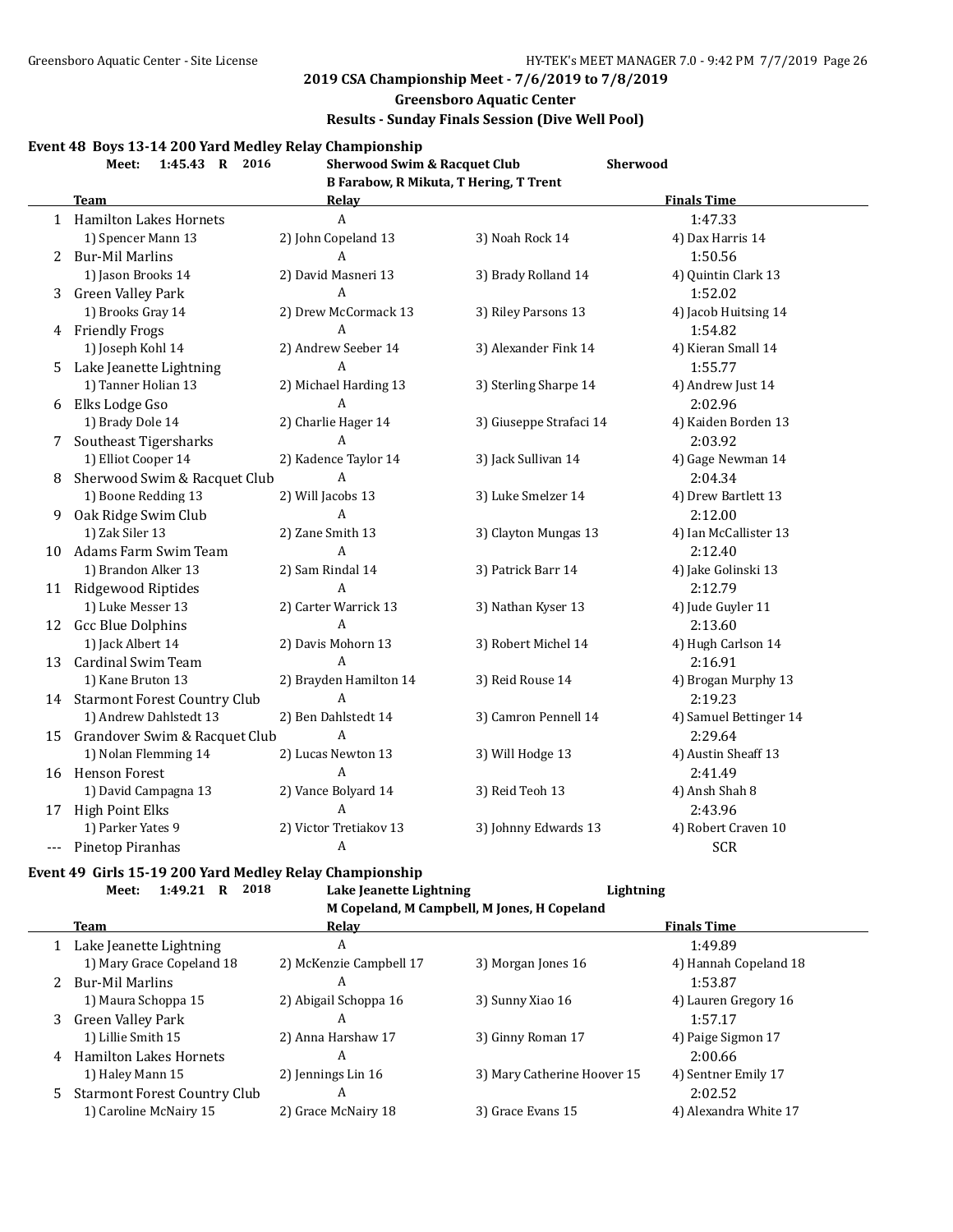## **Greensboro Aquatic Center**

## **Results - Sunday Finals Session (Dive Well Pool)**

# **(Event 49 Girls 15-19 200 Yard Medley Relay Championship)**

|    | <b>Team</b>                   | Relav                   |                       | <b>Finals Time</b>       |
|----|-------------------------------|-------------------------|-----------------------|--------------------------|
| 6  | <b>Gcc Blue Dolphins</b>      | A                       |                       | 2:02.61                  |
|    | 1) Rollins Ortmann 15         | 2) Eliza Gesse 16       | 3) Caroline Cross 15  | 4) Tyler Coker 15        |
|    | <b>High Point Elks</b>        | A                       |                       | 2:03.28                  |
|    | 1) Peyton Labiak 18           | 2) Rylie Murphy 15      | 3) Chloe Pate 15      | 4) Tate Abbott 16        |
| 8  | <b>Friendly Frogs</b>         | A                       |                       | 2:03.33                  |
|    | 1) Laura Harris 18            | 2) Sidney Goetz 17      | 3) Paige Evans 16     | 4) Rhodes Neese 18       |
| 9  | Southeast Tigersharks         | А                       |                       | 2:03.42                  |
|    | 1) Sofia Patton 16            | 2) Kourtney Cook 15     | 3) Claire Sullivan 16 | 4) Mackenzie Spofford 16 |
| 10 | Sherwood Swim & Racquet Club  | A                       |                       | 2:05.91                  |
|    | 1) Anabelle Short 15          | 2) Eva Grace Hecht 16   | 3) Lilly Stephens 15  | 4) Ella Hartwick 15      |
| 11 | Elks Lodge Gso                | A                       |                       | 2:11.77                  |
|    | 1) Avery Dole 16              | 2) MaryAnn Edmonds 15   | 3) Annie Grove 16     | 4) Abigail Negin 17      |
| 12 | Oak Ridge Swim Club           | A                       |                       | 2:13.63                  |
|    | 1) Jordan Hillard 16          | 2) Sage Siler 15        | 3) Ayden Law 17       | 4) Riley McCallister 17  |
| 13 | Adams Farm Swim Team          | А                       |                       | 2:13.83                  |
|    | 1) Aubrey Peoples 17          | 2) Sydney Jordan 17     | 3) Bridget Barr 15    | 4) Lauren Easter 17      |
| 14 | Ridgewood Riptides            | A                       |                       | 2:18.78                  |
|    | 1) Caroline Hill 15           | 2) Nicole Auger 15      | 3) Abby Oldt 16       | 4) Lindsey Glebus 15     |
| 15 | Grandover Swim & Racquet Club | A                       |                       | 2:21.39                  |
|    | 1) Hayley Salthouse 16        | 2) Jordan Schepsi 17    | 3) Georgia Walls 15   | 4) Maddie Adkins 15      |
| 16 | Cardinal Swim Team            | A                       |                       | 2:28.43                  |
|    | 1) Sydney Sutherland 16       | 2) Rachel Abele 16      | 3) Brenna Murphy 15   | 4) Casey Bruton 15       |
| 17 | <b>Henson Forest</b>          | А                       |                       | 2:28.45                  |
|    | 1) Molly Conway 15            | 2) Casey Sutherland 15  | 3) Halle Reynolds 15  | 4) Ava Sunderman 15      |
| 18 | Pinetop Piranhas              | A                       |                       | 2:34.23                  |
|    | 1) Lily Perry 15              | 2) Miranda Ratcliffe 18 | 3) Julia Norwood 15   | 4) Celeste Ollis 15      |

#### **Event 50 Boys 15-19 200 Yard Medley Relay Championship**

 $\overline{a}$ 

#### **Meet: 1:37.01 R 2014 Lake Jeanette Lightning Lake Jeannette**

| J Martin, S Moffitt, A Strasser, E Rosenbower |  |
|-----------------------------------------------|--|
|-----------------------------------------------|--|

|    | <b>Team</b>                   | <b>Relay</b>           |                           | <b>Finals Time</b>         |
|----|-------------------------------|------------------------|---------------------------|----------------------------|
|    | 1 High Point Elks             | A                      |                           | 1:34.24R                   |
|    | 1) Thomas Hamlet 18           | 2) Sawyer Moseley 17   | 3) Will Watson 17         | 4) Preston Forst 17        |
|    | Sherwood Swim & Racquet Club  | A                      |                           | 1:36.11R                   |
|    | 1) Tanner Hering 17           | 2) Reid Mikuta 17      | 3) Flinn Hering 16        | 4) Baxter Smelzer 16       |
| 3  | <b>Friendly Frogs</b>         | A                      |                           | 1:39.22                    |
|    | 1) Eric Cantrell 16           | 2) Fletcher Tate 15    | 3) Craig Herndon 18       | 4) Brendan Kornatz 18      |
| 4  | Green Valley Park             | A                      |                           | 1:44.73                    |
|    | 1) Charlie Stowers 16         | 2) Reilly Keaney 16    | 3) Wyatt Guthrie 17       | 4) Carson Reynolds 16      |
| 5. | Lake Jeanette Lightning       | A                      |                           | 1:45.51                    |
|    | 1) Ethan Womble 16            | 2) Yash Singh 18       | 3) Simon Buckner 17       | 4) Danny Gatling 15        |
| 6  | <b>Henson Forest</b>          | A                      |                           | 1:46.19                    |
|    | 1) Noah Ramos 15              | 2) John Ramos 15       | 3) Bobby Hall 18          | 4) Matthew Wachendorfer 15 |
|    | <b>Bur-Mil Marlins</b>        | A                      |                           | 1:47.20                    |
|    | 1) Kyle Kwon 15               | 2) Ray Zhang 15        | 3) Alex Miroshnichenko 16 | 4) Alexander Rodriguez 15  |
| 8  | <b>Hamilton Lakes Hornets</b> | A                      |                           | 1:48.05                    |
|    | 1) Will Presson 16            | 2) Patrick Esposito 16 | 3) Owen Rock 16           | 4) Aaron Fernandez 18      |
| 9  | Grandover Swim & Racquet Club | A                      |                           | 1:48.60                    |
|    | 1) Drew Dodson 16             | 2) Sam Hayes 18        | 3) Jeff Jones 17          | 4) Thomas Ulrich 17        |
| 10 | Gcc Blue Dolphins             | A                      |                           | 1:50.53                    |
|    | 1) Kieran Mohorn 15           | 2) Thomas Stewart 16   | 3) Jack Reilly 15         | 4) Coleman Bobbitt 16      |
| 11 | Elks Lodge Gso                | A                      |                           | 1:56.12                    |
|    | 1) Will Swofford 17           | 2) Willie Caviness 18  | 3) Landon McLamb 17       | 4) Dominic Buffo 17        |